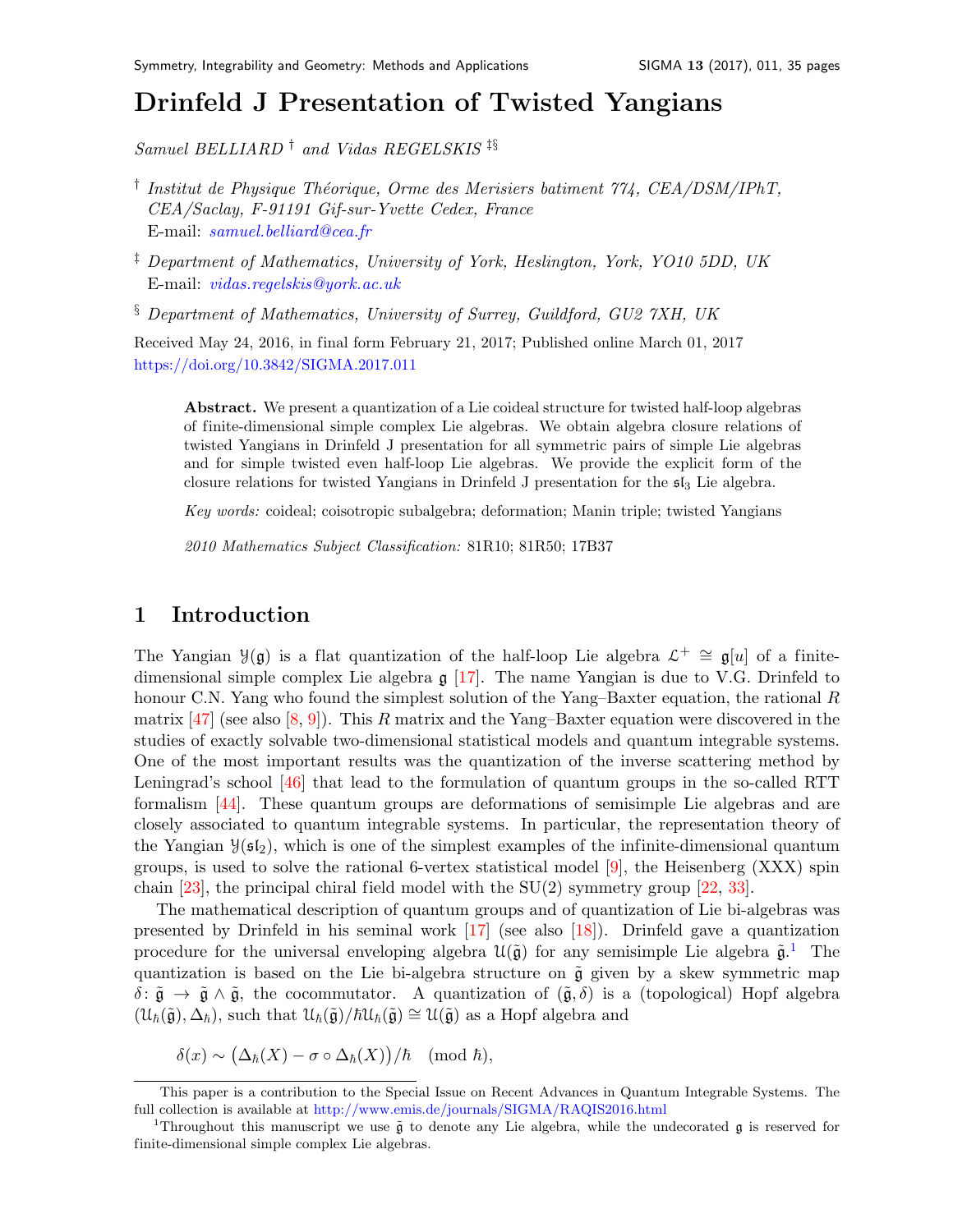where  $\sigma(a\otimes b) = b\otimes a$  and X is any lifting of  $x \in \tilde{\mathfrak{g}}$  to  $\mathfrak{U}_{\hbar}(\tilde{\mathfrak{g}})$ . The Lie bi-algebra structure on  $\tilde{\mathfrak{g}}$ can be constructed from the Manin triple  $(\tilde{\mathfrak{g}}, \tilde{\mathfrak{g}}_+, \tilde{\mathfrak{g}}_-)$ , where  $\tilde{\mathfrak{g}}_\pm$  are the isotropic subalgebras of  $\tilde{\mathfrak{g}}$ such that  $\tilde{\mathfrak{g}}_+ \oplus \tilde{\mathfrak{g}}_- = \tilde{\mathfrak{g}}$  as a vector space and  $\tilde{\mathfrak{g}}_- \cong \tilde{\mathfrak{g}}_+^*$ , the dual of  $\tilde{\mathfrak{g}}_+$ . Then the commutation relations of the quantum group can be obtained by requiring  $\Delta_h$  to be a homomorphism of algebras,  $\Delta_h$ :  $\mathcal{U}_h(\tilde{\mathfrak{g}}) \to \mathcal{U}_h(\tilde{\mathfrak{g}}) \otimes \mathcal{U}_h(\tilde{\mathfrak{g}})$ . The question of the existence of such a quantization for any Lie bi-algebra was raised by Drinfeld in [\[19\]](#page-33-5) and was answered by P. Etingof and D. Kazhdan in [\[20\]](#page-33-6). They proved that any finite- or infinite-dimensional Lie bi-algebra admits a quantization. Here we will consider only the Yangian case,  $\mathcal{U}_{\hbar}(\tilde{\mathfrak{g}}) = \mathcal{Y}(\mathfrak{g})$  with  $\tilde{\mathfrak{g}} = \mathcal{L}^+$ . We will use the so-called Drinfeld J presentation which is very convenient to approach the quantization problem.

In physics, quantum groups are related to quantum integrable models without boundaries and their extensions to models with boundaries. The underlying symmetry of models with boundaries is given by coideal subalgebras of quantum groups that were introduced in the context of  $(1+1)$ -dimensional quantum field theories on a half-line by Cherednik [\[15\]](#page-33-7) and in the context of one-dimensional spin chains with boundaries by Sklyanin [\[45\]](#page-34-3) in the so-called reflection equation algebra formalism. Mathematical aspects of reflection algebras in the RTT presentation, called twisted Yangians, were first considered by G. Olshanskii in [\[42\]](#page-34-4) and were further explored in [\[24,](#page-33-8) [25,](#page-33-9) [26,](#page-33-10) [36,](#page-33-11) [37,](#page-33-12) [38,](#page-34-5) [39\]](#page-34-6) (also see references therein). A similar approach for the q-deformed universal enveloping and quantum loop Lie algebras,  $\mathcal{U}_q(\mathfrak{g})$  and  $\mathcal{U}_q(\widehat{\mathfrak{g}})$ , was considered in  $[6, 14, 40]$  $[6, 14, 40]$  $[6, 14, 40]$  $[6, 14, 40]$  $[6, 14, 40]$ .

A slightly dif ferent approach to coideal subalgebras, using Serre–Chevalley presentation of  $\mathcal{U}_q(\mathfrak{g})$  was surveyed by G. Letzter in [\[30\]](#page-33-14). Here coideal subalgebras of  $\mathcal{U}_q(\mathfrak{g})$  were constructed using quantum symmetric pairs, see, e.g., [\[29\]](#page-33-15), and have been classified for all finite-dimensional semisimple Lie algebras. Examples of coideal subalgebras of quantum affine Lie algebras of type A in the Serre–Chevalley presentation were the  $q$ -Onsager algebra [\[3,](#page-32-3) [4\]](#page-32-4) and the generalized q-Onsager algebras [\[5\]](#page-32-5). A generalization of quantum symmetric pairs for infinite-dimensional Lie algebras of type  $\tilde{A}$  was proposed in [\[43\]](#page-34-8) and the general theory of quantum symmetric pairs for Kac–Moody Lie algebras was developed in [\[28\]](#page-33-16). A remarkably simple approach to coideal subalgebras based on the Drinfeld's original construction of Yangians, usually referred to as Drinfeld first or simply as Drinfeld J presentation, was introduced in  $[16]$  (see also  $[32]$ ) and is now conveniently called the MacKay twisted Yangians [\[14\]](#page-33-13).

Twisted Yangians, which we denote by  $\mathcal{Y}(\mathfrak{g},\mathfrak{h})^{\text{tw}}$ , are in exact correspondence with the symmetric pair decomposition of g given by a proper involution  $\theta$  [\[1,](#page-32-6) [27\]](#page-33-19). The decomposition is given by  $\mathfrak{g} = \mathfrak{h} \oplus \mathfrak{m}$  with  $\theta(x) = x$  for all  $x \in \mathfrak{h}$ ,  $\theta(y) = -y$  for all  $y \in \mathfrak{m}$ , the positive and negative eigenspaces of  $\theta$ . For the half-loop Lie algebra this decomposition is given by  $\mathcal{L}^+ = \mathcal{H}^+ \oplus \mathcal{M}^+$ , where the positive eigenspace of  $\theta$  is the twisted current Lie algebra  $\mathcal{H}^+ \cong (\mathfrak{h} \oplus u\mathfrak{m})[u^2]$ . The reflection equation algebra formalism provides evidence of the existence of a quantization of such a symmetric pair. More generally, P. Etingof and D. Kazhdan have shown in [\[21\]](#page-33-20) that any homogeneous space  $G/H$  admits a local quantization. In [\[10\]](#page-32-7), the notion of left and right Lie coideal structures<sup>[2](#page-1-0)</sup>  $\theta$ -invariant Lie subalgebras, denoted  $\tau$  and  $\tau'$ , respectively, was introduced by one of the authors. The Lie coideal structure is in one-to-one correspondence with a twisted version of the Manin triple  $(\tilde{\mathfrak{g}}, \tilde{\mathfrak{g}}_+, \tilde{\mathfrak{g}}_-)$  and gives a quantization scheme for the  $\theta$ -invariant Lie subalgebra leading to a quantum coideal subalgebra. The Lie coideal structure corresponds to the splitting  $\delta = \tau + \tau'$  of the so-called coisotropic cocommutator  $\delta$  of a Lie bi-algebra satisfying  $\delta(\mathcal{H}^+) \in \mathcal{M}^+ \wedge \mathcal{H}^+$  [\[41,](#page-34-9) [48\]](#page-34-10). Here we consider the left Lie coideal structure, which allows us to construct a quantization of twisted half-loop Lie algebras leading to quantum coideal subalgebras called twisted Yangians in Drinfeld J presentation.

A quantization of the twisted half-loop Lie algebras for  $rank(\mathfrak{g}) = 1$  case was shown in [\[10\]](#page-32-7). In this paper we consider twisted Yangians  $\mathcal{Y}(\mathfrak{g},\mathfrak{h})^{\text{tw}}$  in the Drinfeld J presentation for any rank( $\mathfrak{g}$ )  $\geq$  2. In particular, we present a quantization procedure which holds for all symmetric

<span id="page-1-0"></span><sup>&</sup>lt;sup>2</sup>The term "Lie bi-ideal structure" is used in  $[10]$  instead.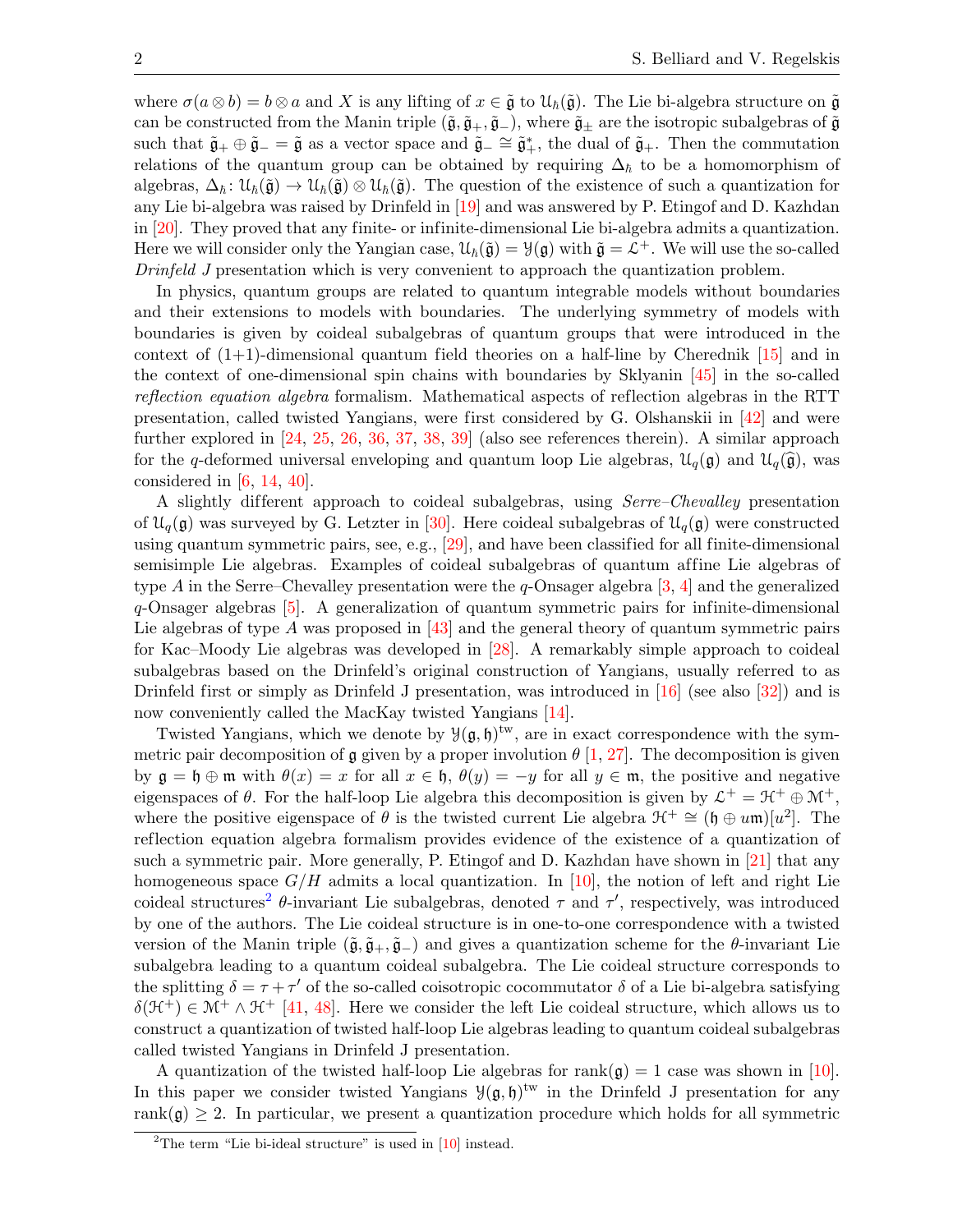pairs of the half-loop Lie algebras of finite-dimensional simple complex Lie algebras of rank  $\mathfrak{g} \geq 2$ . These symmetric pairs follow from the ones of the simple complex Lie algebras that have been classified by Araki [\[1\]](#page-32-6) (see also [\[27\]](#page-33-19)). Such symmetric pairs can be grouped into four classes: h is simple,  $h = \mathfrak{a} \oplus \mathfrak{b}$ ,  $h = \mathfrak{a} \oplus \mathfrak{b}$  and  $h = \mathfrak{a} \oplus \mathfrak{b} \oplus \mathfrak{k}$ , where  $\mathfrak{a}$  and  $\mathfrak{b}$  are simple Lie subalgebras of  $\mathfrak{h}$ , and  $\mathfrak{k}$  is a one-dimensional Lie algebra. We will further refer to all of these cases as the  $\theta \neq id$  case. We also consider the trivial involution  $\theta$  of  $\mathfrak{g}$ . Being trivial at the Lie algebra level, this involution can be extended non-trivially to the half-loop Lie algebra. In this case the  $\theta$ -fixed subalgebra is the even half-loop Lie algebra  $\mathfrak{g}[u^2]$  isomorphic to  $\mathfrak{g}[u]$  as a Lie algebra. We will refer to this setup as the  $\theta = id$  case. The main results of this paper are Theorems [5.5](#page-12-0) and [5.6,](#page-12-1) which are analogues of the Theorem 2 in [\[17\]](#page-33-0) for the twisted Yangians for  $\theta \neq id$  and  $\theta = id$  cases, respectively. We call the defining relations of the twisted Yangians the *horrific* relations due to their complex form and similarity to the Drinfeld *terrific* relations. A proof the horrific relations of Theorem [5.5](#page-12-0) is given in Section [7.5.](#page-25-0) A proof of the horrific relations of Theorem [5.6](#page-12-1) is outlined in Section [7.6.](#page-30-0)

The results of this paper provide a uniform way of constructing twisted Yangians for all symmetric pairs  $(\mathfrak{g}, \mathfrak{h})$ , when  $\mathfrak{g}$  is a simple complex Lie algebra. Twisted Yangians in Drinfeld J presentation have important applications in quantum integrable models, where it is important to know the minimal set of the defining relations of the underlying symmetry algebra. For example, twisted Yangians emerge as the non-abelian symmetries of the principal chiral models defined on a half-line and can be used to find the scalar boundary S-matrices and thus solve the spectral problem [\[16,](#page-33-17) [32,](#page-33-18) [33\]](#page-33-3). The closure relations are necessary in constructing representation theory of these algebras and allow to classify algebraically all scalar and dynamical boundary conditions and to construct the corresponding dynamical boundary S-matrices; i.e., for the affine Toda models with open boundaries this was done in  $[5, 11]$  $[5, 11]$  $[5, 11]$ . Twisted Yangians in Drinfeld J presentation may also be used to solve the spectral problem of a semi-infinite XXX spin chain for an arbitrary simple Lie algebra using the "Onsager method" [\[7\]](#page-32-8). We also remark, that twisted Yangians of this type were shown to play an important role in quantum integrable systems for which the RTT presentation of the underlying symmetries is not well understood, for example in the AdS/CFT correspondence [\[34,](#page-33-22) [35\]](#page-33-23).

The paper is organized as follows. In Section [2](#page-2-0) we recall the basic facts about simple complex Lie algebras and define the symmetric pair decomposition with respect to involution  $\theta$ . Then, in Section [3,](#page-5-0) we recall the description of the half-loop Lie algebra  $\mathcal{L}^+$  of g and twisted half-loop Lie algebra  $\mathcal{H}^+$  with respect to the symmetric pair decomposition of  $\mathcal{L}^+$ . In Section [4](#page-6-0) we construct the Lie bi-algebra structure on  $\mathcal{L}^+$  and Lie coideal structure on  $\mathcal{H}^+$  that provide the necessary setup for the quantization procedure presented in Section [5.](#page-9-0) A low rank example is presented Section [6.](#page-14-0) We give the explicit form of twisted Yangians in Drinfeld J presentation when  $\mathfrak{g} = \mathfrak{sl}_3$ . Section [7](#page-17-0) contains the proofs which were omitted in the main part of the paper due to their length and for convenience of the reader.

### <span id="page-2-0"></span>2 Definitions and preliminaries

#### 2.1 Lie algebra

Consider a finite-dimensional simple complex Lie algebra g of dimension  $\dim(\mathfrak{g}) = n$ , with a basis  $\{x_a\}$  such that

<span id="page-2-1"></span>
$$
[x_a, x_b] = \alpha_{ab}^{\ c} x_c, \qquad \alpha_{ab}^{\ c} + \alpha_{ba}^{\ c} = 0, \qquad \alpha_{ab}^{\ c} \alpha_{dc}^{\ c} + \alpha_{da}^{\ c} \alpha_{bc}^{\ c} + \alpha_{ba}^{\ c} \alpha_{ac}^{\ c} = 0. \tag{2.1}
$$

Here  $\alpha_{ab}^c$  are the structure constants of  $\mathfrak g$  and the Einstein summation rule of the repeated indices is assumed. Let  $\eta_{ab}$  denote the non-degenerate invariant bilinear (Killing) form on  $\mathfrak{g}$  in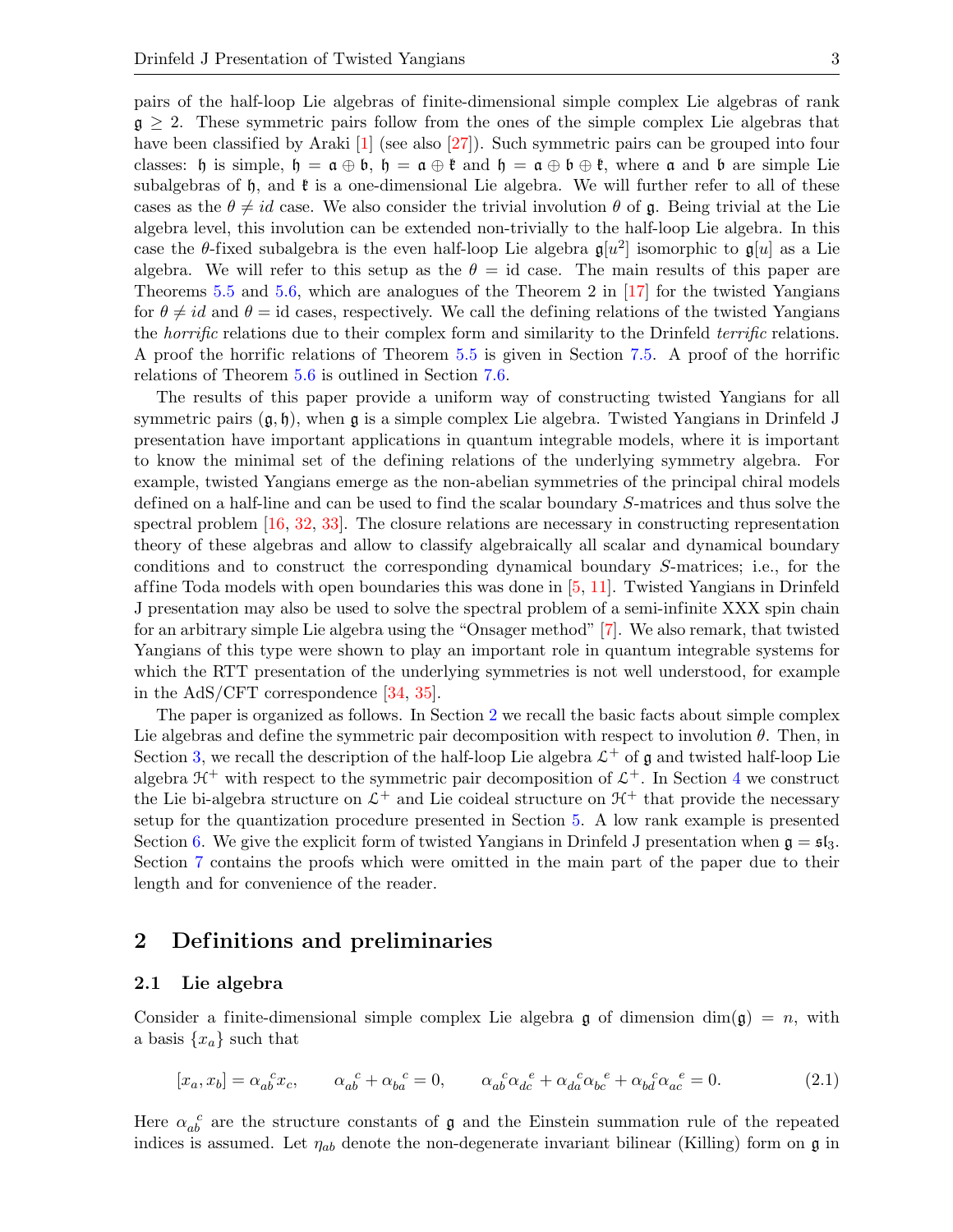the  $\{x_a\}$  basis

$$
(x_a, x_b)_{\mathfrak{g}} = \eta_{ab},
$$

that can be used to lower indices  $\{a, b, c, \ldots\}$  of the structure constants

$$
\alpha_{ab}^{\ d} \eta_{dc} = \alpha_{abc} \qquad \text{with} \quad \alpha_{abc} + \alpha_{acb} = 0.
$$

The inverse of  $\eta_{ab}$  is given by  $\eta^{ab}$  and satisfies  $\eta_{ab}\eta^{bc} = \delta_a^c$ . Set  $\{x, y\} = \frac{1}{2}$  $\frac{1}{2}(xy+yx)$ . Let  $C_{\mathfrak{g}} = \eta^{ab} \{x_a, x_b\}$  denote the second order Casimir operator associated to  $\mathfrak{g}$  and let  $\mathfrak{c}_{\mathfrak{g}}$  be its eigenvalue in the adjoint representation. For a simple Lie algebra it is non-zero and is given by

<span id="page-3-3"></span>
$$
\mathfrak{c}_{\mathfrak{g}} \delta_c^{\ d} = \eta^{ab} \alpha_{ac}^{\ e} \alpha_{be}^{\ d} = \alpha_c^{\ e b} \alpha_{be}^{\ d}.\tag{2.2}
$$

Here  $\alpha_a^{bc}$  are the structure constants in the dual basis, namely if  $\{x^a\}$  denote the basis of  $\mathfrak g$ defined by  $(x_a, x^b)_{\mathfrak{g}} = \delta_a^b$ , then  $[x^b, x^c] = \alpha_a^{bc} x^a$ . Constants  $\alpha_a^{bc}$  satisfy dual co-Jacobi identity, which is obtained by raising one of the lower indices of the Jacobi identity in  $(2.1)$ . Moreover, contracting  $\alpha_a^{bc}$  with the Lie commutator in  $(2.1)$  gives

<span id="page-3-2"></span>
$$
\alpha_a^{bc}[x_c, x_b] = \mathfrak{c}_\mathfrak{g} x_a. \tag{2.3}
$$

#### 2.2 Symmetric pair decomposition

Let  $\theta: \mathfrak{g} \to \mathfrak{g}$  be an involution,  $\theta^2 = id$ . Then  $\mathfrak{g}$  can be decomposed into positive and negative eigenspaces of  $\theta$ , i.e.,  $\mathfrak{g} = \mathfrak{h} \oplus \mathfrak{m}$  with  $\theta(x) = x$  for all  $x \in \mathfrak{h}$  and  $\theta(y) = -y$  for all  $y \in \mathfrak{m}$ , here  $\dim(\mathfrak{h}) = h$ ,  $\dim(\mathfrak{m}) = m$  satisfying  $h + m = n$ . Numbers h and m correspond to the number of positive and negative eigenvalues of  $\theta$ . This decomposition leads to the symmetric pair relations

$$
[\mathfrak{h},\mathfrak{h}] \subseteq \mathfrak{h}, \qquad [\mathfrak{h},\mathfrak{m}] = \mathfrak{m}, \qquad [\mathfrak{m},\mathfrak{m}] = \mathfrak{h}.
$$

From the classification of symmetric pairs for simple complex Lie algebras it follows that the invariant subalgebra h is a (semi)simple or reductive Lie algebra which can be decomposed into a direct sum of two simple complex Lie algebras  $\mathfrak a$  and  $\mathfrak b$ , and a one-dimensional Lie algebra  $\mathfrak k$ , at most (see, e.g., [\[27,](#page-33-19) Section 5]). We write  $\mathfrak{h} = \mathfrak{a} \oplus \mathfrak{b} \oplus \mathfrak{k}$ . Set  $\dim(\mathfrak{a}) = a$  and  $\dim(\mathfrak{b}) = b$ . Let the elements

<span id="page-3-0"></span>
$$
X_i \in \mathfrak{a}, \qquad X_{i'} \in \mathfrak{b}, \qquad X_z \in \mathfrak{k}, \qquad Y_p \in \mathfrak{m},
$$
  
with  $i = 1, ..., a, \quad i' = 1, ..., b$  and  $p = 1, ..., m,$  (2.4)

be a basis of g such that  $\theta(X_{\alpha}) = X_{\alpha}$  for any  $\alpha \in \{i, i', z\}$ , and  $\theta(Y_p) = -Y_p$ . Here we use indices  $i(j, k, \dots)$  for elements  $X_\alpha \in \mathfrak{a}$ , primed indices  $i'(j', k', \dots)$  for elements  $X_\alpha \in \mathfrak{b}$ , index  $\alpha = z$  for the element  $X_{\alpha} \in \mathfrak{k}$ , and indices  $p(q, r, \ldots)$  for  $Y_p \in \mathfrak{m}$ , when needed. Note that  $X_z$  is central in h. We will denote the commutators in this basis as follows:

<span id="page-3-1"></span>
$$
[X_{\alpha}, X_{\beta}] = f_{\alpha\beta}^{\ \gamma} X_{\gamma} \quad \text{with} \quad f_{\alpha\beta}^{\ \gamma} = 0 \text{ if } \alpha \neq \beta \quad \text{or} \quad \alpha \neq \gamma \quad \text{or} \quad \beta \neq \gamma, [X_{\alpha}, Y_{p}] = g_{\alpha p}^{\ \ q} Y_{q}, \qquad [Y_{p}, X_{\alpha}] = g_{p\alpha}^{\ \ q} Y_{q}, \qquad [Y_{p}, Y_{q}] = \sum_{\alpha} w_{pq}^{\ \alpha} X_{\alpha}.
$$
 (2.5)

The structure constants above are obtained from the ones of  $\mathfrak g$  by restricting to the appropriate elements. Here and further we will use the sum symbol  $\sum_{\alpha}$  to denote the summation over all simple subalgebras of h, e.g.,  $\sum_{\alpha} w_{pq}^{\alpha} X_{\alpha} = w_{pq}^{\ i} X_i + w_{pq}^{\ i} X_i + w_{pq}^{\ z} X_z$  for  $\mathfrak{h} = \mathfrak{a} \oplus \mathfrak{b} \oplus \mathfrak{k}$ . The Einstein summation rule for the Greek indices will be used in cases when the sum is over a single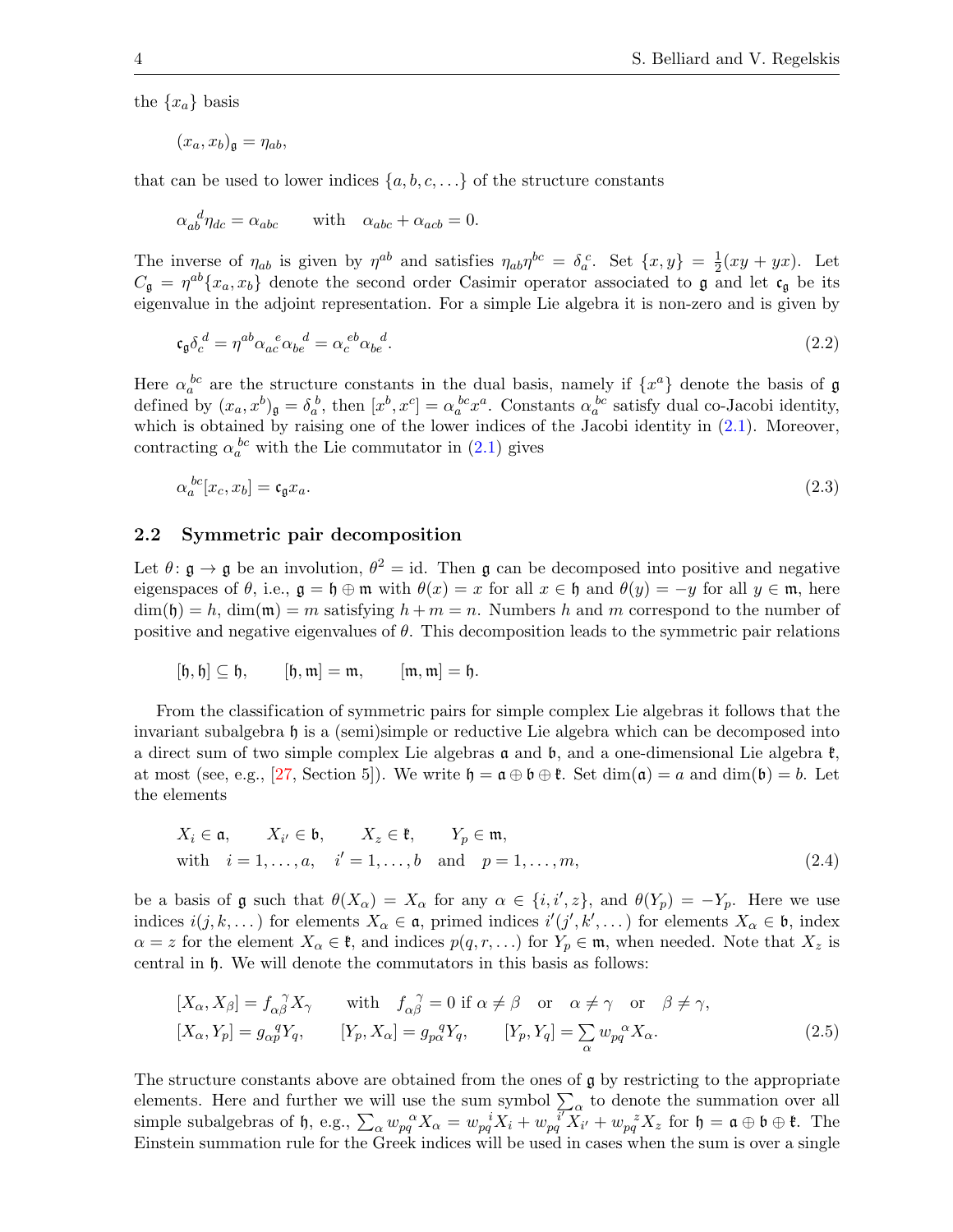simple subalgabera of h. The notation  $\alpha \neq \gamma$  means that indices  $\alpha$  and  $\gamma$  correspond to different subalgebras of h. The structure constants given above satisfy the (anti-)symmetry relations

$$
f_{\alpha\beta}^{\ \gamma} + f_{\beta\alpha}^{\ \gamma} = 0
$$
,  $g_{\mu p}^{\ q} + g_{p\mu}^{\ q} = 0$ ,  $w_{pq}^{\ \mu} + w_{qp}^{\ \mu} = 0$ ,

which follow from the properties of the Lie bracket, and the homogeneous and mixed Jacobi identities

<span id="page-4-4"></span>
$$
f_{\alpha\beta}^{\ \nu} f_{\gamma\nu}^{\ \mu} + f_{\gamma\alpha}^{\ \nu} f_{\beta\nu}^{\ \mu} + f_{\beta\gamma}^{\ \nu} f_{\alpha\nu}^{\ \mu} = 0, \qquad f_{\alpha\beta}^{\ \mu} g_{p\mu}^{\ \ s} + g_{\beta p}^{\ \ q} g_{\alpha q}^{\ \ s} - g_{\alpha p}^{\ \ q} g_{\beta q}^{\ \ s} = 0,
$$
  
\n
$$
w_{pq}^{\ \beta} f_{\alpha\beta}^{\ \mu} + g_{\alpha p}^{\ \ r} w_{qr}^{\ \mu} - g_{\alpha q}^{\ \ r} w_{pr}^{\ \mu} = 0,
$$
\n(2.6)

with  $\alpha(\beta, \gamma, \dots) = i(j, k, \dots) \in \mathfrak{a}$  or  $\alpha(\beta, \gamma, \dots) = i'(j', k', \dots) \in \mathfrak{b}$  and

<span id="page-4-0"></span>
$$
\sum_{\alpha} (w_{pq}{}^{\alpha} g_{r\alpha}{}^s + w_{qr}{}^{\alpha} g_{p\alpha}{}^s + w_{rp}{}^{\alpha} g_{q\alpha}{}^s) = 0, \qquad g_{p\alpha}{}^r w_{qr}{}^{\beta} - g_{q\alpha}{}^r w_{pr}{}^{\beta} = 0 \quad \text{for } \alpha \neq \beta. \tag{2.7}
$$

We will further refer to the set  $\{X_{\alpha}, Y_{p}\} = \{X_{i}, X_{i'}, X_{z}, Y_{p}\}$  given by  $(2.4)$  and satisfying relations  $(2.5)-(2.7)$  $(2.5)-(2.7)$  $(2.5)-(2.7)$  as the *symmetric space basis* for a given Lie algebra g and involution  $\theta$ .

Let  $\kappa$  denote the Killing form on g in the symmetric space basis. It has a block-diagonal form, namely

$$
(X_i, X_j)_{\mathfrak{g}} = (\kappa_{\mathfrak{a}})_{ij}, \qquad (X_{i'}, X_{j'})_{\mathfrak{g}} = (\kappa_{\mathfrak{b}})_{i'j'},
$$
  

$$
(X_z, X_z)_{\mathfrak{g}} = (\kappa_{\mathfrak{k}})_{zz}, \qquad (Y_p, Y_q)_{\mathfrak{g}} = (\kappa_{\mathfrak{m}})_{pq},
$$

with the remaining entries being trivial. The Casimir element  $C_{\mathfrak{g}}$  in this basis decomposes as

$$
C_{\mathfrak{g}} = C_X + C_Y = \sum_{\alpha,\beta} (\kappa_{\mathfrak{h}})^{\alpha\beta} \{X_{\alpha}, X_{\beta}\} + (\kappa_{\mathfrak{m}})^{pq} \{Y_p, Y_q\},
$$
  
\n
$$
C_X = C + C' + C_z = (\kappa_{\mathfrak{a}})^{ij} \{X_i, X_j\} + (\kappa_{\mathfrak{b}})^{i'j'} \{X_{i'}, X_{j'}\} + (\kappa_{\mathfrak{k}})^{zz} \{X_z, X_z\}.
$$

Here  $\kappa^{\alpha\beta} \in \{(\kappa_{\mathfrak{a}})^{ij}, (\kappa_{\mathfrak{b}})^{i'j'}, (\kappa_{\mathfrak{k}})^{zz}\}.$  The block diagonal decomposition of the inverse Killing form can be used to raise the indices of the structure constants. We set

$$
f_{\alpha}^{\ \beta\gamma} = \kappa^{\beta\mu} f_{\alpha\mu}^{\ \ \gamma}, \qquad g_{p}^{q\nu} = \kappa^{\nu\rho} g_{\rho p}^{\ \ q}, \qquad w_{\nu}^{pq} = (\kappa_{\mathfrak{m}})^{pr} g_{\nu r}^{\ \ q}
$$

with  $\alpha(\beta, \gamma, \mu, ...) = i(j, k, ...)$  or  $i'(j', k', ...)$  and  $\nu(\rho) = i(j)$  or  $i'(j')$  or  $z(z)$ . Let us now consider the commutation relations. For generators  $Y_p$  we have

$$
[Y_p, C_X] = 2 \sum_{\alpha} g_p^{\alpha q} \{ Y_q, X_{\alpha} \}, \qquad [Y_p, C_Y] = 2 \sum_{\alpha} g_p^{\alpha q} \{ Y_q, X_{\alpha} \}.
$$

The remaining commutation relations are trivial. Let  $c_a$ ,  $c_b$ ,  $c_z$  and  $c_m$  be the eigenvalues of C, C',  $C_z$  and  $C_Y$  in the adjoint representation, respectively. We have  $\mathfrak{c}_{\mathfrak{g}} = \mathfrak{c}_{\mathfrak{a}} + \mathfrak{c}_{\mathfrak{b}} + \mathfrak{c}_{\mathfrak{m}} + \mathfrak{c}_z$ . Using [\(2.3\)](#page-3-2) we find

<span id="page-4-3"></span>
$$
f_{\alpha}^{\beta\nu}[X_{\nu}, X_{\beta}] = \mathfrak{c}_{(\alpha)} X_{\alpha}, \qquad w_{\gamma}^{qp}[Y_p, Y_q] = \bar{\mathfrak{c}}_{(\gamma)} X_{\gamma}, \qquad (2.8)
$$

with  $\alpha = i(i')$ ,  $\gamma = i(i', z)$ ,  $\bar{\mathfrak{c}}_{(\alpha)} = \mathfrak{c}_{\mathfrak{g}} - \mathfrak{c}_{(\alpha)}$ ,  $\mathfrak{c}_{(i)} = \mathfrak{c}_{\mathfrak{a}}$ ,  $\mathfrak{c}_{(i')} = \mathfrak{c}_{\mathfrak{b}}$  and  $\mathfrak{c}_{(z)} = 0$ . Using [\(2.2\)](#page-3-3), [\(2.5\)](#page-3-1) and the equality above we obtain

<span id="page-4-2"></span>
$$
f_{\alpha}^{\mu\nu} f_{\nu\mu}^{\ \beta} = \mathfrak{c}_{(\alpha)} \delta_{\alpha}^{\ \beta}, \qquad w_{\alpha}^{qp} w_{pq}^{\ \beta} = \bar{\mathfrak{c}}_{(\alpha)} \delta_{\alpha}^{\ \beta}, \qquad w_{\alpha}^{qp} w_{pq}^{\ \gamma} = 0 \quad \text{for } \alpha \neq \gamma,
$$
\n
$$
(2.9)
$$

and  $\alpha = i(i', z)$ ,  $\beta = j(j', z)$ . Finally, for  $Y_q$  we have

<span id="page-4-1"></span>
$$
\sum_{\alpha} g_q^{p\alpha} [X_{\alpha}, Y_p] = \frac{1}{2} \mathfrak{c}_\mathfrak{g} Y_q, \qquad \sum_{\alpha} g_p^{r\alpha} g_{\alpha r}^q = \frac{1}{2} \mathfrak{c}_\mathfrak{g} \delta_p^q. \tag{2.10}
$$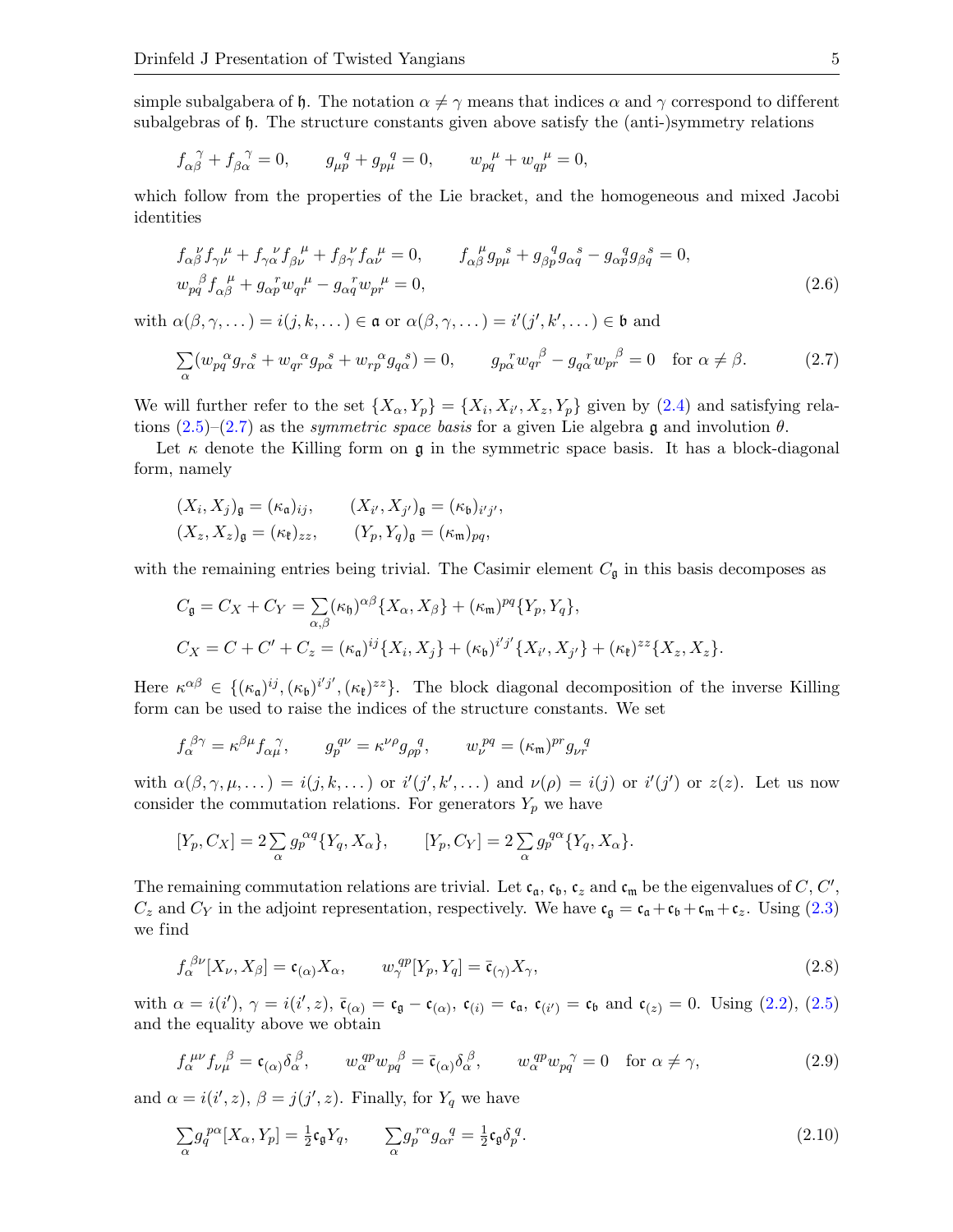# <span id="page-5-0"></span>3 Symmetric spaces and simple half-loop Lie algebras

#### 3.1 Half-loop Lie algebra

Consider the half-loop Lie algebra  $\mathcal{L}^+$  generated by elements  $x_a^{(k)}$  with  $k \geq 0$  and  $a = 1, \ldots,$  $\dim(\mathfrak{g})$ . It is an infinite-dimensional graded Lie algebra with the grading given by  $\deg (x_a^{(k)}) = k$ and the defining relations

<span id="page-5-4"></span>
$$
[x_a^{(k)}, x_b^{(\ell)}] = \alpha_{ab}^{\ \ c} x_c^{(k+\ell)}.
$$
\n(3.1)

This algebra can be identified with the set of polynomial maps  $f: \mathbb{C} \to \mathfrak{g}$  using the Lie algebra isomorphism  $\mathcal{L}^+ \cong \mathfrak{g}[u] = \mathfrak{g} \otimes \mathbb{C}[u]$  with  $x_a^{(k)} \cong x_a \otimes u^k$ .

The algebra  $\mathcal{L}^+$  has another presentation, conveniently called Drinfeld J presentation.

<span id="page-5-3"></span>**Proposition 3.1.** The half-loop Lie algebra  $\mathcal{L}^+$  is isomorphic to the algebra generated by elements  $x_a$ ,  $J(x_b)$  satisfying

<span id="page-5-5"></span>
$$
[x_a, x_b] = \alpha_{ab}^{\ c} x_c, \qquad J(\mu x_a + \nu x_b) = \mu J(x_a) + \nu J(x_b), \qquad [x_a, J(x_b)] = \alpha_{ab}^{\ c} J(x_c), \quad (3.2)
$$

<span id="page-5-2"></span><span id="page-5-1"></span>
$$
[J(x_a), J([x_b, x_c])] + [J(x_b), J([x_c, x_a])] + [J(x_c), J([x_a, x_b])] = 0,
$$
\n(3.3)

$$
[[J(x_a), J(x_b)], J([x_c, x_d])] + [[J(x_c), J(x_d)], J([x_a, x_b])] = 0,
$$
\n(3.4)

for any  $\mu, \nu \in \mathbb{C}$ . The grading is given by  $\deg(x_a) = 0$  and  $\deg(J(x_a)) = 1$ . The isomorphism is given by the map  $x_a \mapsto x_a^{(0)}$  and  $J(x_a) \mapsto x_a^{(1)}$ .

Relations [\(3.3\)](#page-5-1) and [\(3.4\)](#page-5-2) are homogeneous relations of degree 2 and 3. In the rank( $\mathfrak{g}$ ) = 1 case the relation [\(3.3\)](#page-5-1) is trivial and for the rank( $\mathfrak{g}$ )  $\geq$  2 cases the relation [\(3.4\)](#page-5-2) is implied by (3.3). Since we were unable to locate a complete proof of this proposition in the literature, we have given one in Section [7.1.](#page-17-1) (An outline of a proof is given in [\[13,](#page-33-24) Section 12.1].)

#### 3.2 Twisted half-loop Lie algebra

Let  $\theta(x_a) = \theta_a^b x_b$ . We cab extend the involution  $\theta$  of  $\mathfrak g$  to the whole of  $\mathcal L^+$  as follows:

$$
\theta\big(x_a^{(k)}\big) = (-1)^k \theta_a^b x_b^{(k)} \cong (-1)^k \theta(x_a) \otimes u^k \quad \text{for} \quad k \ge 0,
$$

or in the polynomial map point of view,  $\theta(x(u)) = \theta(x)(-u)$ .

The twisted half-loop Lie algebra  $\mathcal{H}^+ \cong \mathfrak{g}[u]^\theta$  is a fixed-point subalgebra of  $\mathcal{L}^+$  generated by the elements stable under the action of the (extended) involution  $\theta$ , namely  $\mathcal{H}^+$  = span $\{x \in$  $\mathcal{L}^+ | \theta(x) = x$ . In the physics literature it is often referred to as the *twisted current algebra*.

Let  $\theta \neq id$ . Consider the symmetric space basis of g. We write the half-loop Lie algebra  $\mathcal{L}^+$ in terms of the elements  $X_{\alpha}^{(k)}$  and  $Y_{q}^{(k)}$  satisfying

<span id="page-5-6"></span>
$$
\begin{aligned}\n\left[X_{\alpha}^{(k)}, X_{\beta}^{(\ell)}\right] &= f_{\alpha\beta}^{\ \ \gamma} X_{\gamma}^{(k+\ell)}, & \left[X_{\alpha}^{(k)}, Y_{p}^{(\ell)}\right] &= g_{\alpha p}^{\ \ q} Y_{q}^{(k+\ell)}, \\
\left[Y_{p}^{(k)}, Y_{q}^{(\ell)}\right] &= \sum_{\alpha} w_{pq}^{\ \ \alpha} X_{\alpha}^{(k+\ell)},\n\end{aligned} \tag{3.5}
$$

for all  $k, \ell \geq 0$ . Involution  $\theta$  acts on these elements by  $\theta(X_{\alpha}^{(k)}) = (-1)^k X_{\alpha}^{(k)}$  and  $\theta(Y_{p}^{(k)}) =$  $(-1)^{k+1}Y_p^{(k)}$ . Thus the half-loop Lie algebra decomposes as  $\mathcal{L}^+ = \mathcal{H}^+ \oplus \mathcal{M}^+$ , where  $\mathcal{H}^+ =$ span  $\{X_\alpha^{(2k)}, Y_q^{(2k+1)}\}$  is the subalgebra of  $\mathcal{L}^+$  generated by  $\theta$ -invariant elements, and  $\mathcal{M}^+$  = span  $\{X_\alpha^{(2k+1)}, Y_q^{(2k)}\}$  is the subset of  $\mathcal{L}^+$  of  $\theta$ -anti-invariant elements. In the case when  $\theta = id$ we have  $\mathfrak{g}[u]^{\theta} \cong \mathfrak{g}[u^2]$ , that is  $\mathfrak{H}^+ = \text{span} \{x_a^{(2k)}\}\$  and  $\mathfrak{M}^+ = \text{span} \{x_a^{(2k+1)}\}.$ 

We now give another presentation of  $\mathcal{H}^+$ , which an analogue of the Drinfeld J presentation of  $\mathcal{L}^+$ .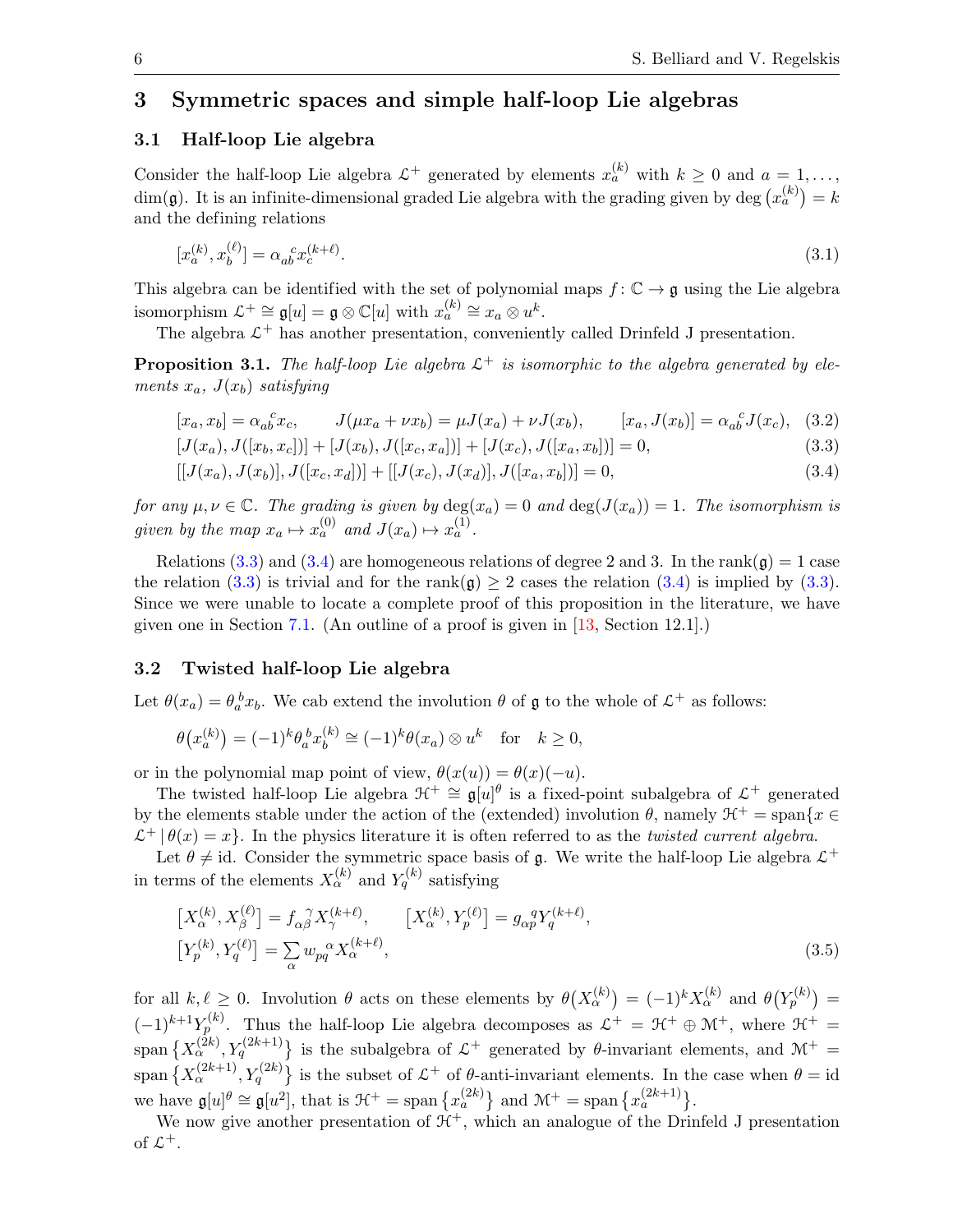<span id="page-6-5"></span>**Proposition 3.2.** Let  $rank(\mathfrak{g}) \geq 2$  and  $\theta \neq id$ . Then the twisted half-loop Lie algebra  $\mathfrak{H}^+$  is isomorphic to the algebra generated by elements  $X_{\alpha}$ ,  $B(Y_p)$  satisfying

<span id="page-6-6"></span>
$$
[X_{\alpha}, X_{\beta}] = f_{\alpha\beta}^{\ \gamma} X_{\gamma}, \qquad [X_{\alpha}, B(Y_{p})] = g_{\alpha p}^{\ q} B(Y_{q}),
$$
  

$$
B(aY_{p} + bY_{q}) = aB(Y_{p}) + bB(Y_{q}),
$$
\n(3.6)

<span id="page-6-2"></span>
$$
[B(Y_p), B(Y_q)] + \sum_{\alpha} (\bar{\mathfrak{c}}_{(\alpha)})^{-1} w_{pq}^{\ \alpha} w_{\alpha}^{rs} [B(Y_r), B(Y_s)] = 0, \qquad (3.7)
$$

<span id="page-6-3"></span>
$$
[[B(Y_p), B(Y_q)], B(Y_r)] + 2\mathfrak{c}_{\mathfrak{g}}^{-1} \sum_{\alpha} (\kappa_{\mathfrak{m}})^{tu} w_{pq}^{\alpha} g_{r\alpha}^{\ s}[[B(Y_s), B(Y_t)], B(Y_u)] = 0,
$$
\n(3.8)

for all  $a, b \in \mathbb{C}$ . The isomorphism is given by the map  $X_{\alpha} \mapsto X_{\alpha}^{(0)}$  and  $B(Y_p) \mapsto Y_p^{(1)}$ .

The proof is given in Section [7.2.](#page-19-0) Note that in the contrast to  $\mathcal{L}^+$ , the twisted algebra  $\mathcal{H}^+$  for rank( $\mathfrak{g}$ )  $\geq$  2 has degree-2 and degree-3 defining relations. The rank( $\mathfrak{g}$ ) = 1 case is exceptional. The Drinfeld J presentation in this case has a degree-4 relation instead; see [\[10,](#page-32-7) Section 4.2].

**Proposition 3.3.** Let  $rank(\mathfrak{g}) \geq 2$  and  $\theta = id$ . Then the even half-loop Lie algebra is isomorphic to the algebra generated by elements  $x_i$ ,  $G(x_i)$  satisfying

<span id="page-6-4"></span>
$$
[x_i, x_j] = \alpha_{ij}^k x_k, \qquad G(\lambda x_a + \mu x_b) = \lambda G(x_a) + \mu G(x_b), \qquad [x_i, G(x_j)] = \alpha_{ij}^k G(x_k), \quad (3.9)
$$

$$
[G(x_i), G([x_j, x_k])] + [G(x_j), G([x_k, x_i])] + [G(x_k), G([x_i, x_j])] = 0, \quad (3.10)
$$

for any  $\mu, \nu \in \mathbb{C}$ . The isomorphism is given by the map  $x_i \mapsto x_i^{(0)}$  $i^{(0)}$  and  $G(x_i) \mapsto x_i^{(2)}$  $\binom{2}{i}$ .

The proof is analogous to that of Proposition [3.1,](#page-5-3) since  $\mathfrak{g}[u^2] \cong \mathfrak{g}[u]$  as a Lie algebra.

### <span id="page-6-0"></span>4 Lie bi-algebras and coideals

#### 4.1 Lie bi-algebra structure of a half-loop Lie algebra

A Lie bi-algebra structure on  $\mathcal{L}^+$  is a skew-symmetric linear map  $\delta: \mathcal{L}^+ \to \mathcal{L}^+ \otimes \mathcal{L}^+$ , the cocommutator, such that  $\delta^*$  is a Lie bracket and  $\delta$  is a 1-cocycle,  $\delta([x,y]) = x.\delta(y) - y.\delta(x)$ , where dot denotes the adjoint action on  $\mathcal{L}^+ \otimes \mathcal{L}^+$ . The cocommutator is given for the elements in the Drinfeld J presentation of  $\mathcal{L}^+$  by

<span id="page-6-1"></span>
$$
\delta(x_a) = 0, \qquad \delta(J(x_a)) = [x_a \otimes 1, \Omega_{\mathfrak{g}}], \qquad \text{where} \quad \Omega_{\mathfrak{g}} = \eta^{ab} x_a \otimes x_b. \tag{4.1}
$$

This cocommutator can be constructed from the Manin triple  $(\mathcal{L}, \mathcal{L}^+, \mathcal{L}^-)$ , with  $\mathcal{L} = \mathfrak{g}((u^{-1}))$ the loop algebra generated by elements  $x^{(n)}$  with  $x \in \mathfrak{g}$ ,  $n \in \mathbb{Z}$  and defining relations [\(3.1\)](#page-5-4) (but with  $n, m \in \mathbb{Z}$ ,  $\mathcal{L}^+ = \mathfrak{g}[u]$  the positive half-loop algebra [\(3.1\)](#page-5-4), and  $\mathcal{L}^- = \mathfrak{g}[[u^{-1}]]$  the negative half-loop algebra (i.e.,  $n, m < 0$ ; see, e.g., [\[13,](#page-33-24) Example 1.3.9]). The triple  $(\mathcal{L}, \mathcal{L}^+, \mathcal{L}^-)$  satisfies axioms of the Manin triple.

**Definition 4.1** ([\[18\]](#page-33-4)). A Manin triple is a triple of Lie algebras  $(\tilde{\mathfrak{g}}, \tilde{\mathfrak{g}}^+, \tilde{\mathfrak{g}}^-)$  together with a nondegenerate symmetric bilinear form ( , ) $_{\tilde{\mathfrak g}}$  on  $\tilde{\mathfrak g}$  invariant under the adjoint action of  $\tilde{\mathfrak g}$  such that:

- $\tilde{\mathfrak{g}}^+$  and  $\tilde{\mathfrak{g}}^-$  are Lie subalgebras of  $\tilde{\mathfrak{g}}$ ;
- $\tilde{\mathfrak{g}} = \tilde{\mathfrak{g}}^+ \oplus \tilde{\mathfrak{g}}^-$  as a vector space;
- (, )<sub> $\tilde{\mathfrak{g}}$ </sub> is isotropic for  $\tilde{\mathfrak{g}}^{\pm}$  (i.e.,  $(\tilde{\mathfrak{g}}^{\pm}, \tilde{\mathfrak{g}}^{\pm})_{\tilde{\mathfrak{g}}}=0$ );
- $(\tilde{\mathfrak{g}}^+)^* \cong \tilde{\mathfrak{g}}^-$ .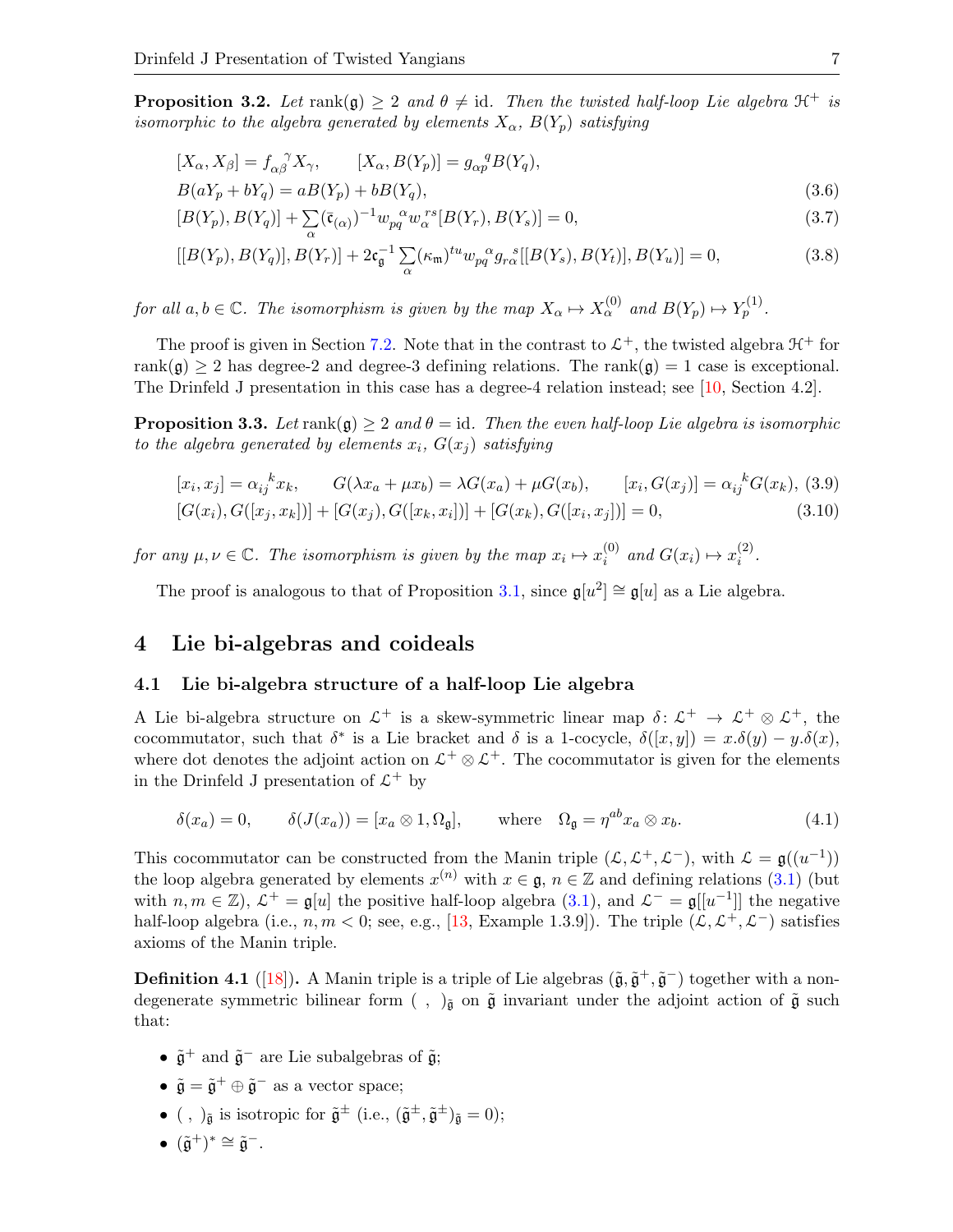The invariant bilinear form on  $\tilde{\mathfrak{g}} = \mathcal{L}$  satisfying the requirements above is given by

$$
(x^{(k)}, y^{(l)})_{\mathcal{L}} = -(x, y)_{\mathfrak{g}} \delta_{k+l+1,0},
$$

or in the polynomial map point of view  $(x(u), y(u))_{\mathcal{L}} = -\text{res}_{0}(x(u), y(u))_{\mathfrak{g}}$  where 'res<sub>0</sub>' means taking the coefficient of  $u^{-1}$  in the Laurent series expansion. This data together with the definition of the Manin triple uniquely fixes the cocommutator  $\delta$  on  $\mathcal{L}^+$ .

**Remark 4.2.** If  $(\tilde{\mathfrak{g}}, \tilde{\mathfrak{g}}^+, \tilde{\mathfrak{g}}^-)$  is a Manin triple for  $\dim(\tilde{\mathfrak{g}}^+) = \infty$ , then in general one must take  $(\tilde{\mathfrak{g}}^+)^* \cong \overline{\mathfrak{g}}^-$ , where  $\overline{\mathfrak{g}}^-$  is a suitable completion of  $\tilde{\mathfrak{g}}^-$ . However in our case  $(\mathcal{L}^+)^* \cong \mathcal{L}^-$ , as it is easy to see:

$$
(\mathcal{L}^+)^* \cong \left(\bigoplus_{k\geq 0} \mathfrak{g} \otimes u^k\right)^* = \prod_{k\geq 0} (\mathfrak{g} \otimes u^k)^* = \prod_{k\geq 1} \mathfrak{g} \otimes u^{-k} \cong \mathcal{L}^-.
$$

Here in the second equality we have used the identity  $(\bigoplus_{i\geq 0} V_i)^* = \prod_{i\geq 0} V_i^*$ , where  $V_i$  denotes a finite-dimensional vector space; an equivalent identity is used in the last equality.

The cocomutator is obtained using the duality between  $\mathcal{L}^+$  and  $\mathcal{L}^-$ . Recall that  $\delta^*$ :  $\mathcal{L}^- \otimes$  $\mathcal{L}^-$  →  $\mathcal{L}^-$  is the Lie bracket of  $\mathcal{L}^-$ . We can deduce the cocommutator  $\delta$  of  $\mathcal{L}^+$  from the duality relation

<span id="page-7-0"></span>
$$
(\delta(x), y \otimes z)_{\mathcal{L}\otimes\mathcal{L}} = (x, [y, z])_{\mathcal{L}}.\tag{4.2}
$$

The cocommutator of the degree zero generators  $x_a^{(0)} = x_a$  is trivial since the degree of  $[y, z] \in \mathcal{L}^$ is strictly less than  $-1$ , thus  $(x_a, [y, z])_{\mathcal{L}} = 0$  for all  $[y, z] \in \mathcal{L}^-$ . This implies that  $(\delta(x_a), y \otimes z)$  $(z)_{\mathcal{L}\otimes\mathcal{L}}=0$  for all  $y, z\in\mathcal{L}^-$  and thus

$$
\delta(x_a)=0.
$$

The case of degree one generators  $x_a^{(1)} = J(x_a)$  is considered in a similar way. For this case we have the non-trivial pairing  $(J(x_a), x_b^{(-2)})$  $\binom{(-2)}{b}_{\mathcal{L}} = -\eta_{ab}$ . Using  $x_b^{(-2)} = \mathfrak{c}_{\mathfrak{g}}^{-1} \alpha_b^{ji}$  $\int_b^{ji} \left[x_i^{(-1)}\right]$  $\binom{(-1)}{i}, x_j^{(-1)}$  $j^{(-1)}$ ] and the duality relation [\(4.2\)](#page-7-0) we obtain the constraint

$$
\big(\delta(J(x_a)),\alpha_b^{ji}x_i^{(-1)}\otimes x_j^{(-1)}\big)_{\mathcal{L}\otimes\mathcal{L}}=-\mathfrak{c}_{\mathfrak{g}}\eta_{ab}.
$$

Writing  $\delta(J(x_a)) = v_a^{\ell k} x_k \otimes x_{\ell}$  for some  $v_a^{\ell k} \in \mathbb{C}$  we deduce that  $v_a^{\ell k} \alpha_{b\ell k} = -c_{\mathfrak{g}} \eta_{ab}$ . By [\(2.2\)](#page-3-3) we have that  $\alpha_a^{k\ell} \alpha_{b\ell k} = \mathfrak{c}_{\mathfrak{g}} \eta_{ab}$  and thus  $v_a^{k\ell} = -\alpha_a^{k\ell}$  giving

$$
\delta(J(x_a)) = \alpha_a^{\,\ell k} x_k \otimes x_\ell = [x_a \otimes 1, \Omega_\mathfrak{g}].
$$

#### 4.2 Lie coideal structure of a twisted half-loop Lie algebra

The Lie coideal structure of a twisted half-loop Lie algebra is constructed by employing the anti-invariant Manin triple twist. Here we will consider the left Lie coideal structure. The right Lie coideal is obtained in a similar way.

**Definition 4.3** ([\[10\]](#page-32-7)). The anti-invariant Manin triple twist  $\phi$  of  $(L, L^+, L^-)$  is an automorphism of  $\mathcal L$  satisfying:

 $\bullet$   $\phi$  is an involution;

$$
\bullet \ \phi(\mathcal{L}^{\pm}) = \mathcal{L}^{\pm};
$$

•  $(\phi(x), y)_{\mathcal{L}} = -(x, \phi(y))_{\mathcal{L}}$  for all  $x \in \mathcal{L}^+$  and  $y \in \mathcal{L}^-$ .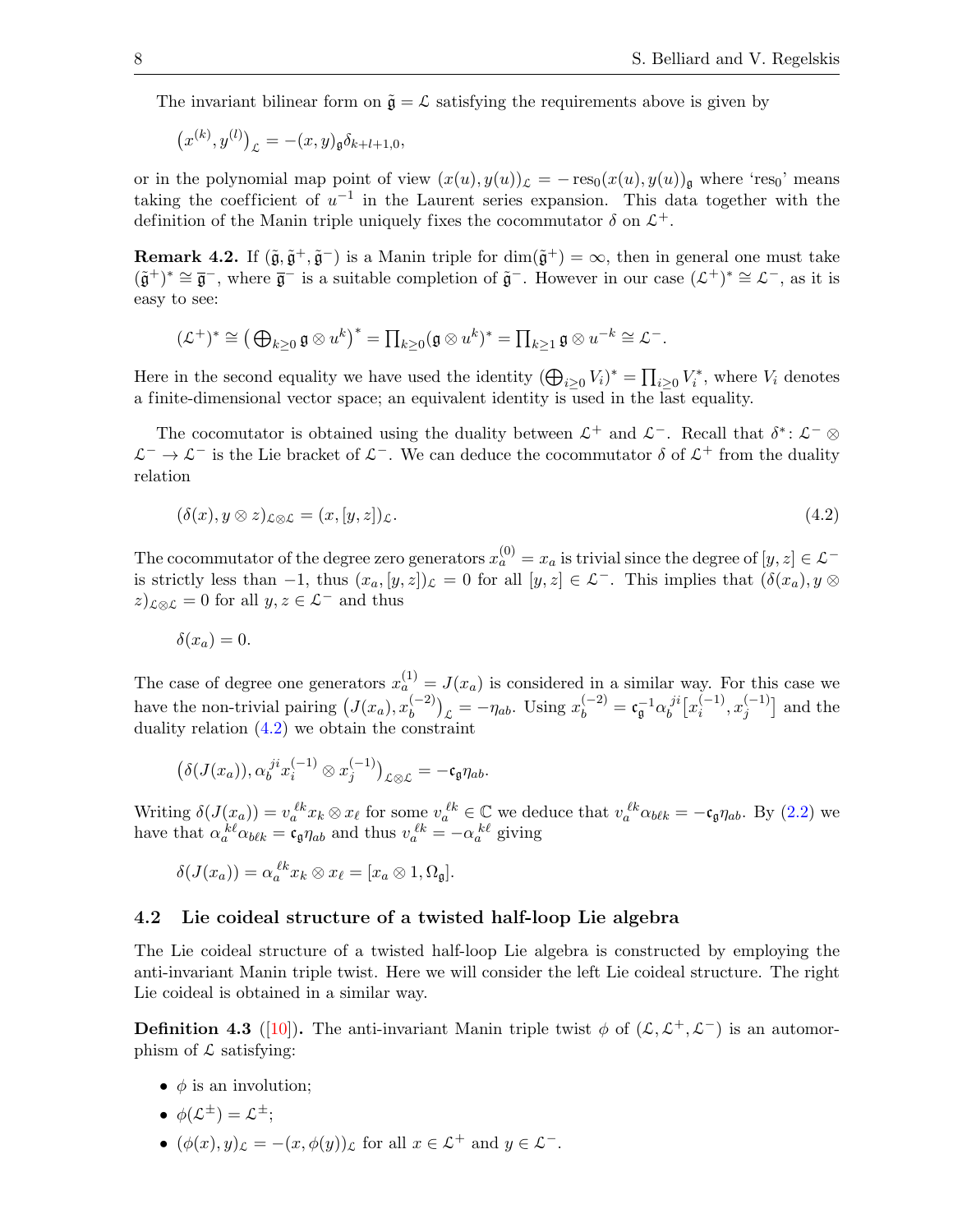Given an involution  $\theta$  of  $\mathfrak g$  one may uniquely associate the anti-invariant Manin triple twist  $\phi$ , that is the natural extension of  $\theta$  to the whole  $\mathcal{L}$ :

$$
\phi(x_a^{(k)}) = (-1)^k \theta_a^b x_b^{(k)} \cong (-1)^k \theta(x_a) \otimes u^k \quad \text{for all} \quad k \in \mathbb{Z},
$$

satisfying the definition above and leading to the symmetric pair decomposition of the Manin triple  $(\mathcal{L}, \mathcal{L}^+, \mathcal{L}^-)$ :

<span id="page-8-0"></span>
$$
\mathcal{L}^{\pm} = \mathcal{H}^{\pm} \oplus \mathcal{M}^{\pm} \quad \text{such that} \quad \phi(x) = x, \quad \forall x \in \mathcal{H}^{\pm} \quad \text{and}
$$
  

$$
\phi(y) = -y, \quad \forall y \in \mathcal{M}^{\pm}.
$$
 (4.3)

From the anti-invariance of  $\phi$  for  $( , )_{\mathcal{L}}$  it follows that

$$
(\mathfrak{H}^-, \mathfrak{H}^+)_\mathcal{L} = (\mathfrak{M}^-, \mathfrak{M}^+)_\mathcal{L} = 0.
$$

Thus we must have  $(\mathcal{H}^{\pm})^* \cong \mathcal{M}^{\mp}$ . This is easy to check:

$$
(\mathcal{H}^+)^* \cong \left(\bigoplus_{k\geq 0} (\mathfrak{h} \oplus u\mathfrak{m}) \otimes u^{2k}\right)^*
$$
  
= 
$$
\prod_{k\geq 0} ((\mathfrak{h} \oplus u\mathfrak{m}) \otimes u^{2k})^* = \prod_{k\geq 1} ((u\mathfrak{h} \oplus \mathfrak{m}) \otimes u^{-2k}) \cong \mathcal{M}^-,
$$
  

$$
(\mathcal{H}^-)^* \cong \left(\bigoplus_{k\geq 1} (\mathfrak{h} \oplus u\mathfrak{m}) \otimes u^{-2k}\right)^*
$$
  
= 
$$
\prod_{k\geq 1} ((\mathfrak{h} \oplus u\mathfrak{m}) \otimes u^{-2k})^* = \prod_{k\geq 0} ((u\mathfrak{h} \oplus \mathfrak{m}) \otimes u^{2k}) \cong \mathcal{M}^+.
$$

This decomposition of the Manin triple allows us to construct a Lie coideal structure on  $\mathcal{H}^+$ .

**Definition 4.4** ([\[10\]](#page-32-7)). Let  $\phi$  be an anti-invariant Manin triple twist for  $(L, L^+, L^-)$  which leads to the symmetric space decomposition [\(4.3\)](#page-8-0). Then the linear map  $\tau : \mathfrak{H}^+ \to \mathfrak{M}^+ \otimes \mathfrak{H}^+$  is a left Lie coideal structure for  $(\mathcal{H}^+, \mathcal{M}^+)$  if it is the dual of the following action of  $\mathcal{H}^-$  on  $\mathcal{M}^-$ ,

<span id="page-8-1"></span>
$$
\tau^* \colon \mathcal{H}^- \otimes \mathcal{M}^- \to \mathcal{M}_-,
$$
  
\n
$$
x \otimes y \mapsto [x, y]_{\mathcal{L}_-},
$$
\n(4.4)

for all  $x \in \mathcal{H}^-$  and  $y \in \mathcal{M}^-$ .

Given as Manin triple  $(\mathcal{L}, \mathcal{L}^+, \mathcal{L}^-)$  and the twist  $\phi$  the requirement [\(4.4\)](#page-8-1) uniquely fixes the Left coideal structure  $\tau$  of  $(\mathcal{L}^+, \mathcal{H}^+)$ .

**Proposition 4.5.** The left Lie coideal structure of  $(\mathcal{L}^+, \mathcal{H}^+)$ ,  $\tau \colon \mathcal{H}^+ \to \mathcal{M}^+ \otimes \mathcal{H}^+$ , is given by

<span id="page-8-3"></span><span id="page-8-2"></span>
$$
\theta \neq id: \ \tau(X_{\alpha}) = 0, \quad \tau(B(Y_p)) = [Y_p \otimes 1, \Omega_X], \qquad \Omega_X = \sum_{\alpha, \beta} (\kappa_{\mathfrak{h}})^{\alpha \beta} X_{\alpha} \otimes X_{\beta}, \tag{4.5}
$$

$$
\theta = id: \ \tau(x_a) = 0, \qquad \tau(G(x_a)) = [J(x_a) \otimes 1, \Omega_{\mathfrak{g}}]. \tag{4.6}
$$

**Proof.** The construction of the left Lie coideal structure  $\tau$  from the anti-invariant Manin triple twist is similar to the one of the Lie bi-algebra structure from the Manin triple. We have to consider the duality relation  $(\tau(x), y \otimes z)_{\mathcal{L}} = (x, [y, z])_{\mathcal{L}}$  with  $x \in \mathcal{H}^+$ ,  $y \in \mathcal{H}^-$  and  $z \in \mathcal{M}^-$ .

Consider the case  $\theta \neq id$ . For the degree zero generators  $X_{\alpha}^{(0)} = X_{\alpha}$ , we have  $(X_{\alpha}, [y, z])_{\mathcal{L}} = 0$ for all  $y \in \mathcal{H}^-$  and  $z \in \mathcal{M}^-$ . This follows by similar arguments as for the degree zero generators of the half-loop Lie algebra. Hence we have

$$
\tau(X_{\alpha})=0.
$$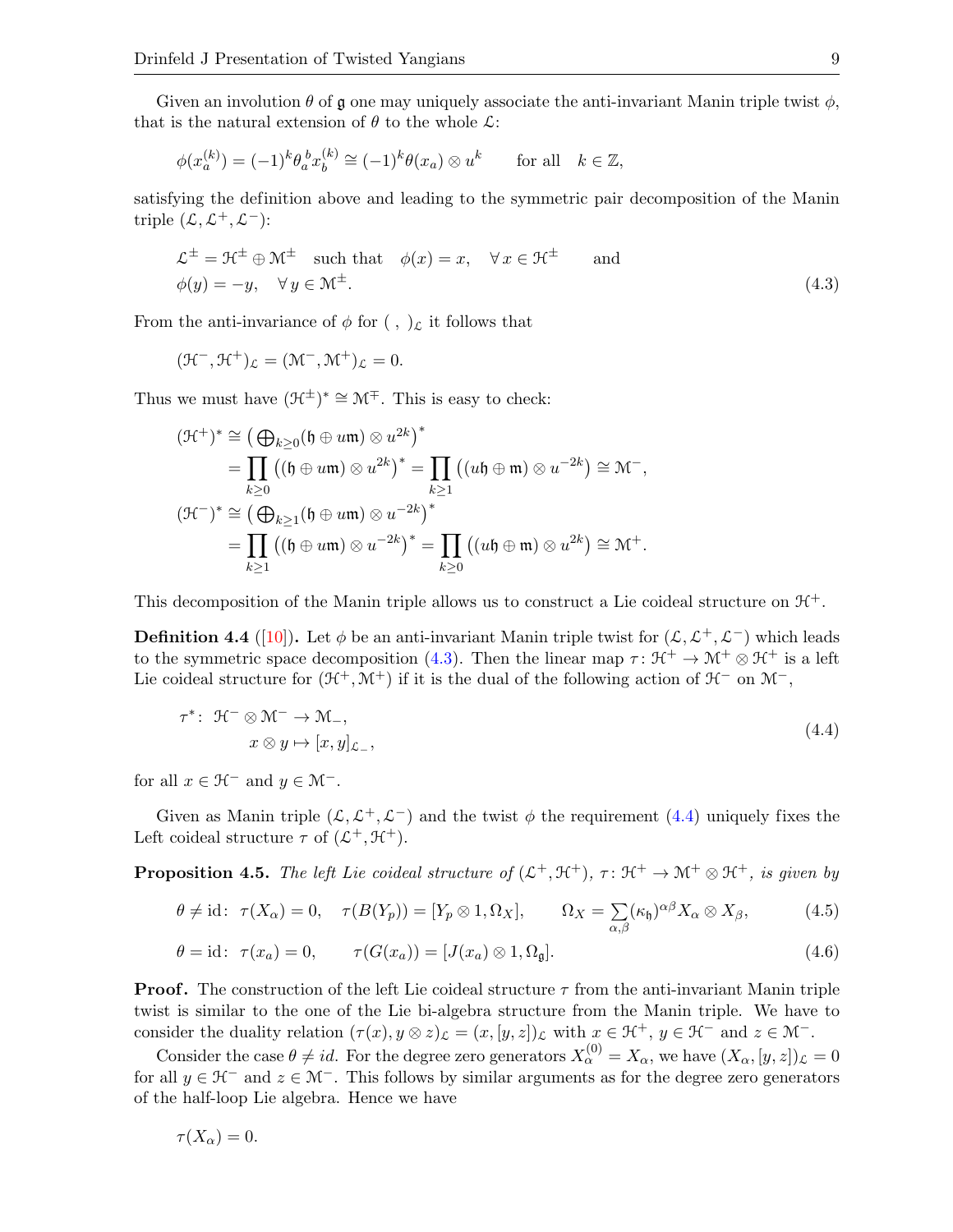For elements  $Y_p^{(1)} = B(Y_p)$  we have a non trivial paring  $(B(Y_p), Y_q^{(-2)})_{\mathcal{L}} = -(\kappa_m)_{pq}$ . Then, using relation  $Y_q^{(-2)} = \sum_{\alpha} 2 \mathfrak{c}_{\mathfrak{g}}^{-1} g_q^{\alpha p} \big[ Y_p^{(-1)}, X_\alpha^{(-1)} \big]$  and the duality relation we obtain

$$
\sum_{\alpha} \bigl(\tau(B(Y_p)), g_q^{\alpha r} Y_r^{(-1)} \otimes X_{\alpha}^{(-1)}\bigr)_{\mathcal{L} \otimes \mathcal{L}} = -\tfrac{1}{2} \mathfrak{c}_\mathfrak{g}(\kappa_\mathfrak{m})_{pq}.
$$

It is clear from properties of the pairing that  $\tau(B(Y_p)) = \sum_{\beta} v_p^{\beta s} Y_s \otimes X_{\beta}$  for some  $v_p^{\beta s} \in \mathbb{C}$ . We must have  $\sum_{\alpha} v_p^{\alpha r} g_{q\alpha r} = -\frac{1}{2}$  $\frac{1}{2}$ **c**<sub>g</sub>( $\kappa$ <sub>m</sub>)<sub>pq</sub>. Writing the second identity in [\(2.10\)](#page-4-1) as  $\sum_{\alpha}$  $g_p^{r\alpha}g_{q\alpha r} =$  $-\frac{1}{2}$  $\frac{1}{2} \mathfrak{c}_{\mathfrak{g}} \eta_{pq}$  we find  $v_p^{\alpha r} = -g_p^{r\alpha}$ . Hence

$$
\tau(B(Y_p)) = -\sum_{\alpha} g_p^{r\alpha} Y_r \otimes X_{\alpha} = [Y_p \otimes 1, \Omega_X].
$$

The Lie coideal structure for the  $\theta = id$  case follows from the pairing  $(G(x_a), x_b^{(-3)})$  $\binom{(-3)}{b}_{\mathcal{L}} = -(\kappa_{\mathfrak{g}})_{ab}$ by similar arguments.

For completeness we recall the remark which was stated by one of the authors in [\[10\]](#page-32-7).

Remark 4.6. The notion of left (right) Lie coideal is related to the notion of co-isotropic subalgebra h of a Lie bi-algebra  $(\mathfrak{g}, \delta)$ . It is a Lie subalgebra which is also a Lie coideal, meaning that  $\delta(\mathfrak{h}) \subset \mathfrak{h} \wedge \mathfrak{g}$ . We have  $\delta(x) = \tau(x) + \tau'(x)$ , for  $x \in \mathfrak{h}$  with  $\tau' = -\sigma \circ \tau$  the right ideal structure.

# <span id="page-9-0"></span>5 Twisted Yangians as quantized Lie coideals

#### 5.1 Quantization of Lie bi-algebras and Lie coideals

To obtain a quantization of the Lie coideal we need to introduce some additional notation. Recall the definition of a bi-algebra and of a Hopf algebra. A bi-algebra is a quintuple  $(A, \mu, i, \Delta, \varepsilon)$ such that  $(A, \mu, i)$  is an algebra and  $(A, \Delta, \varepsilon)$  is a coalgebra; here A is a C-module,  $\mu: A \otimes A \to A$ is the multiplication,  $\Delta: A \to A \otimes A$  is the comultiplication (coproduct),  $\imath: \mathbb{C} \to A$  is the unit and  $\varepsilon: A \to \mathbb{C}$  is the counit. A Hopf algebra is a bi-algebra with an antipode  $S: A \to A$ , an antiautomorphism of algebra. These maps are required to satisfy a set of compatibility relations (see, e.g., [\[13,](#page-33-24) Section 4]). Since we are interested in left coideal subalgebras, we also need to recall the notion of coideal.

<span id="page-9-3"></span>**Definition 5.1.** Let  $A = (A, \Delta, \varepsilon)$  be a coalgebra. Then  $B = (B, \Delta, \varepsilon)$  is a left coideal of A if:

- 1) B is a submodule of A, i.e., there exists an injective homomorphism  $\varphi: B \to A;$
- 2) co-action  $\Delta$  is a left coideal map  $\Delta: B \to A \otimes B$  and is a homomorphism of modules;
- 3) coalgebra and coideal structures are compatible with each other, i.e., the following identities hold:

$$
(\Delta \otimes id) \circ \Delta = (id \otimes \Delta) \circ \Delta,\tag{5.1}
$$

<span id="page-9-2"></span><span id="page-9-1"></span>
$$
(\mathrm{id}\otimes\varphi)\circ\varDelta=\Delta\circ\varphi;\tag{5.2}
$$

4)  $\epsilon: B \to \mathbb{C}$  is the counit.

The relation  $(5.1)$  is usually referred to as the coideal co-associativity of B. We will refer to [\(5.2\)](#page-9-2) as the coideal coinvariance. We call the map  $\varphi$  the natural embedding  $\varphi: B \hookrightarrow A$ . The definition of a coideal can be naturally extended for a bi-algebra. Namely, let  $A = (A, \mu, \eta, \Delta, \varepsilon)$ be a bi-algebra. Then  $\mathcal{B} = (B, m, i, \Delta, \epsilon)$  is a left coideal of A if: the triple  $(B, m, i)$ , where m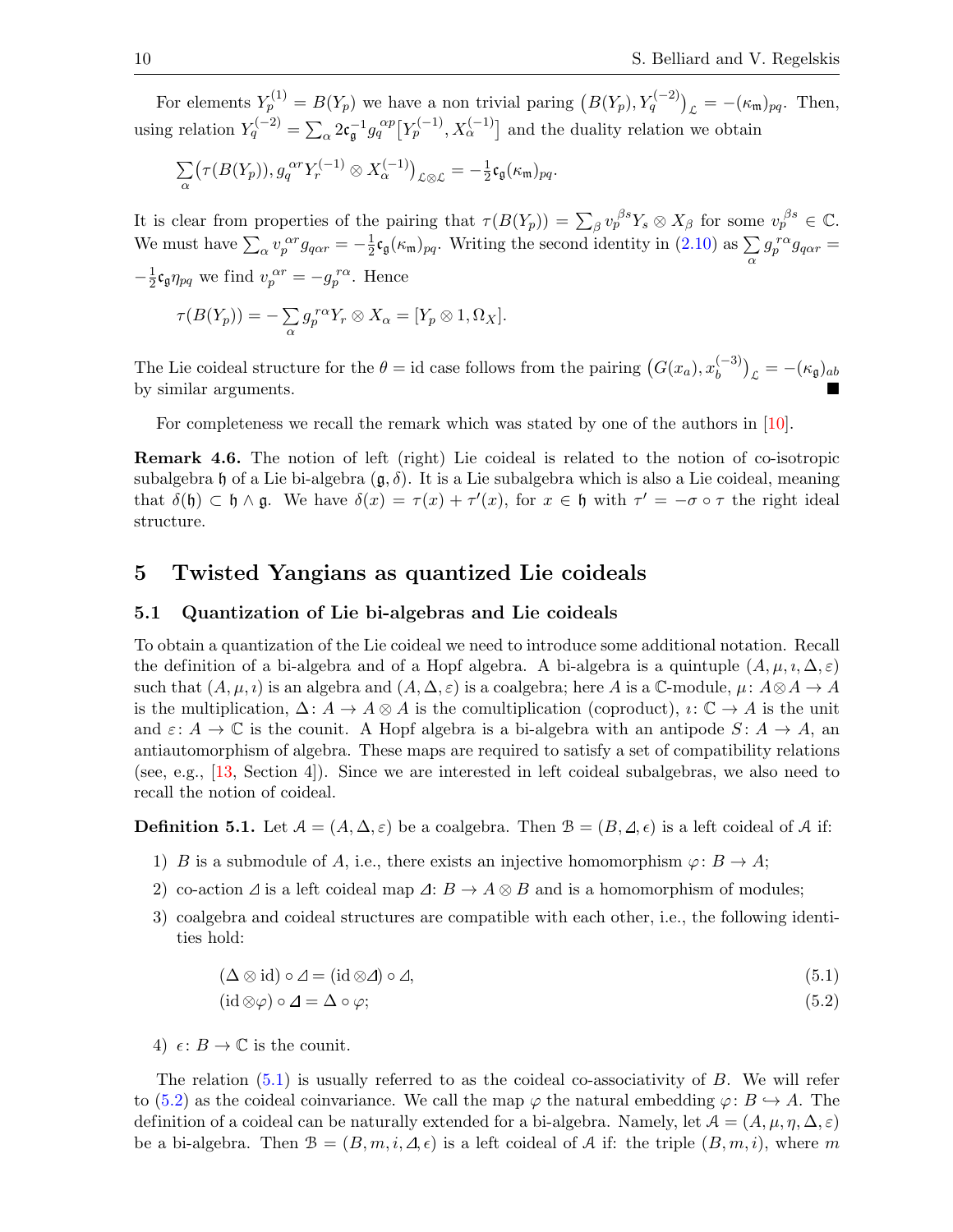is the multiplication and i is the unit, is an algebra; B is a subalgebra of A; the triple  $(B, \Delta, \epsilon)$ is a coideal of  $(A, \Delta, \varepsilon)$ . However note that  $\epsilon$  is not a restriction of  $\varepsilon$ , that is  $\varepsilon \circ \varphi \neq \epsilon$ , since in general B may have a larger center than A.

We are now ready to discuss quantization of Lie bi-algebras and their coideals. The next definition, a quantization of a Lie bi-algebra  $\tilde{g}$ , is due to V.G. Drinfeld.

**Definition 5.2** ([\[18\]](#page-33-4)). Let  $(\tilde{\mathfrak{g}}, \delta)$  be a Lie bi-algebra. We say that a quantized universal enveloping algebra  $(\mathcal{U}_h(\tilde{\mathfrak{g}}, \Delta_h)$  is a quantization of  $(\tilde{\mathfrak{g}}, \delta)$ , or that  $(\tilde{\mathfrak{g}}, \delta)$  is the quasi-classical limit of  $(\mathcal{U}_{\hbar}(\tilde{\mathfrak{g}}), \Delta_{\hbar})$ , if it is a topologically free  $\mathbb{C}[[\hbar]]$  module and:

- 1)  $\mathcal{U}_{\hbar}(\tilde{\mathfrak{g}})/\hbar \mathcal{U}_{\hbar}(\tilde{\mathfrak{g}})$  is isomorphic to  $\mathcal{U}(\tilde{\mathfrak{g}})$  as a Hopf algebra;
- 2) for any  $x \in \tilde{\mathfrak{g}}$  and any  $X \in \mathcal{U}_{\hbar}(\tilde{\mathfrak{g}})$  equal to  $x \pmod{\hbar}$  one has

$$
(\Delta_{\hbar}(X) - \sigma \circ \Delta_{\hbar}(X))/\hbar \sim \delta(x) \pmod{\hbar}
$$

with  $\sigma$  the permutation map  $\sigma(a \otimes b) = b \otimes a$ .

Note that  $(\mathcal{U}_{\hbar}(\tilde{\mathfrak{g}}), \Delta_{\hbar})$  is a topological Hopf algebra over  $\mathbb{C}[[\hbar]]$  and is a topologically free  $\mathbb{C}[[\hbar]]$ module. Drinfeld also noted that for a given Lie-bialgebra  $(\tilde{\mathfrak{g}}, \delta)$ , there exists a unique extension of the map  $\delta: \tilde{\mathfrak{g}} \to \tilde{\mathfrak{g}} \otimes \tilde{\mathfrak{g}}$  to  $\delta: \mathfrak{U}(\tilde{\mathfrak{g}}) \to \mathfrak{U}(\tilde{\mathfrak{g}}) \otimes \mathfrak{U}(\tilde{\mathfrak{g}})$  which turns  $\mathfrak{U}(\tilde{\mathfrak{g}})$  into a co-Poisson–Hopf algebra. The converse is also true. In such a way  $(\mathcal{U}_{\hbar}(\tilde{\mathfrak{g}}), \Delta_{\hbar})$  can be viewed as a quantization of  $(\mathcal{U}(\tilde{\mathfrak{g}}), \delta)$ .

Let  $\theta$  be an involution of  $\tilde{\mathfrak{g}}$ . We define a quantization of the Lie coideal  $(\tilde{\mathfrak{g}}^{\theta}, \tau)$  following [\[10\]](#page-32-7).

<span id="page-10-0"></span>**Definition 5.3.** Let  $(\tilde{\mathfrak{g}}, \delta)$  be a Lie bi-algebra and  $(\tilde{\mathfrak{g}}^{\theta}, \tau)$  be a left Lie coideal. We say that a left coideal subalgebra  $(\mathfrak{U}_{\hbar}(\tilde{\mathfrak{g}}^{\theta}), \Delta_{\hbar})$  is a quantization of  $(\tilde{\mathfrak{g}}^{\theta}, \tau)$ , or that  $(\tilde{\mathfrak{g}}^{\theta}, \tau)$  is the quasi-classical limit of  $(\mathcal{U}_{\hbar}(\tilde{\mathfrak{g}}^{\theta}), \Delta_{\hbar})$ , if it is a topologically free  $\mathbb{C}[[\hbar]]$  module and:

- 1)  $(\mathcal{U}_{\hbar}(\tilde{\mathfrak{g}}), \Delta_{\hbar})$  is a quantization of  $(\tilde{\mathfrak{g}}, \delta);$
- 2)  $\mathcal{U}_{\hbar}(\tilde{\mathfrak{g}}^{\theta})/\hbar\mathcal{U}_{\hbar}(\tilde{\mathfrak{g}}^{\theta})$  is isomorphic to  $\mathcal{U}(\tilde{\mathfrak{g}}^{\theta})$  as a Lie algebra;
- 3)  $(\mathcal{U}_{\hbar}(\tilde{\mathfrak{g}}^{\theta}), \Delta_{\hbar})$  is a left coideal of  $(\mathcal{U}_{\hbar}(\tilde{\mathfrak{g}}), \Delta_{\hbar})$ ;
- 4) for any  $x \in \tilde{\mathfrak{g}}^{\theta}$  and any  $X \in \mathfrak{U}_{\hbar}(\tilde{\mathfrak{g}}^{\theta})$  equal to x (mod  $\hbar$ ) one has

$$
\big(\varDelta_{\hbar}(X) - (\varphi(X) \otimes 1 + 1 \otimes X)\big)/\hbar \sim \tau(x) \pmod{\hbar}
$$

with  $\varphi$  the natural embedding  $\mathcal{U}_{\hbar}(\tilde{\mathfrak{g}}^{\theta}) \hookrightarrow \mathcal{U}_{\hbar}(\tilde{\mathfrak{g}})$ .

The Lie coideal structure  $\tau$  can be extended to  $\tau: \mathfrak{U}(\tilde{\mathfrak{g}}^{\theta}) \to \mathfrak{U}(\tilde{\mathfrak{g}}) \otimes \mathfrak{U}(\tilde{\mathfrak{g}}^{\theta})$  such that  $\tau(a_1a_2) =$  $\tau(a_1)\Delta(a_2)+\tau(a_2)\Delta(a_1)$  [\[10\]](#page-32-7). However this does not turn  $(\mathcal{U}(\tilde{\mathfrak{g}}^{\theta}), \Delta, \tau)$  into a co-Poisson-Hopf structure. Rather it would be a "one sided coideal-Poisson" extension of the one-sided Lie coideal  $(\tilde{\mathfrak{g}}^{\theta}, \tau)$ . In the case of the two-sided coideal structures, the associated Poisson structures are called "Poisson homogeneous spaces". We refer to  $[12]$  and  $[21]$  for details on quantization of such structures.

#### 5.2 Yangians and twisted Yangians in Drinfeld J presentation

For any set of primitive elements  $x_{i_1}, x_{i_2}, \ldots, x_{i_m}$  of any associative bi-algebra over  $\mathbb{C}$ , set

$$
\{x_{i_1}, x_{i_2}, \ldots, x_{i_m}\} = \frac{1}{m!} \sum_{\pi} x_{\pi(i_1)} x_{\pi(i_2)} \cdots x_{\pi(i_m)},
$$

where the sum is over all permutations  $\pi$  of the set of indices  $i_1, i_2, \ldots, i_m$  and

<span id="page-10-1"></span>
$$
\langle x_{i_1}, x_{i_2}, \dots, x_{i_m} \rangle_n = \frac{1}{m!} \sum_{\pi} x_{\pi(i_1)} \cdots x_{\pi(i_n)} \otimes x_{\pi(i_{n+1})} \cdots x_{\pi(i_m)}.
$$
(5.3)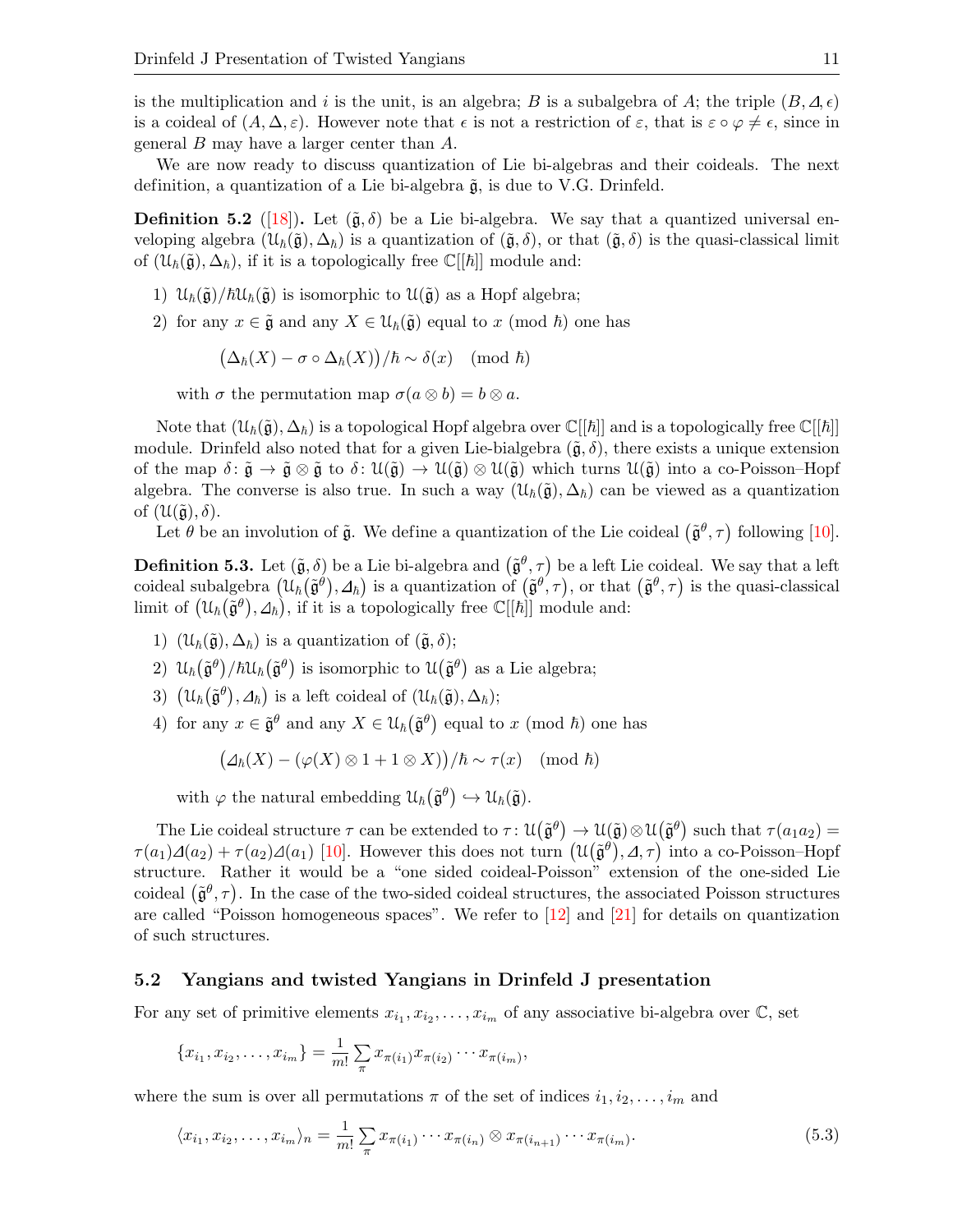such that

<span id="page-11-6"></span>
$$
\Delta(\{x_{i_1}, x_{i_2}, \dots, x_{i_m}\}) = \sum_{n=0}^{m} {m \choose n} \langle x_{i_1}, x_{i_2}, \dots, x_{i_m} \rangle_n,
$$
\n(5.4)

where  $\binom{m}{n}$  denotes the binomial coefficient. Moreover, for any set of indices  $i_1, \ldots, i_m$ , set

$$
a_{(i_1}a_{i_2}\cdots a_{i_m)}=\sum_{\sigma}a_{\sigma(i_1)}a_{\sigma(i_2)}\cdots a_{\sigma(i_m)},
$$

where the sum is over the cyclic permutations, e.g.,  $\alpha_{(ab}^{\ \ d}\alpha_{c)d}^{\ \ e} = \alpha_{ab}^{\ \ d}\alpha_{cd}^{\ \ e} + \alpha_{bc}^{\ \ d}\alpha_{ad}^{\ \ e} + \alpha_{ca}^{\ \ d}\alpha_{bd}^{\ \ e}.$ 

Next, let us recall the definition of the Yangian as a quantization of the Lie bi-algebra  $(g[u], \delta)$ .

**Theorem 5.4** ([\[17\]](#page-33-0)). Let  $\mathfrak{g}$  be a finite-dimensional complex simple Lie algebra. Fix a (nonzero) invariant bilinear form on  $\mathfrak g$  and a basis  $\{x_a\}$ . There is, up to isomorphism, a unique homogeneous quantization  $\mathcal{Y}(\mathfrak{g}) := \mathcal{U}_h(\mathfrak{g}[u])$  of  $(\mathfrak{g}[u], \delta)$ , with  $\delta$  given by [\(4.1\)](#page-6-1). It is topologically generated by elements  $x_a$ ,  $\mathfrak{J}(x_a)$  with the defining relations:

<span id="page-11-4"></span>
$$
[x_a, x_b] = \alpha_{ab}^c x_c, \qquad [x_a, \mathcal{J}(x_b)] = \alpha_{ab}^c \mathcal{J}(x_c), \qquad \mathcal{J}(\lambda x_a + \mu x_b) = \lambda \mathcal{J}(x_a) + \mu \mathcal{J}(x_b), \qquad (5.5)
$$

<span id="page-11-0"></span>
$$
[\mathcal{J}(x_a), \mathcal{J}([x_b, x_c])] + [\mathcal{J}(x_b), \mathcal{J}([x_c, x_a])] + [\mathcal{J}(x_c), \mathcal{J}([x_a, x_b])] = \frac{1}{4} \hbar^2 \mathcal{A}^{ijk}_{abc} \{x_i, x_j, x_k\},\tag{5.6}
$$

<span id="page-11-1"></span>
$$
[[\mathcal{J}(x_a),\mathcal{J}(x_b)],\mathcal{J}([x_c,x_d])] + [[\mathcal{J}(x_c),\mathcal{J}(x_d)],\mathcal{J}([x_a,x_b])] = \frac{1}{4}\hbar^2 \mathcal{B}_{abcd}^{ijk} \{x_i,x_j,\mathcal{J}(x_k)\},\tag{5.7}
$$

for all  $x_a \in \mathfrak{g}$  and  $\lambda, \mu \in \mathbb{C}$ . Here  $\mathcal{A}_{abc}^{ijk} = \alpha_a^{il} \alpha_b^{jm}$  $b \alpha_c^{kn} \alpha_{lmn}$  and  $\mathcal{B}_{abcd}^{ijk} = \alpha_{cd}^e \mathcal{A}_{abe}^{ijk} + \alpha_{ab}^e \mathcal{A}_{cde}^{ijk}$ . The coproduct is

<span id="page-11-2"></span>
$$
\Delta_{\hbar}(x_a) = x_a \otimes 1 + 1 \otimes x_a, \qquad \Delta_{\hbar}(\mathfrak{J}(x_a)) = \mathfrak{J}(x_a) \otimes 1 + 1 \otimes \mathfrak{J}(x_a) + \frac{1}{2}\hbar[x_a \otimes 1, \Omega_{\mathfrak{g}}]. \tag{5.8}
$$

The grading is  $\deg(x_a) = 0$ ,  $\deg(\hbar) = 1$ ,  $\deg(\mathcal{J}(x_a)) = 1$ . The counit is given by  $\varepsilon_{\hbar}(x_a) =$  $\varepsilon_{\hbar}(\mathfrak{J}(x_a)) = 0$ . The antipode is

<span id="page-11-5"></span>
$$
S(x_a) = -x_a, \qquad S(\mathcal{J}(x_a)) = -\mathcal{J}(x_a) + \frac{1}{4}\hbar \mathfrak{c}_\mathfrak{g} x_a. \tag{5.9}
$$

An outline of the proof can be found in [\[13,](#page-33-24) Section 12.1]. Let us make a remark on the Drinfeld terrific relations  $(5.6)$  and  $(5.7)$ , which are deformations of the relations  $(3.3)$  and  $(3.4)$ , respectively. The coproduct [\(5.8\)](#page-11-2) is a solution of the quantization condition satisfying the coassociativity property

$$
(1\otimes \Delta_{\hbar})\circ \Delta_{\hbar}=(\Delta_{\hbar}\otimes 1)\circ \Delta_{\hbar}.
$$

The right-hand sides (rhs) of the terrific relations are tailored so that  $\Delta_{\hbar}: \mathcal{Y}(\mathfrak{g}) \to \mathcal{Y}(\mathfrak{g}) \otimes \mathcal{Y}(\mathfrak{g})$  is a homomorphism of algebras. Indeed, consider the co-action on the left-hand side (lhs) of [\(5.6\)](#page-11-0). The linear terms in  $\hbar$  vanish due to the Jacobi identity. What remains are the quadratic terms in  $\hbar$ , that are cubic and totally symmetric in  $x_a$ . Hence the rhs of [\(5.6\)](#page-11-0) must be of the form  $\hbar^2 A_{abc}^{ijk} \{x_i, x_j, x_k\}$  for some set of coefficients  $A_{abc}^{ijk} \in \mathbb{C}$ . By comparing the terms on the both sides and using the Jacobi identity one finds  $A_{abc}^{ijk} = A_{abc}^{ijk}$ . Relation [\(5.7\)](#page-11-1) is obtained in a similar way.<sup>[3](#page-11-3)</sup>

We now define twisted Yangians as quantizations of Lie coideals of twisted half-loop algebras for both  $\theta \neq id$  and  $\theta = id$  cases.

<span id="page-11-3"></span> $3$ Showing [\(5.7\)](#page-11-1) is more complicated since it requires a heavy usage of  $(5.6)$  and Jacobi identity. We were unable to locate the explicit proof of the Drinfeld terrific relations in the mathematical literature available to us.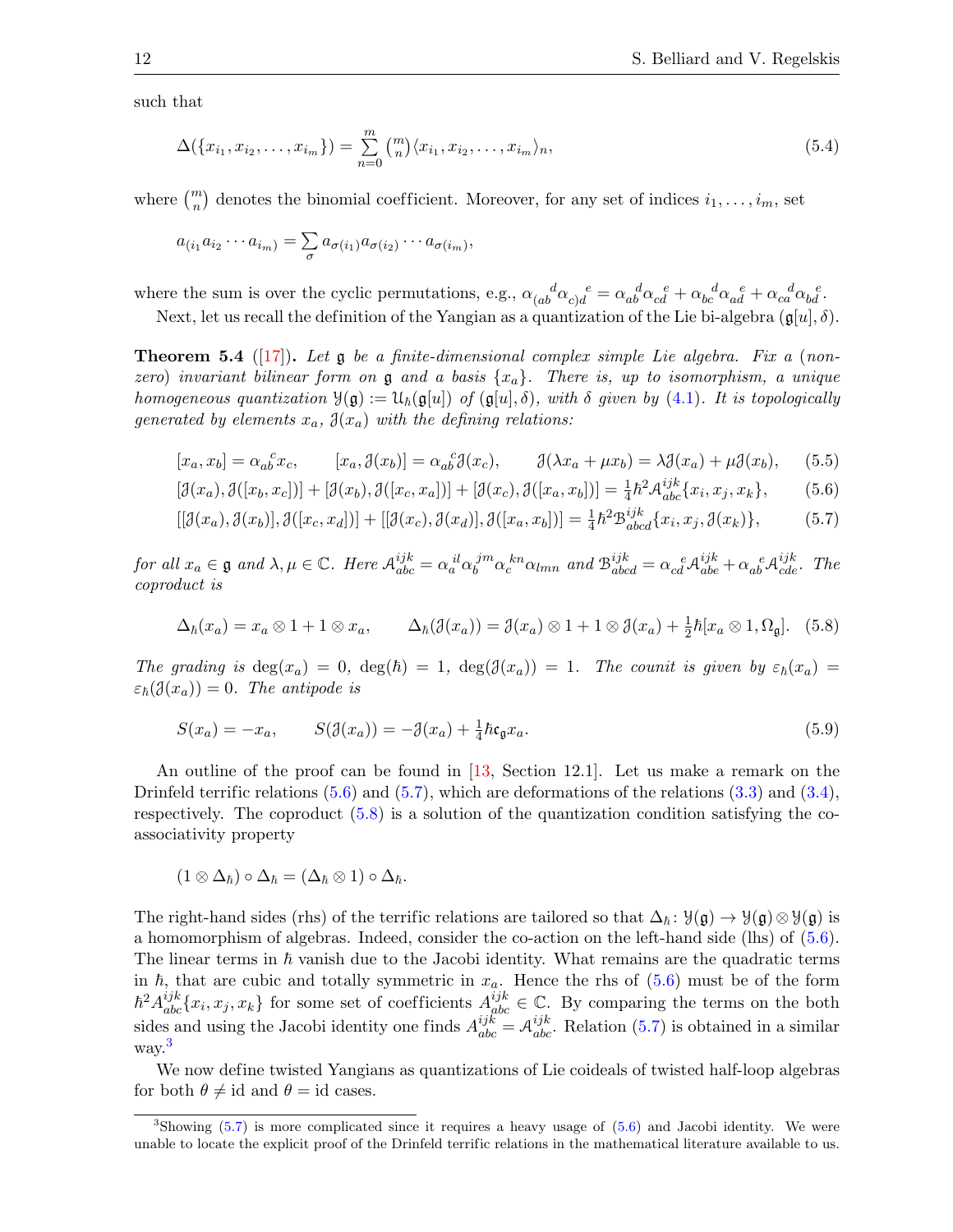<span id="page-12-0"></span>**Theorem 5.5.** Let  $(\mathfrak{g}, \mathfrak{g}^{\theta})$  be a symmetric pair decomposition of a finite-dimensional simple complex Lie algebra g of rank(g)  $\geq 2$  with respect to the involution  $\theta$ , such that  $\mathfrak{g}^{\theta}$  is the positive eigenspace of  $\theta$ . Let  $\{X_{\alpha}, Y_{p}\}$  be a symmetric space basis of  $\mathfrak g$  with respect to  $\theta$ . There is, up to isomorphism, a unique homogeneous quantization  $\mathcal{Y}(\mathfrak{g}, \mathfrak{g}^\theta)^{\text{tw}} := \mathcal{U}_h(\mathfrak{g}[u]^\theta)$  of  $(\mathfrak{g}[u]^\theta, \tau)$ , where  $\tau$ is given by [\(4.5\)](#page-8-2). It is topologically generated by elements  $X_{\alpha}$ ,  $\mathcal{B}(Y_p)$  with the defining relations:

$$
[X_{\alpha}, X_{\beta}] = f_{\alpha\beta}^{\ \gamma} X_{\gamma}, \qquad [X_{\alpha}, \mathcal{B}(Y_{p})] = g_{\alpha p}^{\ q} \mathcal{B}(Y_{q}),
$$
  

$$
\mathcal{B}(aY_{p} + bY_{q}) = a\mathcal{B}(Y_{p}) + b\mathcal{B}(Y_{q}),
$$
\n(5.10)

<span id="page-12-4"></span>
$$
[\mathcal{B}(Y_p), \mathcal{B}(Y_q)] + \sum_{\alpha} (\bar{\mathfrak{c}}_{(\alpha)})^{-1} w_{pq}^{\alpha} w_{\alpha}^{rs} [\mathcal{B}(Y_r), \mathcal{B}(Y_s)] = \hbar^2 \sum_{\lambda,\mu,\nu} \Lambda_{pq}^{\lambda \mu \nu} \{X_{\lambda}, X_{\mu}, X_{\nu}\},\tag{5.11}
$$

<span id="page-12-5"></span>
$$
[[\mathcal{B}(Y_p), \mathcal{B}(Y_q)], \mathcal{B}(Y_r)] + 2\mathfrak{c}_{\mathfrak{g}}^{-1} \sum_{\alpha} (\kappa_{\mathfrak{m}})^{tu} w_{pq}^{\alpha} g_{r\alpha}^{\ s}[[\mathcal{B}(Y_s), \mathcal{B}(Y_t)], \mathcal{B}(Y_u)]
$$
  
=  $\hbar^2 \sum_{\lambda,\mu,u} \Upsilon_{pqr}^{\lambda\mu u} \{X_{\lambda}, X_{\mu}, \mathcal{B}(Y_u)\},$  (5.12)

for all  $X_{\alpha}, Y_{p} \in \mathfrak{g}$  and  $a, b \in \mathbb{C}$ . Here

<span id="page-12-8"></span>
$$
\Lambda_{pq}^{\lambda\mu\nu} = \frac{1}{3} \left( g^{\mu\nu} g^{\lambda\mu} g^{\lambda\mu} + \sum_{\alpha} (\bar{\mathfrak{c}}_{(\alpha)})^{-1} w_{pq}^{\alpha} w_{\alpha}^{\ r s} g^{\mu\nu} g^{\lambda\mu} g^{\lambda\mu} g^{\nu}, \tag{5.13}
$$

<span id="page-12-9"></span>
$$
\begin{split} \Upsilon^{\lambda\mu u}_{pqr} &= \frac{1}{4} \sum_{\alpha} \left( w_{st}{}^{\alpha} g_{p}{}^{\lambda s} g_{q}{}^{\mu t} g_{\alpha r}{}^{u} + \sum_{\beta} w_{pq}{}^{\alpha} f_{\alpha}{}^{\lambda \beta} g_{r}{}^{\mu s} g_{\beta s}{}^{u} \right) \\ &+ \frac{1}{2} \mathfrak{c}_{\mathfrak{g}}^{-1} \sum_{\alpha,\gamma} (\kappa_{\mathfrak{m}})^{vx} w_{pq}{}^{\gamma} g_{rr}{}^{y} \left( w_{st}{}^{\alpha} g_{y}{}^{\lambda s} g_{v}{}^{\mu t} g_{\alpha x}{}^{u} + \sum_{\beta} w_{yv}{}^{\alpha} f_{\alpha}{}^{\lambda \beta} g_{x}{}^{\mu s} g_{\beta s}{}^{u} \right). \end{split} \tag{5.14}
$$

The coideal structure is given by the co-action  $\Delta_{\hbar}: \mathcal{Y}(\mathfrak{g}, \mathfrak{g}^{\theta})^{\text{tw}} \to \mathcal{Y}(\mathfrak{g}) \otimes \mathcal{Y}(\mathfrak{g}, \mathfrak{g}^{\theta})^{\text{tw}}$  such that

<span id="page-12-2"></span>
$$
\Delta_{\hbar}(X_{\alpha}) = X_{\alpha} \otimes 1 + 1 \otimes X_{\alpha},
$$
  
\n
$$
\Delta_{\hbar}(\mathcal{B}(Y_p)) = \varphi(\mathcal{B}(Y_p)) \otimes 1 + 1 \otimes \mathcal{B}(Y_p) + \hbar[Y_p \otimes 1, \Omega_X],
$$
\n(5.15)

where the embedding  $\varphi: \mathcal{Y}(\mathfrak{g}, \mathfrak{g}^{\theta})^{\mathrm{tw}} \to \mathcal{Y}(\mathfrak{g})$  is

<span id="page-12-3"></span>
$$
\varphi(\mathcal{B}(Y_p)) = \mathcal{J}(Y_p) + \frac{1}{4}\hbar[Y_p, C_X].\tag{5.16}
$$

The grading is  $\deg(X_\alpha) = 0$ ,  $\deg(\hbar) = 1$ ,  $\deg(\mathcal{B}(Y_p)) = 1$ . The counit is  $\epsilon_{\hbar}(X_\alpha) = \epsilon_{\hbar}(\mathcal{B}(Y_p)) = 0$ for all non-central  $X_\alpha$ . In the case when  $\mathfrak{g}^\theta$  is reductive with its centre  $\mathfrak k$  generated by  $X_z$ , the counit  $\epsilon_{\hbar}(X_z) = c$  with  $c \in \mathbb{C}$ .

In the case when  $\mathfrak{g}^{\theta}$  is reductive, the one-dimensional representation of  $\mathfrak{g}^{\theta}$  is parametrized by the free parameter  $c \in \mathbb{C}$ . This parameter corresponds to the free boundary parameter of a quantum integrable model with a twisted Yangian as the underlying symmetry algebra. For Lie algebras of type A, this parameter also appears in the solutions of the boundary intertwining equation leading to a one-parameter family of the boundary S-matrices satisfying the reflection equation [\[2\]](#page-32-9). Similar results can also be deduced for types B, C and D.

<span id="page-12-1"></span>**Theorem 5.6.** Let  $\mathfrak g$  be a finite-dimensional simple complex Lie algebra of rank $(\mathfrak g) \geq 2$ . Fix a (non-zero) invariant bilinear form on  $\mathfrak g$  and a basis  $\{x_i\}$ . There is, up to isomorphism, a unique homogeneous quantization  $\mathcal{Y}(\mathfrak{g},\mathfrak{g})^{\text{tw}} := \mathcal{U}_{\hbar}(\mathfrak{g}[u^2])$  of  $(\mathfrak{g}[u^2],\tau)$ , where  $\tau$  is given by [\(4.6\)](#page-8-3). It is topologically generated by elements  $x_i$ ,  $\mathcal{G}(x_i)$  with the defining relations:

<span id="page-12-7"></span><span id="page-12-6"></span>
$$
[x_a, x_b] = \alpha_{ab}^c x_c, \qquad [x_a, \mathcal{G}(x_b)] = \alpha_{ab}^c \mathcal{G}(x_c), \qquad \mathcal{G}(\lambda x_a + \mu x_b) = \lambda \mathcal{G}(x_a) + \mu \mathcal{G}(x_b), \tag{5.17}
$$

$$
[\mathcal{G}(x_a), \mathcal{G}([x_b, x_c])] + [\mathcal{G}(x_b), \mathcal{G}([x_c, x_a])] + [\mathcal{G}(x_c), \mathcal{G}([x_a, x_b])]
$$

$$
= \hbar^2 \Psi_{abc}^{ijk} \{x_i, x_j, \mathcal{G}(x_k)\} + \hbar^4 (\Phi_{abc}^{ijk} \{x_i, x_j, x_k\} + \overline{\Phi}_{abc}^{ijklm} \{x_i, x_j, x_k, x_l, x_m\}), \qquad (5.18)
$$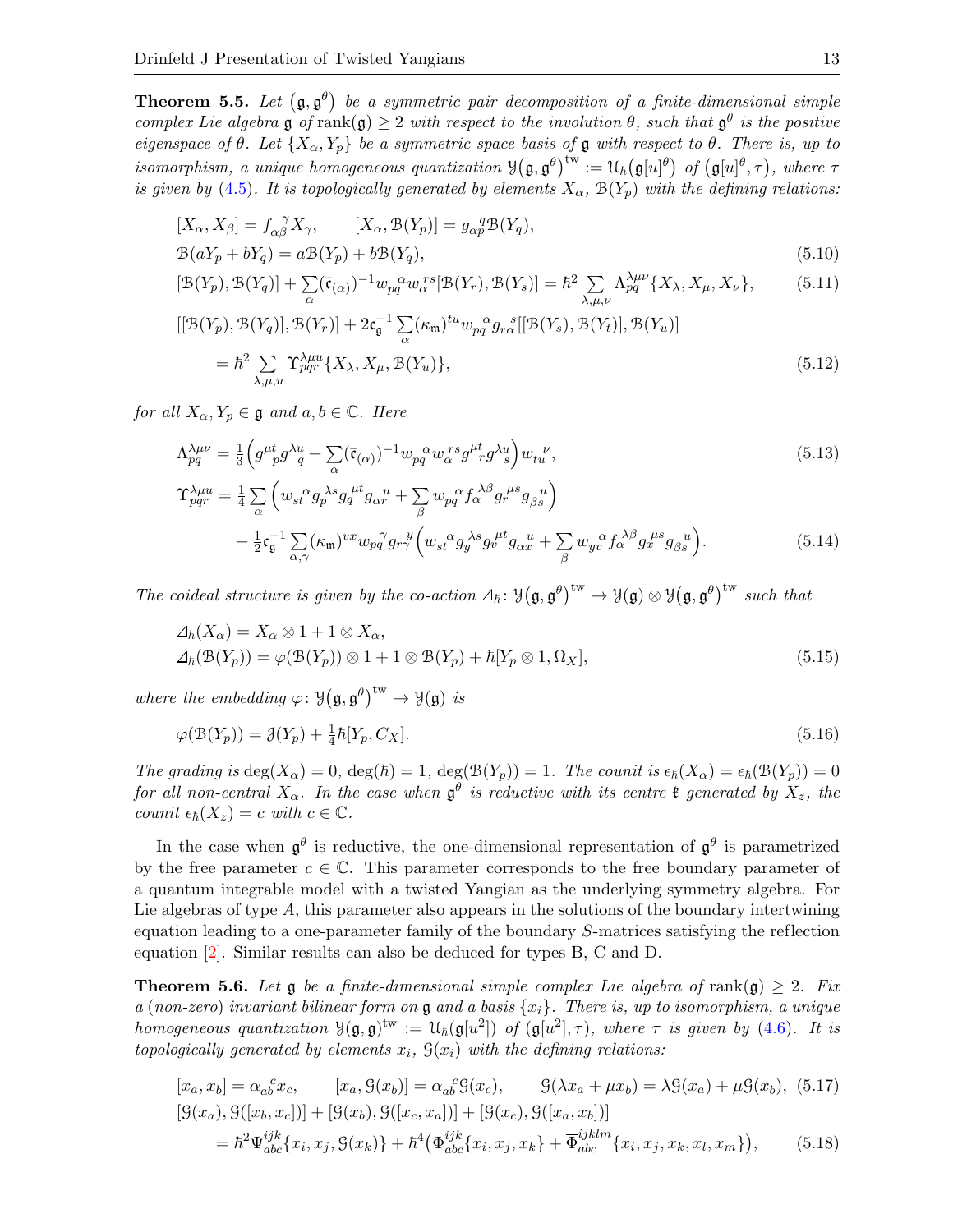for all  $x_a \in \mathfrak{g}$  and  $\lambda, \mu \in \mathbb{C}$ . Here

<span id="page-13-7"></span><span id="page-13-2"></span>
$$
\Psi_{abc}^{ijk} = \alpha_{(ab}^{\dagger} \alpha_{c)r}^{\dagger} \overline{h}_d^{rij} - \alpha_{dr}^{\dagger} \alpha_{(ab}^{\dagger} \overline{h}_c^{rij}, \qquad (5.19)
$$

$$
\overline{\Phi}_{abc}^{ijklm} = \frac{1}{5} \left( \alpha_{rs}^{\ \ i} \alpha_{(ab}^{\ \ d} h_{c)}^{rjk} h_{d}^{slm} - \Psi_{abc}^{jkr} h_{r}^{ilm} \right),\tag{5.20}
$$

<span id="page-13-3"></span>
$$
\Phi_{abc}^{ijk} = \frac{1}{9} \Big( \alpha_{(ab}^{\ d} W_{c)d}^{ijk} + \frac{1}{6} \overline{\Phi}_{abc}^{(ix(yzj))} \alpha_{xy}^{\ \ r} \alpha_{rz}^{\ \ k} - \left( \Psi_{abc}^{xjy} \overline{h}_y^{kz} \alpha_{zx}^{\ \ s} \alpha_{rs}^{\ \ i} + \Psi_{abc}^{xyz} h_z^{rsk} \alpha_{rx}^{\ \ i} \alpha_{ys}^{\ \ j} \right), \tag{5.21}
$$

with

<span id="page-13-5"></span>
$$
W_{cd}^{ijk} = \alpha_{rs}^{i} h_c^{rxy} \left( h_d^{szk} \alpha_{xt}^{j} \alpha_{yz}^{t} + h_d^{szt} \alpha_{xt}^{k} \alpha_{yz}^{j} \right) + \left( \left( \overline{h}_c^{xyz} h_d^{efk} - \overline{h}_d^{xyz} h_c^{efk} \right) \alpha_{ye}^{t} \alpha_{zt}^{i} \alpha_{xf}^{j} + \overline{h}_c^{jxy} \overline{h}_d^{kz} \alpha_{xr}^{s} \left( \alpha_{zy}^{t} \alpha_{st}^{i} + \alpha_{sy}^{t} \alpha_{zt}^{i} \right) \right), \tag{5.22}
$$

and

$$
h_a^{bcd} = \phi_a^{bcd} + 2\psi_a^{bcd}, \qquad \overline{h}_a^{bcd} = \phi_a^{bcd} - \psi_a^{bcd}, \qquad \psi_a^{bcd} = \frac{1}{12} (\alpha_a^{jd} \alpha_j^{bc} + \alpha_a^{jc} \alpha_j^{bd}),
$$
  

$$
\phi_a^{bcd} = \frac{1}{24} \mathfrak{c}_\mathfrak{g}^{-1} \sum_{\pi} (\alpha_a^{jk} \alpha_j^{i\pi(d)r} \alpha_k^{i\pi(b)s} \alpha_{sr}^{i\pi(c)}).
$$

The coideal structure is given by the co-action  $\Delta_{\hbar}$ :  $\mathcal{Y}(\mathfrak{g}, \mathfrak{g})^{\text{tw}} \to \mathcal{Y}(\mathfrak{g}) \otimes \mathcal{Y}(\mathfrak{g}, \mathfrak{g})^{\text{tw}}$  defined by

$$
\Delta_{\hbar}(x_a) = x_a \otimes 1 + 1 \otimes x_a,
$$
  
\n
$$
\Delta_{\hbar}(S(x_a)) = \varphi(S(x_a)) \otimes 1 + 1 \otimes S(x_a) + \hbar[\mathcal{J}(x_a) \otimes 1, \Omega_{\mathfrak{g}}]
$$
\n(5.23)

<span id="page-13-6"></span><span id="page-13-4"></span><span id="page-13-1"></span><span id="page-13-0"></span>
$$
+\frac{1}{4}\hbar^2\big([[x_a\otimes 1,\Omega_{\mathfrak{g}}],\Omega_{\mathfrak{g}}]+\mathfrak{c}_{\mathfrak{g}}^{-1}\alpha_a^{bc}[[x_c\otimes 1,\Omega_{\mathfrak{g}}],[x_b\otimes 1,\Omega_{\mathfrak{g}}]]\big),\tag{5.24}
$$

where the embedding  $\varphi: \mathcal{Y}(\mathfrak{g}, \mathfrak{g})^{\text{tw}} \to \mathcal{Y}(\mathfrak{g})$  is

$$
\varphi(\mathcal{G}(x_a)) = \mathfrak{c}_{\mathfrak{g}}^{-1} \alpha_a^{bc} [\mathcal{J}(x_c), \mathcal{J}(x_b)] + \frac{1}{4} \hbar [\mathcal{J}(x_a), C_{\mathfrak{g}}]. \tag{5.25}
$$

The grading on  $\mathcal{Y}(\mathfrak{g},\mathfrak{g})^{\text{tw}}$  is  $\deg(x_a)=0$ ,  $\deg(\hbar)=1$ ,  $\deg(\mathcal{G}(x_a))=2$ . The co-unit is  $\epsilon_{\hbar}(x_i)=$  $\epsilon_{\hbar}(\mathcal{G}(x_i)) = 0.$ 

Remark 5.7. The co-action [\(5.24\)](#page-13-0) can be equivalently written as

$$
\Delta_{\hbar}(G(x_a)) = \varphi(G(x_a)) \otimes 1 + 1 \otimes G(x_a)
$$
  
+  $\hbar[\partial(x_a) \otimes 1, \Omega_{\mathfrak{g}}] + \hbar^2(h_a^{bcd}x_b \otimes \{x_c, x_d\} + \overline{h}_a^{bcd}\{x_c, x_d\} \otimes x_b).$  (5.26)

**Remark 5.8.** The algebras  $\mathcal{Y}(\mathfrak{g}, \mathfrak{g}^{\theta})^{\text{tw}}$  and  $\mathcal{Y}(\mathfrak{g}, \mathfrak{g})^{\text{tw}}$  may be considered as flat deformations of the twisted current algebras  $\mathfrak{U}(\mathfrak{g}[u]^{\theta})$  and  $\mathfrak{U}(\mathfrak{g}[u^2])$ , respectively. It is clear that  $\mathfrak{Y}(\mathfrak{g}, \mathfrak{g}^{\theta})^{\text{tw}}/\hbar \mathfrak{Y}(\mathfrak{g}, \mathfrak{g}^{\theta})^{\text{tw}}$  $\cong \mathcal{U}(\mathfrak{g}[u]^{\theta})$  and  $\mathcal{Y}(\mathfrak{g}, \mathfrak{g})^{\text{tw}}/h\mathcal{Y}(\mathfrak{g}, \mathfrak{g})^{\text{tw}} \cong \mathcal{U}(\mathfrak{g}[u^2])$ . The flatness of the deformations then follows from the Poincaré–Birkhoff–Witt (PBW) theorem which is due the fact that both twisted Yangians can be embedded to the Yangian  $\mathcal{Y}_h(\mathfrak{g})$ ; the PBW theorem for  $\mathcal{Y}_h(\mathfrak{g})$  was demonstrated in [\[31\]](#page-33-26).

The proof of Theorems [5.5](#page-12-0) and [5.6](#page-12-1) follows using the same arguments outlined in [\[13,](#page-33-24) Section 21.1. The uniqueness of co-actions  $(5.15)$  and  $(5.23)$ ,  $(5.24)$  is demonstrated in Sections [7.3](#page-22-0) and [7.4;](#page-23-0) in particular, the co-action  $\Delta_{\hbar}$  is determined uniquely (up to an isomorphism discussed in the paragraph below) by the coideal compatibility identities  $(5.1)$ ,  $(5.2)$  and the property  $(4)$ of Definition [5.3.](#page-10-0) The map [\(5.16\)](#page-12-3) is the MacKay twisted Yangian formula presented in [\[16\]](#page-33-17). The challenging task is to obtain the horrific relations  $(5.11)$ ,  $(5.12)$  and  $(5.18)$ , which are quantizations of  $(3.7)$ ,  $(3.8)$  and  $(3.10)$ , respectively. A proof of the first two relations is given in Section [7.5.](#page-25-0) Proving  $(5.18)$  is substantially more difficult. We have given an outline of a proof in Section [7.6.](#page-30-0)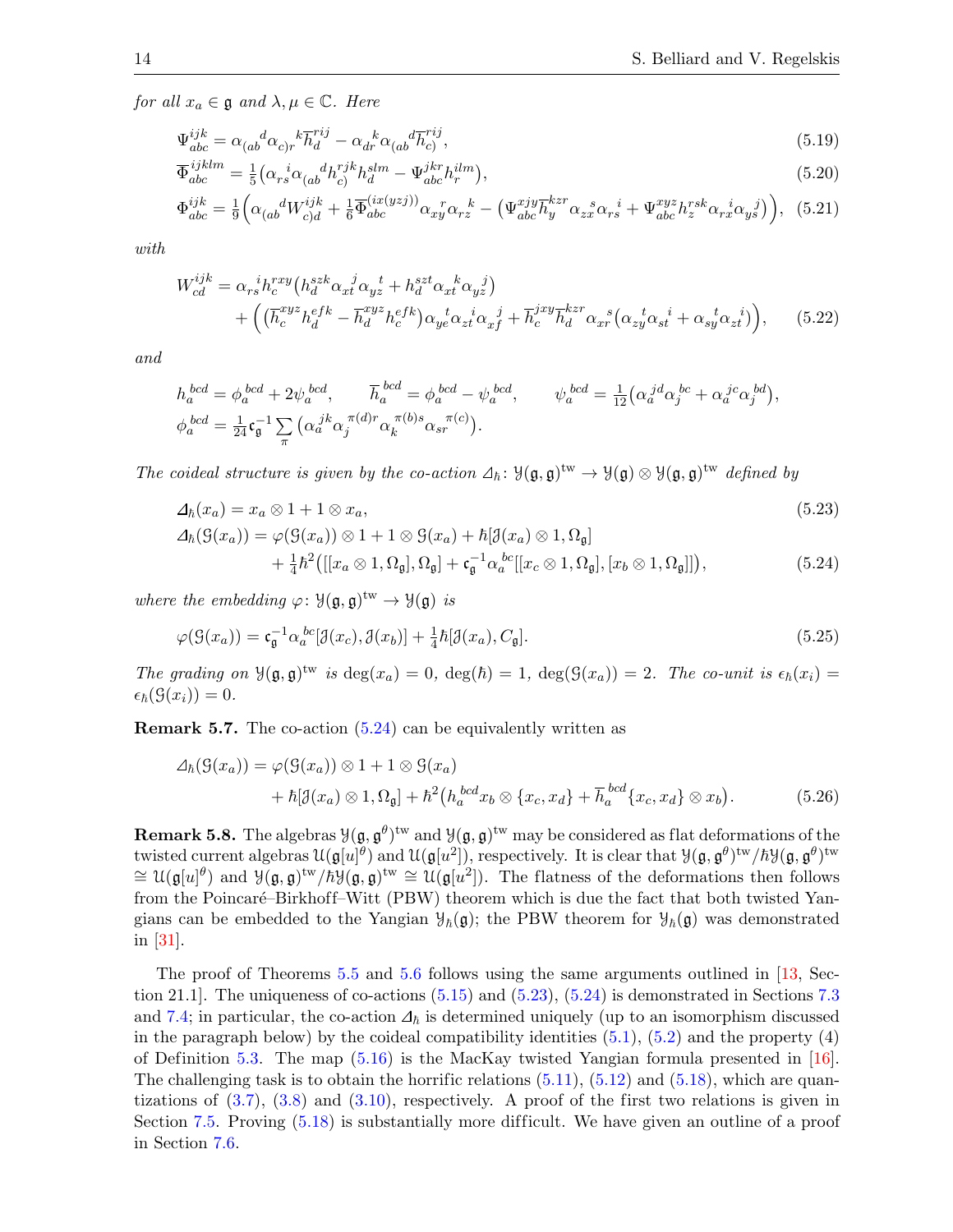Recall that the Yangian  $\mathcal{Y}(\mathfrak{g})$  has a one-parameter group of automorphisms  $\varkappa_c$ , with  $c \in \mathbb{C}$ , given by  $\varkappa_c(x_a) = x_a$  and  $\varkappa_c(\mathcal{J}(x_a)) = \mathcal{J}(x_a) + \hbar c x_a$ , which is compatible with both algebra and Hopf algebra structure. An analogue of this automorphism for the twisted Yangians is a one-parameter family of co-actions  $(\varkappa_c \otimes id) \circ \Delta_{\hbar}$ , which for  $\mathcal{Y}(\mathfrak{g}, \mathfrak{g}^{\theta})^{tw}$  is equivalent to oneparameter family of embeddings  $\varkappa_c \circ \varphi$ ; the later does not apply to  $\mathcal{Y}(\mathfrak{g}, \mathfrak{g})^{tw}$  due to the  $\hbar$ -order term in  $(5.24)$ .

**Remark 5.9.** We strongly believe that expressions in  $(5.19)$ – $(5.21)$  could be further reduced to a more elegant and compact form. We have succeeded to find such a form when  $\mathfrak{g} = \mathfrak{sl}_3$ :

$$
\begin{split} \Psi^{ijk}_{abc}&=\tfrac{1}{3}\mathcal{A}^{ijk}_{(abc)}+\alpha_{(ab}^{\phantom{ab}d}\alpha_{c)l}^{\phantom{c}k}\phi^{ \phantom{b}lij}_{d}-\alpha_{dl}^{\phantom{dl}\phantom{kl}\alpha}_{(ab}^{\phantom{ab}d}\phi^{ \phantom{b}lij}_{c)},\\ \Phi^{ijk}_{abc}&=-\tfrac{1}{6}\mathcal{A}^{ijk}_{abc},\qquad \overline{\Phi}^{ijkln}_{abc}&=\tfrac{1}{36}\alpha_{(a}^{\phantom{a}ir}\alpha_{b}^{\phantom{b}js}\mathcal{A}^{klm}_{c)rs}. \end{split}
$$

# <span id="page-14-0"></span>6 Coideal subalgebras of the Yangian  $\mathcal{Y}(\mathfrak{sl}_3)$

In this section we present three examples of twisted Yangians  $\mathcal{Y}(\mathfrak{g}, \mathfrak{g}^{\theta})^{\text{tw}}$  when  $\mathfrak{g} = \mathfrak{sl}_3$  and  $\mathfrak{g}^{\theta} = \mathfrak{so}_3$  or  $\mathfrak{g}^{\theta} = \mathfrak{gl}_2$  (both  $\theta \neq id$  cases), or  $\mathfrak{g}^{\theta} = \mathfrak{sl}_3$  ( $\theta = id$  case). For ease of notation we will denote generators of the former two algebras by symbols h, e, f, k and H, E, F. We start by recalling the Chevalley–Serre presentation of the  $\mathfrak{sl}_3$  Lie algebra and its Yangian.

#### 6.1 The  $\mathfrak{sl}_3$  Lie algebra and the Yangian  $\mathfrak{Z}(\mathfrak{sl}_3)$

Lie algebra  $\mathfrak{sl}_3$  in the Chevalley–Serre presentation is generated by elements  $e_i$ ,  $f_i$ ,  $h_i$  with  $i = 1, 2$  subject to the defining relations

<span id="page-14-1"></span>
$$
[e_i, f_j] = \delta_{ij} h_i, \qquad [h_i, e_j] = a_{ij} e_j, \qquad [h_i, f_j] = -a_{ij} f_j, [e_i, [e_i, e_{i\pm 1}]] = 0, \qquad [f_i, [f_i, f_{i\pm 1}]] = 0,
$$
\n(6.1)

where  $a_{ii} = 2$  and  $a_{12} = -1 = a_{21}$  are the matrix elements of the Cartan matrix of  $\mathfrak{sl}_3$ . The last two relations are called the Serre relations.

Vector space basis of  $\mathfrak{sl}_3$  contains eight elements. In addition to the elements given above there are two more root vectors that correspond to the non-simple roots of  $\mathfrak{sl}_3$ , namely  $e_3 = [e_1, e_2]$ and  $f_3 = [f_2, f_1]$ . The defining relations for the linear basis are obtained by dropping the Serre relations in  $(6.1)$  and adding

<span id="page-14-2"></span>
$$
[e_1, e_2] = e_3, \t [e_1, e_3] = [e_2, e_3] = 0, \t [f_1, f_2] = -f_3, \t [f_1, f_3] = [f_2, f_3] = 0,\n[e_1, f_3] = -f_2, \t [e_2, f_3] = f_1, \t [f_1, e_3] = e_2, \t [f_2, e_3] = -e_1,\n[h_i, f_3] = -f_3, \t [h_i, e_3] = e_3, \t [e_3, f_3] = h_1 + h_2.
$$
\n(6.2)

The quadratic Casimir operator is  $C_{\mathfrak{g}} = \sum_{1 \leq i \leq 3} (e_i f_i + f_i e_i) + \frac{2}{3} \sum_{1 \leq i \leq j \leq 2} h_i h_j$  and  $\mathfrak{c}_{\mathfrak{g}} = 6$ .

**Example 6.1.** The Yangian  $\mathcal{Y}(\mathfrak{sl}_3)$  is the unital associative algebra with sixteen generators  $e_i$ ,  $f_i, h_j, \mathcal{J}(e_i), \mathcal{J}(f_i), \mathcal{J}(h_j)$  with  $i = 1, 2, 3$  and  $j = 1, 2$ . The defining relations  $(5.5)$ ,  $(5.6)$  are given by  $(6.1)$ ,  $(6.2)$  and

<span id="page-14-3"></span>
$$
[\mathcal{J}(h_1), \mathcal{J}(h_2)] = \frac{3}{4}\hbar^2(\{e_3, f_1, f_2\} - \{e_1, e_2, f_3\}).
$$
\n(6.3)

The remaining relations defined by [\(5.6\)](#page-11-0) are obtained by the adjoint action of degree-0 generators on [\(6.3\)](#page-14-3). (The same applies to all horrific relations in the examples given below.) The Hopf algebra structure on  $\mathcal{Y}(\mathfrak{sl}_3)$  is given by [\(5.8\)](#page-11-2), [\(5.9\)](#page-11-5) with  $\Omega_{\mathfrak{g}} = \sum_{1 \leq i \leq 3} (e_i \otimes f_i + f_i \otimes e_i) +$ 1  $\frac{1}{3}\sum_{1\leq i\leq j\leq 2}(h_i\otimes h_j+h_j\otimes h_i).$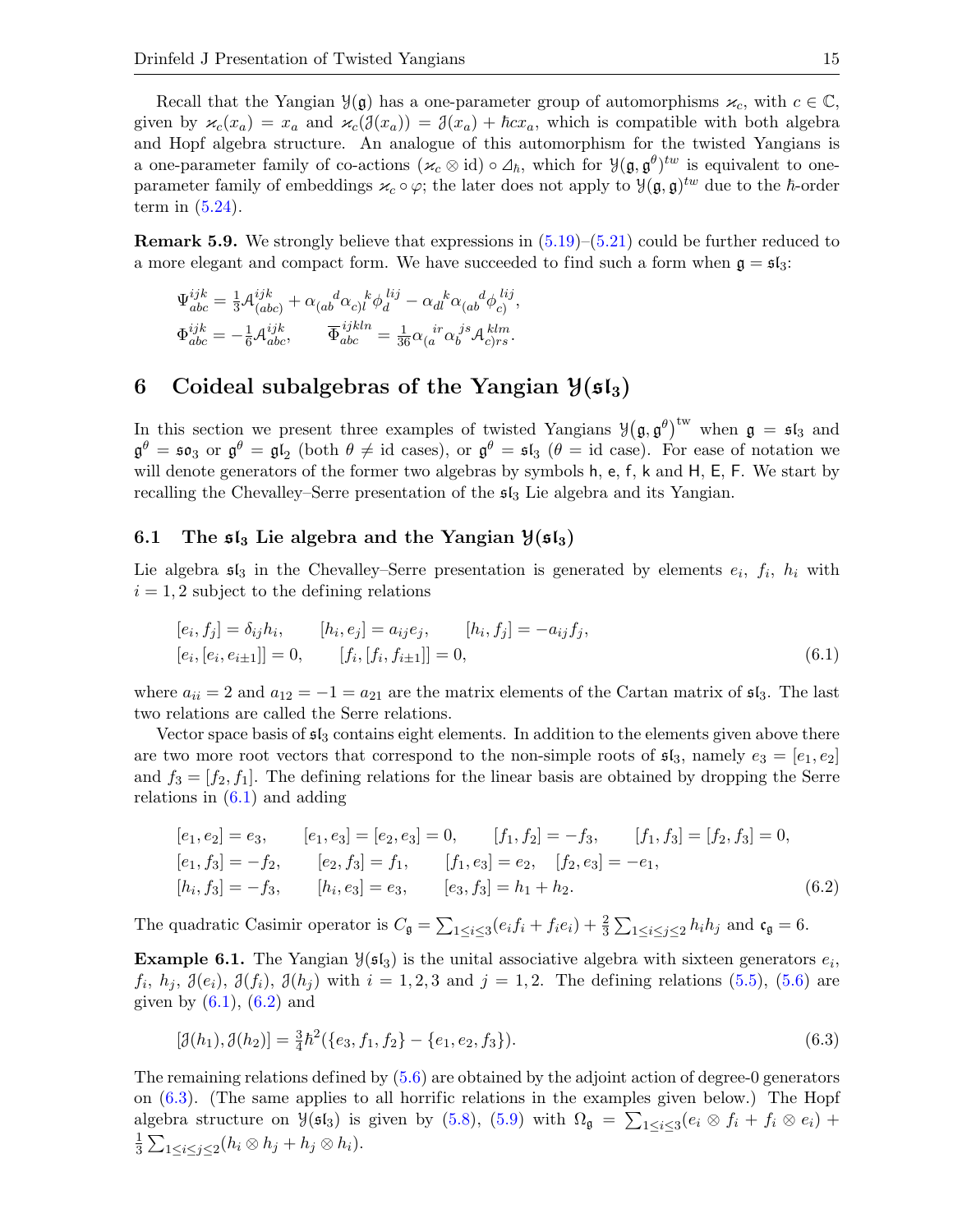# 6.2 Twisted Yangian  $\mathcal{Y}(\mathfrak{sl}_3, \mathfrak{so}_3)^{\mathrm{tw}}$

Let involution  $\theta$  be defined by

$$
\theta
$$
:  $e_1 \mapsto -e_2$ ,  $f_1 \mapsto -f_2$ ,  $h_1 \mapsto h_2$ .

The action of  $\theta$  on the remaining elements of  $\mathfrak{g} = \mathfrak{sl}_3$  is deduced from the constraint  $\theta^2 = id$ . The symmetric space basis is given by  $\mathfrak{g}^{\theta} (= \mathfrak{h}) = \{ \mathfrak{h} = h_1 + h_2, \mathfrak{e} = e_1 - e_2, \mathfrak{f} = f_1 - f_2 \}$ and  $\mathfrak{m} = \{h_1 - h_2, e_1 + e_2, f_1 + f_2, e_3, f_3\}$ . The positive eigenspace of  $\theta$  forms the orthogonal subalgebra  $\mathfrak{so}_3 \subset \mathfrak{sl}_3$ . We denote the generators of this subalgebra by h, e, f. They generate the degree-0 subalgebra of the twisted Yangian  $\mathcal{Y}(\mathfrak{sl}_3, \mathfrak{so}_3)^{\mathrm{tw}}$ . We denote the degree-1 generators by H, E, F, E<sub>2</sub>, F<sub>2</sub>.

**Example 6.2.** The twisted Yangian  $\mathcal{Y}(\mathfrak{sl}_3, \mathfrak{so}_3)^{\text{tw}}$  is the unital associative algebra with eight generators h, e, f, H, E, F,  $E_2$ ,  $F_2$ . The defining relations are the degree-0 Lie relations (of the  $\mathfrak{so}_3$  Lie algebra)

$$
[e, f] = h,
$$
  $[h, e] = e,$   $[h, f] = -f,$ 

degree-1 Lie relations

$$
\begin{array}{lllllllllll} [h,E]=E, &\quad [h,E_2]=2E_2, &\quad [H,e]=3E, &\quad [e,E]=2E_2, &\quad [e,E_2]=0,\\ [h,F]=-F, &\quad [h,F_2]=-2F_2, &\quad [H,f]=-3F, &\quad [f,F]=-2F_2, &\quad [f,F_2]=0,\\ [f,E_2]=E, &\quad [e,F_2]=-F, &\quad [e,F]=H, &\quad [E,f]=H, &\quad [H,h]=0, \end{array}
$$

degree-2 horrific relation

$$
[\mathsf{E},\mathsf{F}]-[\mathsf{E}_2,\mathsf{F}_2]=\tfrac{1}{4}\hbar^2\big(\{\mathsf{h},\mathsf{h},\mathsf{h}\}-3\{\mathsf{e},\mathsf{f},\mathsf{h}\}\big),
$$

degree-3 horrific relation

$$
[[\mathsf{E},\mathsf{F}],\mathsf{H}] = \frac{3}{2}\hbar^2 \big( \{\mathsf{E}_2,\mathsf{f},\mathsf{f}\} - \{\mathsf{F}_2,\mathsf{e},\mathsf{e}\} \big) + \frac{15}{4}\hbar^2 \big( \{\mathsf{E},\mathsf{f},\mathsf{h}\} - \{\mathsf{F},\mathsf{e},\mathsf{h}\} \big).
$$

The co-action is given by

$$
\varDelta_{\hbar}(x)=\varphi(x)\otimes 1+1\otimes x, \qquad \varDelta_{\hbar}(Y)=\varphi(Y)\otimes 1+1\otimes Y+\hbar[\varphi_0(Y)\otimes 1,\Omega_\mathfrak{h}],
$$

for all  $x \in \{h, e, f\}$  and  $Y \in \{E, F, H, E_2, F_2\}$  such that

$$
\varphi(\mathbf{e}) = e_1 - e_2,
$$
  $\varphi(\mathbf{f}) = f_1 - f_2,$   $\varphi(\mathbf{h}) = h_1 + h_2,$   
\n $\varphi_0(\mathbf{E}) = e_1 + e_2,$   $\varphi_0(\mathbf{F}) = f_1 + f_2,$   $\varphi_0(\mathbf{H}) = h_1 - h_2,$   
\n $\varphi_0(\mathbf{E}_2) = e_3,$   $\varphi_0(\mathbf{F}_2) = f_3,$ 

and

$$
\varphi(\mathsf{E}) = \mathcal{J}(e_1) + \mathcal{J}(e_2) + \frac{1}{4}\hbar[e_1 + e_2, C_X], \qquad \varphi(\mathsf{E}_2) = \mathcal{J}(e_3) + \frac{1}{4}\hbar[e_3, C_X], \n\varphi(\mathsf{F}) = \mathcal{J}(f_1) + \mathcal{J}(f_2) + \frac{1}{4}\hbar[f_1 + f_2, C_X], \qquad \varphi(\mathsf{F}_2) = \mathcal{J}(f_3) + \frac{1}{4}\hbar[f_3, C_X], \n\varphi(\mathsf{H}) = \mathcal{J}(h_1) - \mathcal{J}(h_2) + \frac{1}{4}\hbar[h_1 - h_2, C_X].
$$

Here

$$
C_X = \frac{1}{2}(\mathsf{ef} + \mathsf{fe} + \mathsf{h}^2) \in \mathcal{U}(\mathfrak{h}), \qquad \Omega_{\mathfrak{h}} = \frac{1}{2}(\varphi \otimes \mathrm{id}) \circ (\mathsf{e} \otimes \mathsf{f} + \mathsf{f} \otimes \mathsf{e} + \mathsf{h} \otimes \mathsf{h}) \in \mathfrak{g} \otimes \mathfrak{h}.
$$
  
The co-unit is  $\epsilon(x) = \epsilon(Y) = 0$ .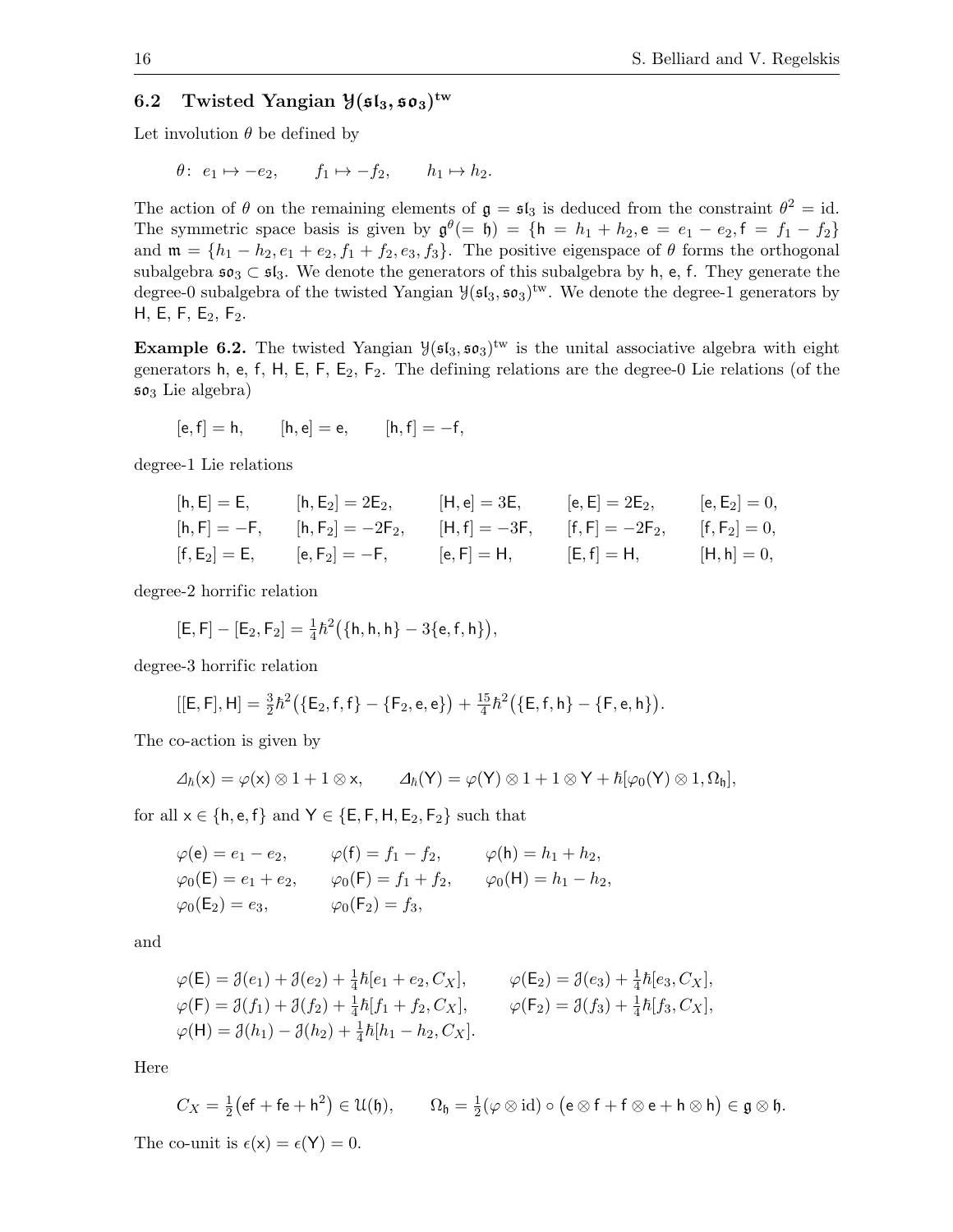# 6.3 Twisted Yangian  $\mathcal{Y}(\mathfrak{sl}_3, \mathfrak{gl}_2)^{\mathrm{tw}}$

Let involution  $\theta$  be defined by

$$
\theta
$$
:  $e_1 \mapsto e_1$ ,  $f_1 \mapsto f_1$ ,  $e_2 \mapsto -e_2$ ,  $f_2 \mapsto -f_2$ ,  $h_i \mapsto h_i$ ,

In this case  $\mathfrak{g}^{\theta} = \{\mathsf{h} = h_1, \mathsf{k} = 2h_2 + h_1, \mathsf{e} = e_1, \mathsf{f} = f_1\} \sim \mathfrak{gl}_2$  and  $\mathfrak{m} = \{e_2, f_2, e_3, f_3\}$ . We denote the corresponding degree-1 generators by  $E_2$ ,  $F_2$ ,  $E_3$ ,  $F_3$ .

**Example 6.3.** The twisted Yangian  $\mathcal{Y}(\mathfrak{sl}_3, \mathfrak{gl}_2)^{\text{tw}}$  is the unital associative algebra with eight generators h, e, f, k,  $E_2$ ,  $F_2$ ,  $E_3$ ,  $F_3$ . The defining relations are the degree-0 Lie relations (of the  $\mathfrak{gl}_2$  Lie algebra)<sup>[4](#page-16-0)</sup>

$$
[e,f]=h, \qquad [h,e]=2e, \qquad [h,f]=-2f, \qquad [e,k]=[f,k]=[h,k]=0,
$$

degree-1 Lie relations

| $[h, E_2] = -E_2,$ | $[h, E_3] = E_3,$  | $[\mathsf{k},\mathsf{E}_i]=3\mathsf{E}_i,$ |
|--------------------|--------------------|--------------------------------------------|
| $[h, F_2] = F_2,$  | $[h, F_3] = -F_3,$ | $[\mathsf k,\mathsf F_i] = -3\mathsf F_i,$ |
| $[e, E_2] = E_3,$  | $[e, F_3] = -F_2,$ | $[e, F_2] = [e, E_3] = 0,$                 |
| $[f, F_2] = F_3,$  | $[f, E_3] = E_2,$  | $[f, E_2] = [f, F_3] = 0,$                 |

degree-2 horrific relations

$$
[E_2, E_3] = 0, \t [F_2, F_3] = 0,
$$

degree-3 horrific relations

$$
[{\mathsf E}_2,[{\mathsf E}_2,{\mathsf F}_3]]=2\hbar^2\{{\mathsf E}_2,{\mathsf f},{\mathsf k}\},\qquad [{\mathsf F}_2,[{\mathsf E}_3,{\mathsf F}_2]]=-2\hbar^2\{{\mathsf F}_2,{\mathsf f},{\mathsf k}\}.
$$

The co-action given by, for  $x \in \{h, e, f, k\},\$ 

$$
\Delta_h(\mathsf{x}) = \varphi(\mathsf{x}) \otimes 1 + 1 \otimes \mathsf{x}, \qquad \varphi(\mathsf{h}) = h_1,
$$
  

$$
\varphi(\mathsf{k}) = 2h_2 + h_1, \qquad \varphi(\mathsf{e}) = e_1, \qquad \varphi(\mathsf{f}) = f_1
$$

and, for  $i = 1, 2$ ,

$$
\Delta_{\hbar}(\mathsf{E}_{i}) = \varphi(\mathsf{E}_{i}) \otimes 1 + 1 \otimes \mathsf{E}_{i} + \hbar [e_{i} \otimes 1, \Omega_{\mathfrak{h}}], \qquad \varphi(\mathsf{E}_{i}) = \mathfrak{J}(e_{i}) + \frac{1}{4}\hbar [e_{i}, C_{X}],
$$
  

$$
\Delta_{\hbar}(\mathsf{F}_{i}) = \varphi(\mathsf{F}_{i}) \otimes 1 + 1 \otimes \mathsf{F}_{i} + \hbar [f_{i} \otimes 1, \Omega_{\mathfrak{h}}], \qquad \varphi(\mathsf{F}_{i}) = \mathfrak{J}(f_{i}) + \frac{1}{4}\hbar [f_{i}, C_{X}].
$$

Here

$$
C_X = \mathsf{ef} + \mathsf{fe} + \frac{1}{2}\mathsf{h}^2 + \frac{1}{6}\mathsf{k}^2 \in \mathcal{U}(\mathfrak{h}),
$$
  

$$
\Omega_{\mathfrak{h}} = (\varphi \otimes \mathrm{id}) \circ (\mathsf{e} \otimes \mathsf{f} + \mathsf{f} \otimes \mathsf{e} + \frac{1}{2}\mathsf{h} \otimes \mathsf{h} + \frac{1}{6}\mathsf{k} \otimes \mathsf{k}) \in \mathfrak{g} \otimes \mathfrak{h}.
$$

The co-unit is  $\epsilon(\mathsf{k}) = c \in \mathbb{C}$ ,  $\epsilon(\mathsf{x}) = \epsilon(\mathsf{Y}) = 0$  for all  $\mathsf{x} \in \{\mathsf{e},\mathsf{f},\mathsf{h}\}$  and  $\mathsf{Y} \in \{\mathsf{E}_i,\mathsf{F}_i\}$  with  $i = 1,2$ .

<span id="page-16-0"></span><sup>&</sup>lt;sup>4</sup>The standard  $\mathfrak{gl}_2$  basis  $\{e_{ij}\}_{i,j=1,2}$  with the defining relations  $[e_{ij},e_{kl}]=\delta_{kj}e_{il}-\delta_{il}e_{kj}$  is obtained by setting  $e_{11}=-(\mathsf{h}+\mathsf{k})/2,\, e_{22}=(\mathsf{h}-\mathsf{k})/2,\, e_{12}=\mathsf{f}$  and  $e_{21}=\mathsf{e}.$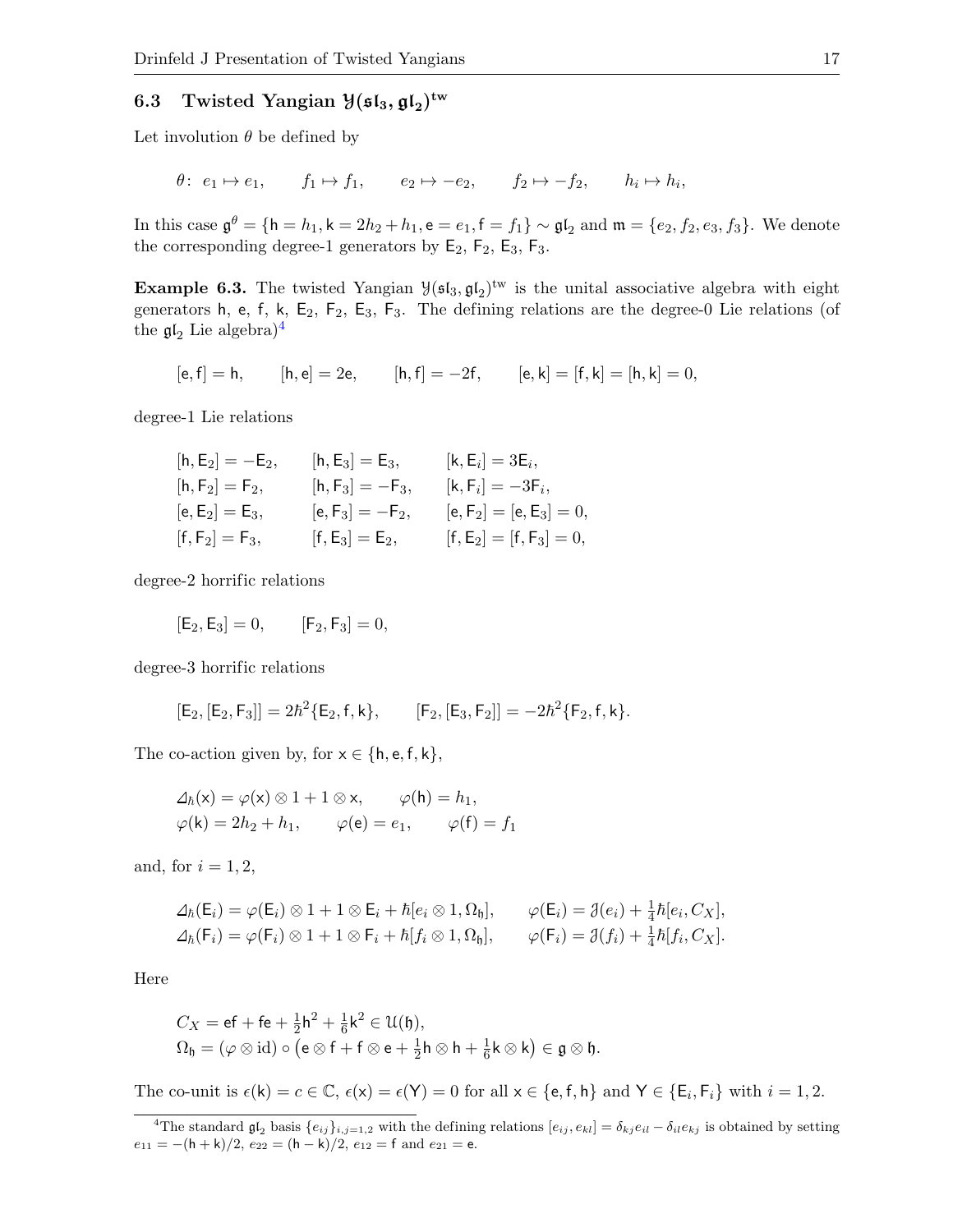# 6.4 Twisted Yangian  $\mathcal{Y}(\mathfrak{sl}_3, \mathfrak{sl}_3)^{\mathrm{tw}}$

In this case the involution is trivial,  $\theta = id$ , hence  $\mathfrak{g}^{\theta} = \mathfrak{sl}_3$  and  $\mathfrak{m} = \varnothing$ .

**Example 6.4.** The twisted Yangian  $\mathcal{Y}(\mathfrak{sl}_3, \mathfrak{sl}_3)^{\text{tw}}$  is the unital associative algebra with sixteen generators  $e_i$ ,  $f_i$ ,  $h_j$ ,  $\mathcal{G}(e_i)$ ,  $\mathcal{G}(f_i)$ ,  $\mathcal{G}(h_j)$  with  $i = 1, 2, 3$  and  $j = 1, 2$ , obeying the standard  $sI_3$  Lie algebra relations of the Cartan–Chevalley presentation and the standard degree-2 Lie relations [\(5.17\)](#page-12-7) and the following degree-4 horrific relation

$$
[\mathcal{G}(h_1),\mathcal{G}(h_2)] = \hbar^2(\{f_1,f_2,\mathcal{G}(e_3)\} - \{e_1,e_2,\mathcal{G}(f_3)\}) - \frac{1}{2}\hbar^4(\{f_1,f_2,e_3\} - \{e_1,e_2,f_3\}) + \hbar^2(\{e_3,f_2,\mathcal{G}(f_1)\} + \{e_3,f_1,\mathcal{G}(f_2)\} - \{f_3,e_2,\mathcal{G}(e_1)\} - \{f_3,e_1,\mathcal{G}(e_2)\}) + \frac{1}{2}\hbar^2(\{h_1,f_2,\mathcal{G}(e_2)\} - \{h_1,e_2,\mathcal{G}(f_2)\} - \{h_2,f_1,\mathcal{G}(e_1)\} + \{h_2,e_1,\mathcal{G}(f_1)\}) + \frac{1}{4}\hbar^2(\{h_1,e_1,\mathcal{G}(f_1)\} - \{h_1,f_1,\mathcal{G}(e_1)\} - \{h_2,e_2,\mathcal{G}(f_2)\} + \{h_2,f_2,\mathcal{G}(e_2)\} + \{h_1-h_2,f_3,\mathcal{G}(e_3)\} - \{h_1-h_2,e_3,\mathcal{G}(f_3)\}) + \frac{1}{4}\hbar^4(\{e_1,e_1,e_2,f_1,f_3\} + \{e_1,e_2,e_2,f_2,f_3\} + \{e_1,e_2,e_3,f_3,f_3\} - \{f_1,f_1,f_2,e_1,e_3\} - \{f_1,f_2,f_2,e_2,e_3\} - \{f_1,f_2,f_3,e_3,e_3\}) + \frac{1}{12}\hbar^4(\{e_1,e_2,h_1,h_1,f_3\} + \{e_1,e_2,h_1,h_2,f_3\} + \{e_1,e_2,h_2,h_2,f_3\} - \{f_1,f_2,h_1,h_1,e_3\} - \{f_1,f_2,h_1,h_2,e_3\} - \{f_1,f_2,h_2,e_3\}).
$$

The co-action given by [\(5.23\)](#page-13-1), [\(5.24\)](#page-13-0) with  $\varphi(\mathcal{G}(x_i)) = \mathcal{K}(x_i) + \frac{1}{4}\hbar[\mathcal{J}(x_i), C_{\mathfrak{g}}]$  and with  $\mathcal{K}(x_i) =$  $\mathfrak{c}_\mathfrak{g}^{-1} \alpha_i^{\phantom{i}kj}$  $i^{kj}[\mathcal{J}(x_j), \mathcal{J}(x_k)],$  where<sup>[5](#page-17-2)</sup>

$$
\mathcal{K}(e_1) = \frac{1}{3}([\mathcal{J}(e_3), \mathcal{J}(f_2)] + [\mathcal{J}(h_1), \mathcal{J}(e_1)]), \n\mathcal{K}(f_1) = \frac{1}{3}([\mathcal{J}(f_3), \mathcal{J}(e_2)] - [\mathcal{J}(h_1), \mathcal{J}(f_1)]), \n\mathcal{K}(e_2) = \frac{1}{3}([\mathcal{J}(f_1), \mathcal{J}(e_3)] + [\mathcal{J}(h_2), \mathcal{J}(e_2)]), \n\mathcal{K}(f_2) = \frac{1}{3}([\mathcal{J}(e_1), \mathcal{J}(f_3)] - [\mathcal{J}(h_2), \mathcal{J}(f_2)]), \n\mathcal{K}(e_3) = \frac{1}{3}([\mathcal{J}(e_1), \mathcal{J}(e_2)] + [\mathcal{J}(h_1 + h_2), \mathcal{J}(e_3)]), \n\mathcal{K}(f_3) = \frac{1}{3}([\mathcal{J}(f_1), \mathcal{J}(f_2)] - [\mathcal{J}(h_1 + h_2), \mathcal{J}(f_3)]), \n\mathcal{K}(h_1) = \frac{1}{3}([\mathcal{J}(e_1), \mathcal{J}(f_1)] + \sum_{1 \leq i \leq 3} [\mathcal{J}(f_i), \mathcal{J}(e_i)]), \n\mathcal{K}(h_2) = \frac{1}{3}([\mathcal{J}(e_2), \mathcal{J}(f_2)] + \sum_{1 \leq i \leq 3} [\mathcal{J}(f_i), \mathcal{J}(e_i)]).
$$

The co-unit is  $\epsilon(x_i) = \epsilon(\mathcal{G}(x_i)) = 0$ .

# <span id="page-17-0"></span>7 Proofs

In the remaining part of the paper we provide proofs omitted in the previous sections.

#### <span id="page-17-1"></span>7.1 A proof of Proposition [3.1](#page-5-3)

We follow the arguments outlined in [\[13,](#page-33-24) Section 12.1] and fill in the gaps. Recall that given a simple Lie algebra  $\mathfrak g$  the half-loop Lie algebra  $\mathcal L^+$  is generated by the elements  $x_a^{(k)}$  with  $k \geq 0$  and  $a = 1, \ldots, \text{dim}(\mathfrak{g})$ , and satisfying [\(3.1\)](#page-5-4). Let  $\tilde{\mathfrak{L}}^+$  denote the algebra generated by the elements  $x_a$  and  $J(x_a)$  satisfying [\(3.2\)](#page-5-5)–[\(3.4\)](#page-5-2). The map  $\varphi: \widetilde{\mathcal{L}}^+ \to \mathcal{L}^+$  given by  $x_a \mapsto x_a^{(0)}$ ,  $J(x_a) \mapsto x_a^{(1)}$  is an algebra homomorphism. It is a direct computation to check that the image of  $(3.2)$ – $(3.4)$  holds in  $\mathcal{L}^+$ .

<span id="page-17-2"></span><sup>&</sup>lt;sup>5</sup>The non-zero structure constants  $\alpha_i^{kj}$  for  $\mathfrak{sl}_3$  in the Cartan–Chevalley basis can be read from here.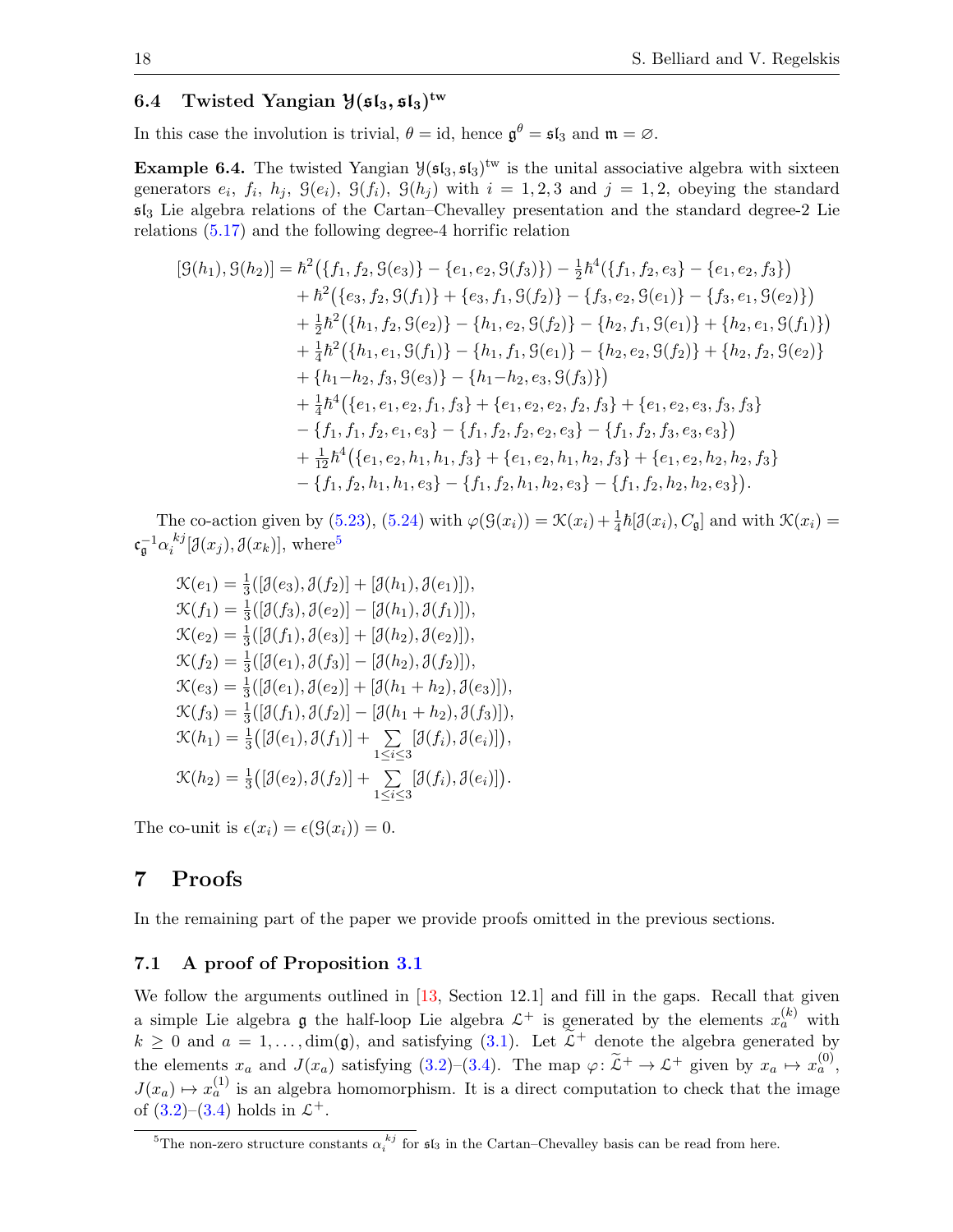To prove that  $\varphi$  is surjective we need to show that elements  $x_a^{(0)}$  and  $x_a^{(1)}$  generate the whole  $\mathcal{L}^+$ . Indeed, since **g** is simple, we have  $[\mathfrak{g}, \mathfrak{g}] = \mathfrak{g}$ , or equivalently  $[\mathcal{L}^{(1)}, \mathcal{L}^{(1)}] = \mathcal{L}^{(2)}$ , where  $\mathcal{L}^{(k)} = \text{span} \left\{ x_a^{(k)} \right\}$ . By the same arguments we must have, for all  $k > 0$ , that  $\left[ \mathcal{L}^{(1)}, \mathcal{L}^{(k)} \right] =$  $\mathcal{L}^{(k+1)}$ . This shows that  $\mathcal{L}^+$  is generated by  $\mathcal{L}^{(0)}$  and  $\mathcal{L}^{(1)}$ . Hence it only remains to show that  $\varphi$ is injective.

We know that  $\mathcal{L}^+ = \bigoplus_{k \geq 0} \mathcal{L}^{(k)}$ , with  $\dim(\mathcal{L}^{(k)}) = \dim(\mathfrak{g})$ , as a vector space. We need to show that an analogous statement holds for  $\tilde{\mathcal{L}}^+$ . Denote  $J^{(0)}(x_a) = x_a$ ,  $J^{(1)}(x_a) = J(x_a)$  and define recursively

<span id="page-18-0"></span>
$$
J^{(k)}(x_a) = \mathfrak{c}_{\mathfrak{g}}^{-1} \alpha_a^{bc} \left[ J^{(1)}(x_c), J^{(k-1)}(x_b) \right] \quad \text{for all} \quad k \ge 1. \tag{7.1}
$$

We need to show that

<span id="page-18-2"></span>
$$
\left[J^{(\ell)}(x_a), J^{(k-\ell)}(x_b)\right] = \alpha_{ab}^{\ \ c} J^{(k)}(x_c) \qquad \text{for all} \quad \ell \le k,
$$
\n
$$
(7.2)
$$

so that  $\tilde{\mathcal{L}}^+ = \bigoplus_{k \geq 0} \tilde{\mathcal{L}}^{(k)}$  with  $\tilde{\mathcal{L}}^{(k)} = \text{span}\{J^{(k)}(x_a)\}\$  and  $\dim(\tilde{\mathcal{L}}^{(k)}) = \dim(\mathfrak{g})$ . We first demonstrate that

<span id="page-18-1"></span>
$$
\left[J^{(k-\ell)}(x_a), J^{(\ell)}(x_b)\right] = \left[J^{(k-\ell')}(x_a), J^{(\ell')}(x_b)\right] \qquad \text{for all} \quad \ell < \ell' \le k. \tag{7.3}
$$

We proceed by induction on k, the result being clear when  $k = 0, 1$ , by [\(3.2\)](#page-5-5). For  $k = 2$  there are two inequivalent identities that need to be shown: with  $\ell = 0, \, \ell' = 2$  and with  $\ell = 0, \, \ell' = 1$ . The first identity follows by [\(7.1\)](#page-18-0) and co-Jacobi identity:

$$
\begin{aligned}\n\left[J^{(2)}(x_a), J^{(0)}(x_b)\right] &= \mathfrak{c}_{\mathfrak{g}}^{-1} \alpha_a^{d\bar{c}} \left[ \left[J^{(1)}(x_c), J^{(1)}(x_d)\right], J^{(0)}(x_b) \right] \\
&= \mathfrak{c}_{\mathfrak{g}}^{-1} \alpha_a^{d\bar{c}} \left( \alpha_{c\bar{b}}^{e} \left[ J^{(1)}(x_e), J^{(1)}(x_d) \right] + \alpha_{d\bar{b}}^{e} \left[ J^{(1)}(x_c), J^{(1)}(x_e) \right] \right) \\
&= \alpha_{a\bar{b}}^{e} J^{(2)}(x_c).\n\end{aligned}
$$

In a similar way we obtain that  $[J^{(0)}(x_a), J^{(2)}(x_b)] = \alpha_{ab}^{\ \ c} J^{(2)}(x_c)$  thus yielding the required identity. To obtain the second identity we need to contract [\(3.3\)](#page-5-1) with  $\alpha_d^{cb}$  giving

$$
\mathfrak{c}_{\mathfrak{g}}[J^{(1)}(x_a), J^{(1)}(x_d)] + \alpha_d^{cb} \alpha_{ca}^{e}[J^{(1)}(x_b), J^{(1)}(x_e)] + \alpha_d^{cb} \alpha_{ab}^{e}[J^{(1)}(x_c), J^{(1)}(x_e)] = 0.
$$

Now rename the indices  $b \to c, c \to e, e \to b$  in the third term and use co-Jacobi identity together with [\(7.1\)](#page-18-0). This gives  $[J^{(1)}(x_a), J^{(1)}(x_d)] = \alpha_{ad}^{\ c} J^{(2)}(x_c) = [J^{(0)}(x_a), J^{(2)}(x_d)].$  Next, assuming inductively [\(7.3\)](#page-18-1), we have

$$
\begin{aligned} \left[J^{(s)}(x_c), \left[J^{(r-\ell)}(x_a), J^{(\ell)}(x_a)\right]\right] \\ &= \alpha_{ca}{}^b \left(\left[J^{(r-\ell+s)}(x_b), J^{(\ell)}(x_a)\right] + \left[J^{(r-\ell)}(x_a), J^{(\ell+s)}(x_b)\right]\right) = 0 \end{aligned}
$$

for all  $\ell \leq r \leq k$ ,  $r - \ell + s \leq k$  and  $\ell + s \leq k$  giving

$$
[J^{(r-\ell+s)}(x_b), J^{(\ell)}(x_a)] = [J^{(\ell+s)}(x_b), J^{(r-\ell)}(x_a)].
$$

Taking all the allowed  $\ell, r, s$  such that  $r + s \leq k + 1$  we obtain all the necessary identities thus completing the induction.

We are now ready to prove [\(7.2\)](#page-18-2). We use induction on k. The cases with  $k \leq 2$  are discussed above. Thus, by induction hypothesis, we have

$$
[J^{(1)}(x_d), [J^{(k-\ell)}(x_a), J^{(\ell)}(x_b)]] = \alpha_{ab}^{\ c} [J^{(1)}(x_d), J^{(k)}(x_c)].
$$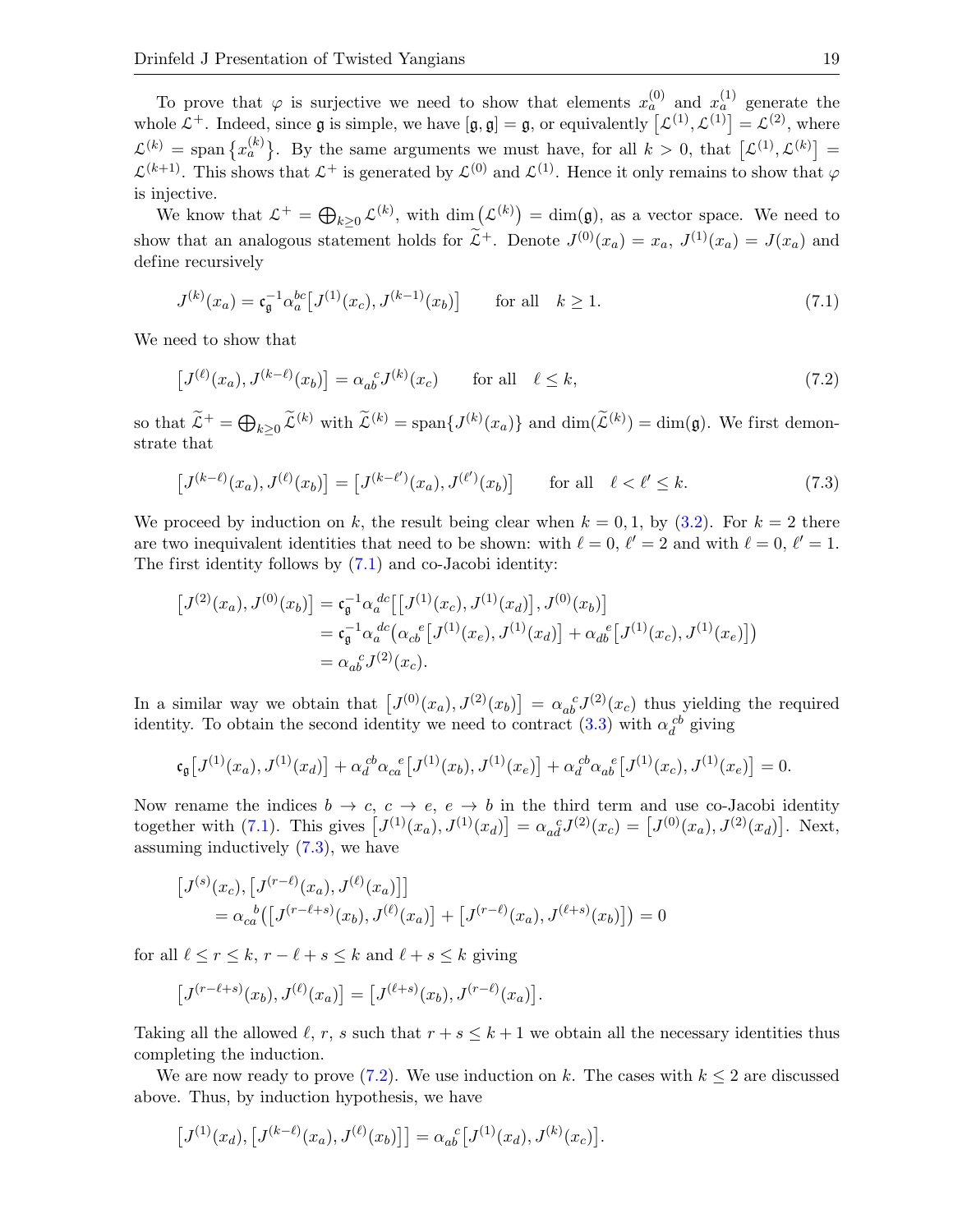Now contract the lhs with  $\alpha_e^{ad}$ , use [\(7.1\)](#page-18-0), [\(7.3\)](#page-18-1) and co-Jacobi identity:

$$
\alpha_e^{ad}[J^{(1)}(x_d), [J^{(k-\ell)}(x_a), J^{(\ell)}(x_b)]]
$$
  
=  $\mathfrak{c}_{\mathfrak{g}}[J^{(k-\ell+1)}(x_e), J^{(\ell)}(x_b)] + \alpha_e^{ad} \alpha_{db}^{f}[J^{(k-\ell)}(x_a), J^{(\ell+1)}(x_f)]$   
=  $\mathfrak{c}_{\mathfrak{g}}[J^{(k-\ell+1)}(x_e), J^{(\ell)}(x_b)] - \frac{1}{2} \mathfrak{c}_{\mathfrak{g}} \alpha_{eb}^{d} J^{(k+1)}(x_d).$ 

By doing the same for the rhs we get

$$
\alpha_e^{ad} \alpha_{ab}^{\ c} \big[ J^{(1)}(x_d), J^{(k)}(x_c) \big] = \frac{1}{2} \mathfrak{c}_{\mathfrak{g}} \alpha_{eb}^{\ a} J^{(k+1)}(x_a)
$$

yielding  $[J^{(k-\ell+1)}(x_e), J^{(\ell)}(x_b)] = \alpha_{eb}^d J^{(k+1)}(x_d)$ , which completes the induction. Therefore  $\widetilde{\mathcal{L}}^+=\bigoplus_{i}\widetilde{\mathcal{L}}^{(k)}$ . By setting  $\varphi\colon J^{(k)}(x_a)\mapsto x_a^{(k)}$  we obtain a bijection of vector spaces, hence  $\widetilde{\mathcal{L}}^+ \cong \mathcal{L}^+.$ 

#### <span id="page-19-0"></span>7.2 A proof of Proposition [3.2](#page-6-5)

The idea behind the proof is very similar to that of the prove above. Recall that  $\mathcal{H}^+$  is the subalgebra of  $\mathcal{L}^+$  generated by elements  $X_\alpha^{(2k)}$  and  $Y_p^{(2k+1)}$  with  $k \geq 0$  and satisfying [\(3.5\)](#page-5-6). Let  $\widetilde{\mathcal{H}}^+$  denote the algebra generated by the elements  $X_\alpha$  and  $B(Y_p)$  satisfying [\(3.6\)](#page-6-6)–[\(3.8\)](#page-6-3). The map  $\psi: \widetilde{\mathcal{H}}^+ \to \mathcal{H}^+$  given by  $X_\alpha \mapsto X_\alpha^{(0)}, B(Y_p) \mapsto Y_p^{(1)}$  is an algebra homomorphism. It is easy to see that the image of [\(3.6\)](#page-6-6) holds in  $H^+$ . To see that the same is true for [\(3.7\)](#page-6-2) and [\(3.8\)](#page-6-3) we additionally need to use  $(2.9)$  and  $(2.10)$ .

To prove that  $\psi$  is surjective we need to show that elements  $X_\alpha^{(0)}$  and  $Y_p^{(1)}$ , where  $X_\alpha$  runs over a basis for h and  $Y_p$  runs over a basis for m, generate the whole  $\mathfrak{H}^+$ . Indeed, since  $\mathfrak{g} = \mathfrak{m} \oplus \mathfrak{h}$ is simple, we must have  $[\mathfrak{m},\mathfrak{m}]=\mathfrak{h}$  and  $[\mathfrak{m},\mathfrak{h}]=\mathfrak{m}$ , or equivalently  $[\mathfrak{H}^{(1)},\mathfrak{H}^{(1)}]=\mathfrak{H}^{(2)}$  and  $[\mathcal{H}^{(1)},\mathcal{H}^{(2)}]=\mathcal{H}^{(3)},$  where  $\mathcal{H}^{(2k)}=\text{span}\left\{X_{\alpha}^{(2k)}\right\}$  and  $\mathcal{H}^{(2k+1)}=\text{span}\left\{Y_{p}^{(2k+1)}\right\}$ . By the same arguments we must have, for all  $k > 0$ , that  $[\mathcal{H}^{(1)}, \mathcal{H}^{(k)}] = \mathcal{H}^{(k+1)}$ . This shows that  $\mathcal{H}^+$  is generated by  $\mathfrak{H}^{(0)}$  and  $\mathfrak{H}^{(1)}$ . It remains to show that  $\psi$  is injective.

We know that  $\mathcal{H}^+ = \bigoplus_{k \geq 0} \mathcal{H}^{(k)}$ , with dim  $(\mathcal{H}^{(2k)}) = \dim(\mathfrak{h})$  and dim  $(\mathcal{H}^{(2k+1)}) = \dim(\mathfrak{m})$ , as a vector space. We need to show that an analogous statement holds for  $\widetilde{\mathcal{H}}^+$ . Let  $B^{(0)}(X_\alpha) = X_\alpha$ ,  $B^{(1)}(Y_p) = B(Y_p)$  and define recursively, for  $k \geq 0$ ,

<span id="page-19-3"></span>
$$
B^{(2k+2)}(X_{\alpha}) = (\bar{\mathfrak{c}}_{(\alpha)})^{-1} w_{\alpha}^{qp} \left[ B^{(1)}(Y_p), B^{(2k+1)}(Y_q) \right],\tag{7.4}
$$

<span id="page-19-4"></span>
$$
B^{(2k+1)}(Y_p) = 2c_{\mathfrak{g}}^{-1} \sum_{\alpha} g_p^{\alpha q} \left[ B^{(1)}(Y_q), B^{(2k)}(X_{\alpha}) \right]. \tag{7.5}
$$

We need to show that, for all  $\ell \leq k$ ,

<span id="page-19-1"></span>
$$
[B^{(2k-2\ell)}(X_{\alpha}), B^{(2\ell)}(X_{\beta})] = f_{\alpha\beta}^{\ \gamma} B^{(2k)}(X_{\gamma}),\tag{7.6}
$$

<span id="page-19-5"></span>
$$
[B^{(2k-2\ell)}(X_{\alpha}), B^{(2\ell+1)}(Y_p)] = g_{\alpha p}^{\quad q} B^{(2k+1)}(Y_q),\tag{7.7}
$$

<span id="page-19-2"></span>
$$
[B^{(2k-2\ell+1)}(Y_p), B^{(2\ell+1)}(Y_q)] = \sum_{\alpha} w_{pq}^{\alpha} B^{(2k+2)}(X_{\alpha}), \tag{7.8}
$$

so that  $\mathcal{H}^+ = \bigoplus_{k \geq 0} \tilde{\mathcal{H}}^{(k)}$ , with  $\tilde{\mathcal{H}}^{(2k)} = \text{span} \{ B^{(2k)}(X_\alpha) \}$  and  $\tilde{\mathcal{H}}^{(2k+1)} = \text{span} \{ B^{(2k+1)}(Y_p) \},$ as a vector space.

We start by showing  $(7.6)$ – $(7.8)$  for small k that follow from  $(3.6)$ – $(3.8)$ . First, notice that [\(7.4\)](#page-19-3) implies that [\(3.7\)](#page-6-2) is equivalent to  $[B^{(1)}(Y_p), B^{(1)}(Y_q)] = \sum_{\alpha} w_{pq}^{\alpha} B^{(2)}(X_{\alpha})$ . Also, notice that, by  $(2.8)$ ,  $(2.9)$  and  $(7.4)$ ,

$$
\sum_{\alpha} w_{pq}^{\alpha} [B^{(2)}(X_{\alpha}), B^{(1)}(Y_{r})] = \sum_{\alpha} (\bar{\mathfrak{c}}_{(\alpha)})^{-1} w_{pq}^{\alpha} w_{\alpha}^{st} [[B^{(1)}(Y_{t}), B^{(1)}(Y_{s})], B^{(1)}(Y_{r})] \n= [[B^{(1)}(Y_{p}), B^{(1)}(Y_{q})], B^{(1)}(Y_{r})].
$$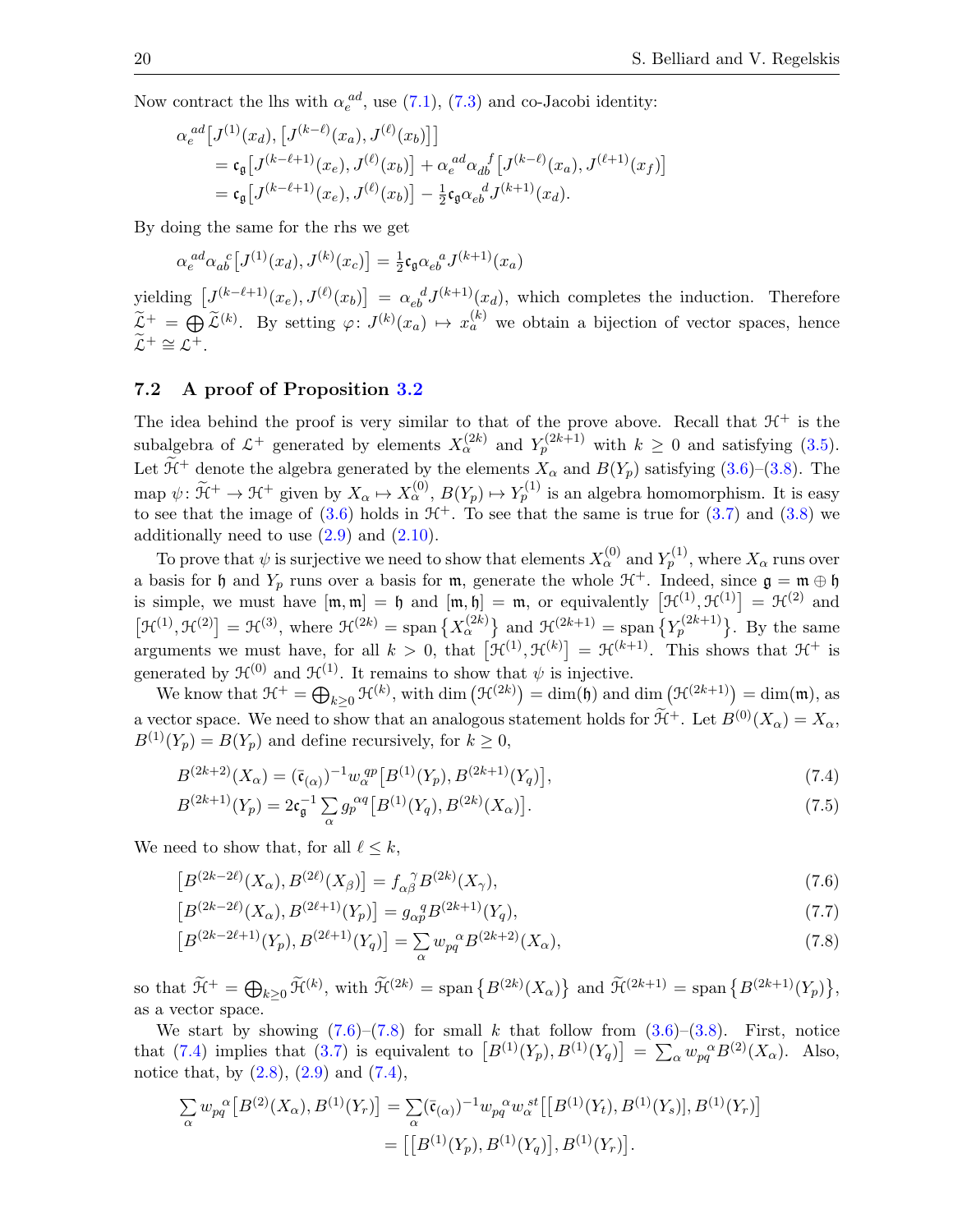Then, by [\(2.8\)](#page-4-3), [\(2.10\)](#page-4-1) and [\(7.4\)](#page-19-3), [\(7.5\)](#page-19-4),

$$
\sum_{\alpha} w_{pq}^{\alpha} g_{r\alpha}^{\ \ s} B^{(3)}(Y_s) = \sum_{\alpha,\beta} 2(\mathfrak{c}_{\mathfrak{g}})^{-1} w_{pq}^{\ \alpha} g_{r\alpha}^{\ \ s} g_s^{u\beta} [B^{(2)}(X_{\beta}), B^{(1)}(Y_u)]
$$
  
\n
$$
= \sum_{\alpha,\beta} 2(\kappa_{\mathfrak{m}})^{tu} (\mathfrak{c}_{\mathfrak{g}} \bar{\mathfrak{c}}_{(\beta)})^{-1} w_{pq}^{\ \alpha} g_{r\alpha}^{\ \ s} w_{st}^{\ \beta} w_{\beta}^{vx} [[B^{(1)}(Y_x), B^{(1)}(Y_v)], B^{(1)}(Y_u)]
$$
  
\n
$$
= 2\mathfrak{c}_{\mathfrak{g}}^{-1} (\kappa_{\mathfrak{m}})^{tu} w_{pq}^{\ \alpha} g_{r\alpha}^{\ \ s} [[B^{(1)}(Y_s), B^{(1)}(Y_t)], B^{(1)}(Y_u)].
$$

By combining the expressions above with [\(3.8\)](#page-6-3) we obtain  $[B^{(2)}(X_{\alpha}), B^{(1)}(Y_{r})] = g_{\alpha r}^{s} B^{(3)}(Y_{s}).$ Consequently, we have that

$$
w_{\beta}^{rp}[B^{(1)}(Y_p), [B^{(2)}(X_{\alpha}), B^{(1)}(Y_r)]] = w_{\beta}^{rp} g_{\alpha r}^{s}[B^{(1)}(Y_p), B^{(3)}(Y_s)]
$$

giving

$$
w_{\beta}^{rp} g_{p\alpha}^{q} [B^{(3)}(Y_q), B^{(1)}(Y_r)] + \sum_{\gamma} w_{\beta}^{rp} w_{pr}^{\gamma} [B^{(2)}(X_{\alpha}), B^{(2)}(X_{\gamma})] = w_{\beta}^{pr} g_{\alpha p}^{q} [B^{(1)}(Y_r), B^{(3)}(Y_q)].
$$

Using  $(2.6)$ ,  $(2.9)$ ,  $(7.4)$ ,  $(7.5)$  and antisymmetry in  $\alpha$  and  $\beta$  we obtain

$$
\bar{\mathfrak{r}}_{(\beta)}[B^{(2)}(X_{\alpha}), B^{(2)}(X_{\beta})] = (w_{\beta}^{pr}g_{\alpha p}^{q} - w_{\alpha}^{pr}g_{\beta p}^{q})[B^{(1)}(Y_{r}), B^{(3)}(Y_{q})] = \bar{\mathfrak{r}}_{(\beta)}f_{\alpha\beta}^{q}B^{(4)}(X_{\gamma}),
$$

which gives  $[B^{(2)}(X_{\alpha}), B^{(2)}(X_{\beta})] = f_{\alpha\beta}^{\gamma} B^{(4)}(X_{\gamma})$ . Then, a direct computation using [\(7.4\)](#page-19-3), [\(7.5\)](#page-19-4) yields  $[B^{(0)}(X_{\alpha}), B^{(2)}(X_{\alpha})] = f_{\alpha\beta}^{\gamma} B^{(2)}(X_{\gamma})$  and  $[B^{(0)}(X_{\alpha}), B^{(3)}(Y_{r})] = g_{\alpha r}^{\gamma} B^{(3)}(Y_{s})$  and finally  $[B^{(0)}(X_{\alpha}), B^{(4)}(X_{\beta})] = f_{\alpha\beta}^{\ \gamma} B^{(4)}(X_{\gamma}).$ 

Next we show the following identities that will be necessary in proving  $(7.7)$  and  $(7.8)$ :

<span id="page-20-0"></span>
$$
\left[B^{(2k-2\ell)}(X_{\alpha}), B^{(2\ell+1)}(Y_p)\right] = \left[B^{(2k-2\ell')}(X_{\alpha}), B^{(2\ell'+1)}(Y_p)\right],\tag{7.9}
$$

<span id="page-20-2"></span>
$$
[B^{(2k-2\ell+1)}(Y_p), B^{(2\ell+1)}(Y_q)] = [B^{(2k-2\ell+1)}(Y_p), B^{(2\ell+1)}(Y_q)].
$$
\n(7.10)

We proceed by induction on k, the result being clear when  $k = 0$  and when  $k = 1$  for [\(7.9\)](#page-20-0). Assuming induction we have

$$
[B^{(2s)}(X_{\alpha}), [B^{(2r-2\ell+1)}(Y_p), B^{(2\ell+1)}(Y_p)]]
$$
  
=  $g_{\alpha p}^q([B^{(2r-2\ell+2s+1)}(Y_q), B^{(2\ell+1)}(Y_p)] + [B^{(2r-2\ell+1)}(Y_p), B^{(2\ell+2s+1)}(Y_q)]) = 0$ 

for all  $\ell \le r \le k$ ,  $r - \ell + s \le k$  and  $\ell + s \le k$ , therefore we must have

$$
[B^{(2r+2s-2\ell+1)}(Y_q),B^{(2\ell+1)}(Y_p)]=[B^{(2s+2\ell+1)}(Y_q),B^{(2r-2\ell+1)}(Y_p)].
$$

Taking all the allowed  $\ell, r, s$  such that  $r + s \leq k + 1$  we obtain all the necessary identities thus completing the induction. Then, by [\(7.4\)](#page-19-3), it follows that, for all  $\ell \leq k$ ,

<span id="page-20-1"></span>
$$
B^{(2k+2)}(X_{\alpha}) = (\bar{\mathfrak{c}}_{(\alpha)})^{-1} w_{\alpha}^{qp} \left[ B^{(2\ell+1)}(Y_p), B^{(2k-2\ell+1)}(Y_q) \right]. \tag{7.11}
$$

Relation [\(7.9\)](#page-20-0) is proved similarly, using

$$
[B^{(2s+1)}(Y_q), [B^{(2r-2\ell+1)}(Y_p), B^{(2\ell+1)}(Y_p)]]
$$
  
=  $\sum_{\alpha} w_{qp}^{\alpha} ([B^{(2r-2\ell+2s+2)}(X_{\alpha}), B^{(2\ell+1)}(Y_p)] + [B^{(2r-2\ell+1)}(Y_p), B^{(2\ell+2s+2)}(X_{\alpha})]) = 0$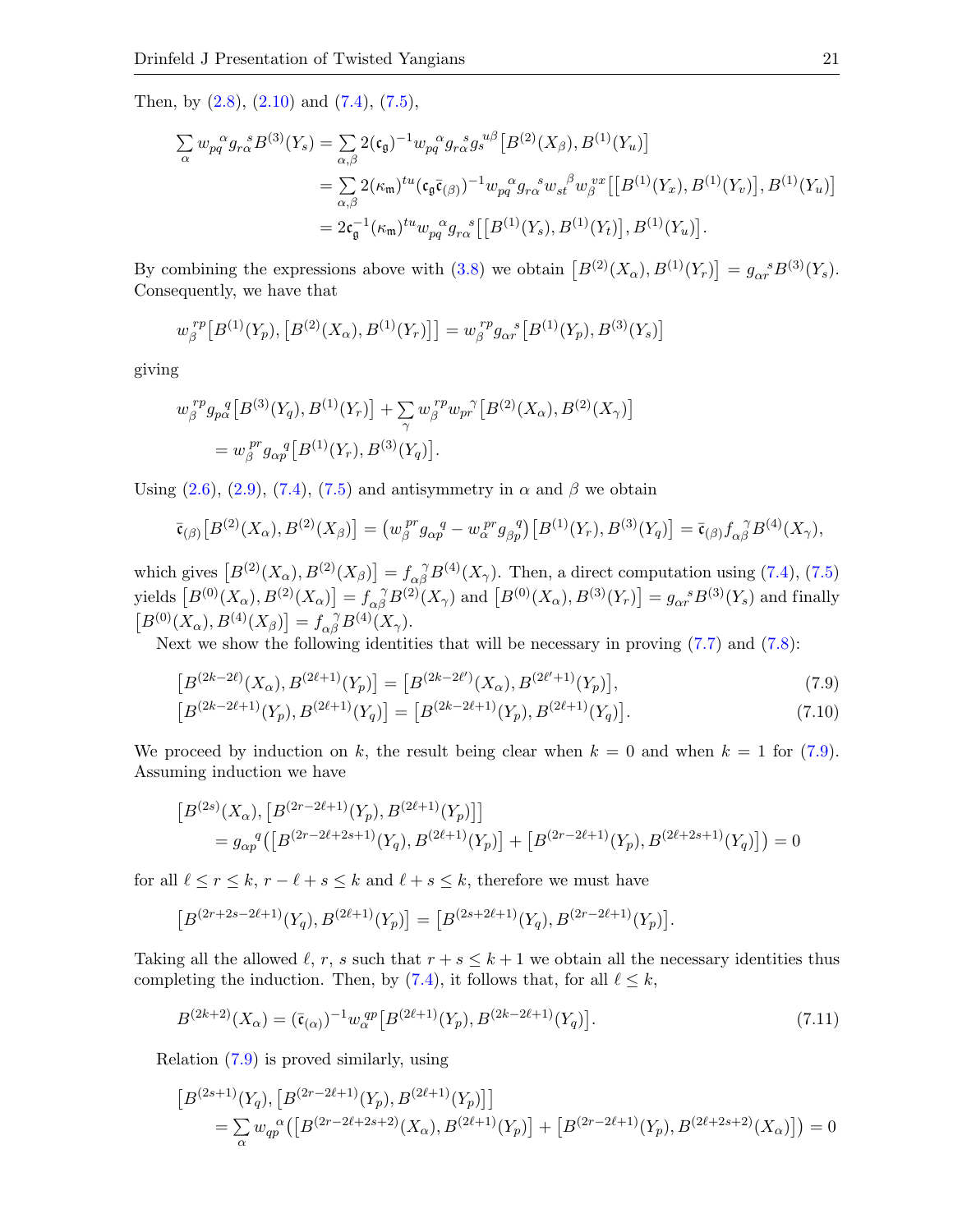and implies that, for all  $\ell \leq k$ ,

<span id="page-21-1"></span>
$$
B^{(2k+1)}(Y_p) = 2c_{\mathfrak{g}}^{-1} \sum_{\alpha} g_p^{\alpha q} \left[ B^{(2\ell+1)}(Y_q), B^{(2k-2\ell)}(X_\alpha) \right]. \tag{7.12}
$$

We also need to show that, for all  $\ell < \ell' \leq k$ ,

<span id="page-21-0"></span>
$$
B^{(2k+2)}(X_{\alpha}) = (\mathfrak{c}_{(\alpha)})^{-1} f_{\alpha}^{\ \gamma\beta} \left[ B^{(2k-2\ell)}(X_{\beta}), B^{(2\ell+2)}(X_{\gamma}) \right]. \tag{7.13}
$$

Again, we proceed by induction on k. The base of induction was already shown above. Hence, assuming inductively [\(7.13\)](#page-21-0), we obtain

$$
\begin{split} f_{\alpha}^{\ \gamma\beta} & \left[ B^{(2k-2\ell)}(X_{\beta}), B^{(2\ell+2)}(X_{\gamma}) \right] \\ & = (\bar{\mathfrak{c}}_{(\gamma)})^{-1} f_{\alpha}^{\ \gamma\beta} w_{\gamma}^{~qp} \left[ B^{(2k-2\ell)}(X_{\beta}), \left[ B^{(2\ell'+1)}(Y_p), B^{(2\ell-2\ell'+1)}(Y_q) \right] \right] \\ & = (\bar{\mathfrak{c}}_{(\gamma)})^{-1} f_{\alpha}^{\ \gamma\beta} w_{\gamma}^{~qp} \left( g_{\beta p}^{\ \gamma} \left[ B^{(2k-2\ell+2\ell'+1)}(Y_r), B^{(2\ell-2\ell'+1)}(Y_q) \right] \right. \\ & \left. + g_{\beta q}^{\ \gamma} \left[ B^{(2\ell'+1)}(Y_p), B^{(2k-2\ell'+1)}(Y_r) \right] \right) \\ & = (\bar{\mathfrak{c}}_{(\alpha)})^{-1} \mathfrak{c}_{(\alpha)} w_{\alpha}^{\ \gamma p} \left[ B^{(2\ell+1)}(Y_p), B^{(2k-2\ell+1)}(Y_r) \right]. \end{split}
$$

Here we used  $(2.6)$ ,  $(2.9)$  and  $(7.12)$ . By combining the expression above with  $(7.11)$  we complete the induction.

We are now in position to prove  $(7.6)$ – $(7.8)$  using induction on k. Notice that the base of induction for each of  $(7.6)$ – $(7.8)$  was already shown above. The induction step for  $(7.6)$  is analogous to the one in Section [7.1,](#page-17-1) thus we do not repeat the proof. For [\(7.8\)](#page-19-2), assuming induction, we have

$$
[B^{(2)}(X_{\beta}), [B^{(2k-2\ell+1)}(Y_p), B^{(2\ell+1)}(Y_q)]] = \sum_{\alpha} w_{pq}^{\alpha} [B^{(2)}(X_{\beta}), B^{(2k+2)}(X_{\alpha})].
$$

By  $(2.6)$ ,  $(2.10)$  and  $(7.12)$  we obtain

$$
\sum_{\beta} g_r^{p\beta} \left[ B^{(2)}(X_{\beta}), \left[ B^{(2k-2\ell+1)}(Y_p), B^{(2\ell+1)}(Y_q) \right] \right]
$$
\n
$$
= \sum_{\beta} g_r^{p\beta} g_{\beta p}^s \left[ B^{(2k-2\ell+3)}(Y_s), B^{(2\ell+1)}(Y_q) \right] + \sum_{\beta} g_r^{p\beta} g_{\beta q}^s \left[ B^{(2k-2\ell+1)}(Y_p), B^{(2\ell+3)}(Y_s) \right]
$$
\n
$$
= \frac{1}{2} \mathfrak{c}_{\mathfrak{g}} \left[ B^{(2k-2\ell+3)}(Y_r), B^{(2\ell+1)}(Y_q) \right] - \frac{1}{4} \sum_{\beta} \bar{\mathfrak{c}}_{(\beta)} w_r^{\beta} B^{(2k+4)}(X_{\beta}).
$$

By  $(2.6)$  and  $(7.11)$  we get

$$
\sum_{\alpha,\beta} g_r^{\beta\beta} w_{pq}^{\alpha} \left[ B^{(2)}(X_{\beta}), B^{(2k+2)}(X_{\alpha}) \right] = \frac{1}{2} \sum_{\alpha,\beta,\gamma} w_{rq}^{\gamma} f_{\gamma}^{\alpha\beta} \left[ B^{(2)}(X_{\beta}), B^{(2k+2)}(X_{\alpha}) \right]
$$

$$
= \frac{1}{4} \sum_{\gamma} \mathfrak{c}_{(\gamma)} w_{rq}^{\gamma} B^{(2k+4)}(X_{\gamma})
$$

giving  $[B^{(2k-2\ell+3)}(Y_r), B^{(2\ell+1)}(Y_q)] = \sum_{\beta} w_{rq}^{\beta} B^{(2k+4)}(X_{\beta}),$  which combined with [\(7.10\)](#page-20-2) completes the induction.

Finally, for [\(7.7\)](#page-19-5), assuming induction, we have

<span id="page-21-2"></span>
$$
\sum_{\beta} g_q^{\beta p} \left[ B^{(1)}(Y_p), \left[ B^{(2k-2\ell)}(X_\alpha), B^{(2\ell)}(X_\beta) \right] \right] = \sum_{\beta} g_q^{\beta p} f_{\alpha\beta}^{\ \ \gamma} \left[ B^{(1)}(Y_p), B^{(2k)}(X_\gamma) \right]. \tag{7.14}
$$

Using  $(2.10)$  and  $(7.12)$  we compute

$$
\sum_{\beta} g_q^{\beta p} [B^{(1)}(Y_p), [B^{(2k-2\ell)}(X_\alpha), B^{(2\ell)}(X_\beta)]]
$$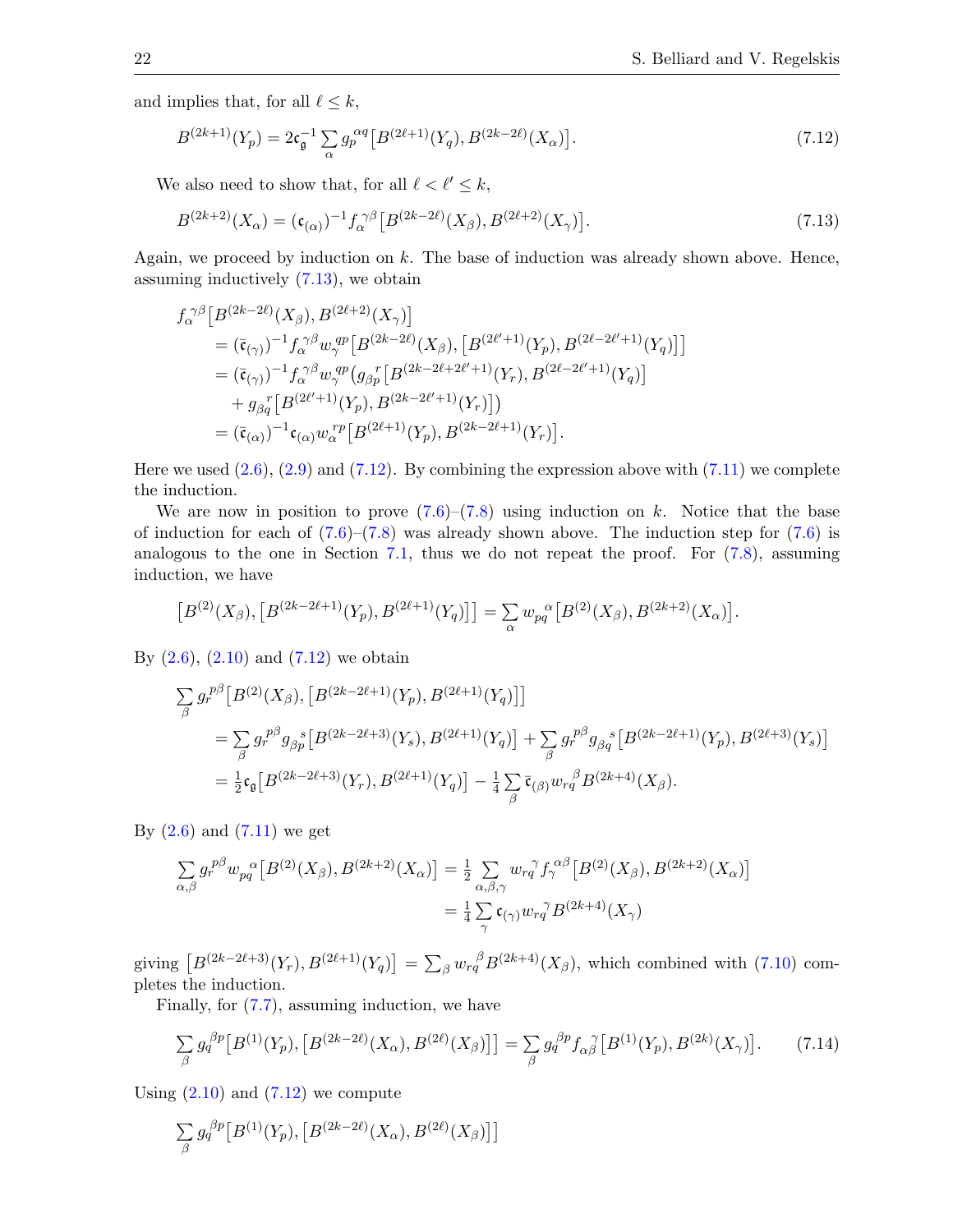$$
= \sum_{\beta} g_q^{\beta p} g_{p\alpha}^{\ r} \left[ B^{(2k-2\ell+1)}(Y_r), B^{(2\ell)}(X_{\beta}) \right] + \sum_{\beta} g_q^{\beta p} g_{p\beta}^{\ r} \left[ B^{(2k-2\ell)}(X_{\alpha}), B^{(2\ell+1)}(Y_r) \right]
$$
  

$$
= \sum_{\gamma} g_q^{\gamma r} g_{r\alpha}^{\ r} \left[ B^{(2k-2\ell+1)}(Y_p), B^{(2\ell)}(X_{\gamma}) \right] + \frac{1}{2} \mathfrak{c}_{\mathfrak{g}} \left[ B^{(2k-2\ell)}(X_{\alpha}), B^{(2\ell+1)}(Y_q) \right].
$$

Subtracting the first term in the last equality above from the rhs of  $(7.14)$  and using  $(2.6)$ , [\(7.12\)](#page-21-1) we get

$$
\sum_{\gamma} \left( \sum_{\beta} g_q^{\beta p} f_{\alpha \beta}^{\gamma} - g_q^{\gamma r} g_{r\alpha}^{\gamma p} \right) \left[ B^{(1)}(Y_p), B^{(2k)}(X_{\gamma}) \right]
$$
  
= 
$$
\sum_{\gamma} g_{\alpha q}^r g_r^{\gamma p} \left[ B^{(1)}(Y_p), B^{(2k)}(X_{\gamma}) \right] = \frac{1}{2} \mathfrak{c}_\mathfrak{g} g_{\alpha q}^{\gamma} B^{(2k+1)}(Y_r)
$$

yielding  $[B^{(2k-2\ell)}(X_{\alpha}), B^{(2\ell+1)}(Y_q)] = g_{\alpha q}^{\ r} B^{(2k+1)}(Y_r)$ , which completes the induction.

Thus we have proved that  $\widetilde{\mathcal{H}}^+ = \bigoplus \widetilde{\mathcal{H}}^{(k)}$ . By setting  $\varphi: B^{(2k)}(X_\alpha) \mapsto X_\alpha^{(2k)}, B^{(2k+1)}(Y_p) \mapsto$  $Y_p^{(2k+1)}$  we obtain a bijection of vector spaces, hence  $\widetilde{\mathcal{H}}^+ \cong \mathcal{H}^+$ .

# <span id="page-22-0"></span>7.3 A proof of the uniqueness of the co-action of  $\mathcal{Y}(\mathfrak{g}, \mathfrak{g}^{\theta})^{\text{tw}}$

We need to show that the map  $\Delta_h$  given by [\(5.15\)](#page-12-2) together with [\(5.16\)](#page-12-3) is the unique map satisfying properties given by Definition [5.1](#page-9-3) and property (4) of Definition [5.3.](#page-10-0) The latter property defines the co-action up to the first order in  $\hbar$ ,

$$
\Delta_{\hbar}(x) = \varphi(x) \otimes 1 + 1 \otimes x + \hbar \tau(x) + \mathcal{O}(\hbar^2),
$$

with  $x \in \mathcal{Y}(\mathfrak{g},\mathfrak{h})^{\text{tw}}$  and  $\varphi$  the natural embedding  $\mathcal{Y}(\mathfrak{g},\mathfrak{h})^{\text{tw}} \hookrightarrow \mathcal{Y}(\mathfrak{g})$ .

For the degree-0 generators of  $H^+$  the Lie coideal structure is trivial and the minimal form of the co-action is given by

<span id="page-22-1"></span>
$$
\Delta_{\hbar}(X_{\alpha}) = \varphi(X_{\alpha}) \otimes 1 + 1 \otimes X_{\alpha}.\tag{7.15}
$$

The coideal compatibility identities [\(5.1\)](#page-9-1) and [\(5.2\)](#page-9-2) and the requirement  $\varphi(X_\alpha)|_{\hbar\to 0} = X_\alpha$  implies that the natural inclusion for  $X_{\alpha}$  is  $\varphi: X_{\alpha} \in \mathcal{Y}(\mathfrak{g},\mathfrak{h})^{\mathrm{tw}} \mapsto X_{\alpha} \in \mathcal{Y}(\mathfrak{g})$  and that  $(7.15)$  is indeed the unique co-action satisfying the required properties.

For the degree-1 generators of  $H^+$  the Lie coideal structure is non-trivial. The minimal co-action is

<span id="page-22-2"></span>
$$
\Delta_{\hbar}(\mathcal{B}(Y_p)) = \varphi(\mathcal{B}(Y_p)) \otimes 1 + 1 \otimes \mathcal{B}(Y_p) + \hbar[Y_p \otimes 1, \Omega_{\mathfrak{h}}]. \tag{7.16}
$$

As previously, the co-action must satisfy [\(5.1\)](#page-9-1) and [\(5.2\)](#page-9-2) and the requirement  $\varphi(\mathcal{B}(Y_p))|_{\hbar\to 0} =$  $B(Y_n)$ . By  $(5.2)$  we have

$$
\Delta_{\hbar}(\varphi(\mathcal{B}(Y_p))) = \varphi(\mathcal{B}(Y_p)) \otimes 1 + 1 \otimes \varphi(\mathcal{B}(Y_p)) + \hbar[Y_q \otimes 1, \Omega_{\mathfrak{h}}].
$$

Consider the ansatz  $\varphi(\mathcal{B}(Y_p)) = \mathcal{J}(Y_p) + \hbar F_p^{(0)}$  with some degree-0 element  $F_p^{(0)} \in \mathcal{Y}(\mathfrak{g})$ . Recall that  $\Delta_{\hbar}(\mathcal{J}(Y_p)) = \mathcal{J}(Y_p) \otimes 1 + 1 \otimes \mathcal{J}(Y_p) + \frac{1}{2}\hbar[Y_p \otimes 1, \Omega_{\mathfrak{g}}]$ . We rewrite the equality above as

$$
\Delta_{\hbar}(\mathcal{J}(Y_p)+\hbar F_p^{(0)})-\big(\big(\mathcal{J}(Y_p)+\hbar F_p^{(0)}\big)\otimes 1+1\otimes\big(\mathcal{J}(Y_p)+\hbar F_p^{(0)}\big)\big)=\hbar[Y_p\otimes 1,\Omega_{\mathfrak{h}}],
$$

which equates to

$$
\Delta_{\hbar}\big(F_p^{(0)}\big) - \big(F_p^{(0)} \otimes 1 + 1 \otimes F_p^{(0)}\big) = \frac{1}{2} [Y_p \otimes 1, 2\Omega_{\mathfrak{h}} - \Omega_{\mathfrak{g}}] \n= \frac{1}{2} \sum_{\alpha} \big(g_p^{\alpha q} Y_q \otimes X_{\alpha} - g_p^{q\alpha} X_{\alpha} \otimes Y_q\big) = \frac{1}{2} \sum_{\alpha} g_p^{\alpha q} (Y_q \otimes X_{\alpha} + X_{\alpha} \otimes Y_q).
$$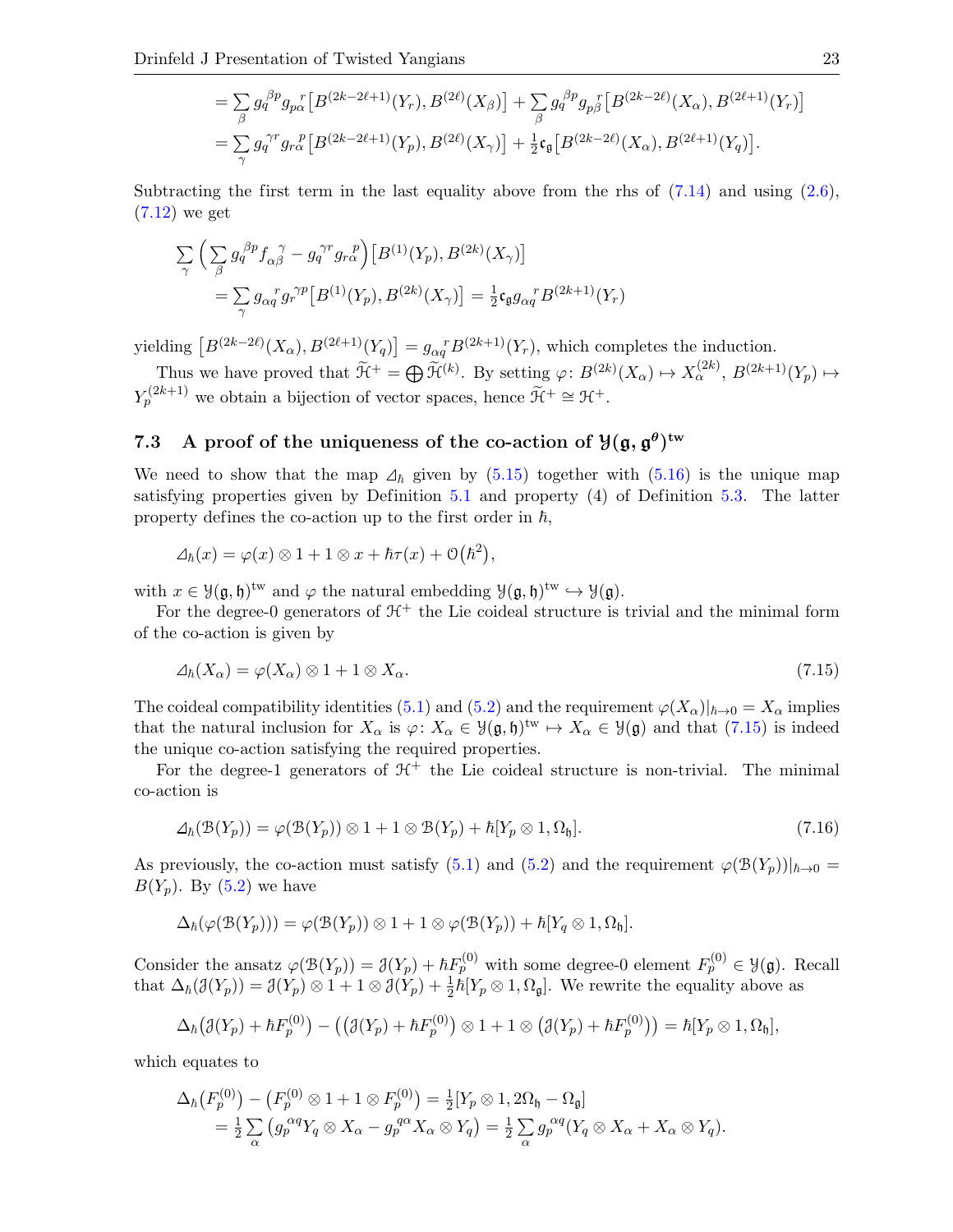Thus we find that  $F_p^{(0)} = \frac{1}{4}$  $\frac{1}{4}\sum_{\alpha}g_{p}^{\alpha q}(Y_qX_{\alpha}+X_{\alpha}Y_q)+cY_p=\frac{1}{4}$  $\frac{1}{4}[Y_q, C_X] - cY_p$  for any  $c \in \mathbb{C}$ , which we can set to  $c = 0$  without loss of generality (this is equivalent to the composition  $\varkappa_{-c} \circ \varphi$  with the shift-automorphism  $\varkappa_c$ :  $\mathcal{J}(x) \mapsto \mathcal{J}(x) + \hbar c x$  of  $\mathcal{Y}_{\hbar}(\mathfrak{g})$  for any  $x \in \mathfrak{g}$ ) giving

$$
\varphi(\mathfrak{B}(Y_p)) = \mathfrak{J}(Y_p) + \frac{1}{4}\hbar[Y_p, C_X],
$$

or in other words is there is a one-parameter family of embeddings that are equivalent to each other via the shift-automorphism of  $\mathcal{Y}(\mathfrak{g})$ .

It remains to verify that the coideal compatibility identities [\(5.1\)](#page-9-1) and [\(5.2\)](#page-9-2) hold, which imply that [\(7.16\)](#page-22-2) is the unique co-action, and to show that  $\varphi$  is an algebra homomorphism, namely  $\varphi([b_i, b_j]) = [\varphi(b_i), \varphi(b_j)]$  and  $\varphi(\underline{b}_i, b_j]) = [\varphi(\underline{b}_i), \varphi(\underline{b}_j)]$  for all  $b_i, b_j \in \mathcal{Y}(\mathfrak{g}, \mathfrak{h})^{\text{tw}}$ , which follow by a direct computation.

# <span id="page-23-0"></span>7.4 A proof of the uniqueness of the co-action of  $\mathcal{Y}(\mathfrak{g},\mathfrak{g})^{\mathrm{tw}}$

Similarly as before, we need to show that the map  $\Delta_{\hbar}$  given by [\(5.23\)](#page-13-1) and [\(5.24\)](#page-13-0) together with  $(5.25)$  is the unique map satisfying properties given by Definition [5.1](#page-9-3) and property  $(4)$ of Definition [5.3.](#page-10-0) We first demonstrate an additional lemma that provides us with necessary identities.

<span id="page-23-2"></span>**Lemma 7.1.** The following identities hold in  $U(\mathfrak{g})$  and  $U(\mathfrak{g}) \otimes U(\mathfrak{g})$ :

$$
[[x_i \otimes 1, \Omega_{\mathfrak{g}}], \Omega_{\mathfrak{g}}] = \frac{1}{2} (\alpha_i^{j c} \alpha_j^{a b} + \alpha_i^{j b} \alpha_j^{a c})(x_a \otimes \{x_b, x_c\} - \{x_b, x_c\} \otimes x_a),
$$
\n(7.17)

$$
\alpha_i^{jk}[[x_k \otimes 1, \Omega_{\mathfrak{g}}], [x_j \otimes 1, \Omega_{\mathfrak{g}}]] = \alpha_i^{jk} \alpha_j^{cr} \alpha_k^{bs} \alpha_{sr}^{a}(x_a \otimes \{x_b, x_c\} + \{x_b, x_c\} \otimes x_a), \tag{7.18}
$$

<span id="page-23-1"></span>
$$
6\alpha_i^{jk}\alpha_j^{cr}\alpha_k^{bs}\alpha_{sr}^{a} = \alpha_i^{jk}\sum_{\pi}\alpha_j^{\pi(c)r}\alpha_k^{\pi(b)s}\alpha_{sr}^{\pi(a)} + \mathfrak{c}_{\mathfrak{g}}(\alpha_i^{jc}\alpha_j^{ab} + \alpha_i^{jb}\alpha_j^{ac}).\tag{7.19}
$$

**Proof.** Recall that

$$
[a \otimes b, c \otimes d] = [a, c] \otimes \{b, d\} + \{a, c\} \otimes [b, d].
$$

For the first identity we have

$$
[[x_i \otimes 1, \Omega_{\mathfrak{g}}], \Omega_{\mathfrak{g}}] = \alpha_i^{bj} \eta^{kc} [x_j \otimes x_b, x_k \otimes x_c]
$$
  
\n
$$
= \alpha_i^{bj} \eta^{kc} (\alpha_{jk}^a x_a \otimes \{x_b, x_c\} + \alpha_{bc}^a \{x_k, x_j\} \otimes x_a)
$$
  
\n
$$
= \alpha_i^{bj} \eta^{kc} (\alpha_{jk}^a x_a \otimes \{x_b, x_c\} - \alpha_{jk}^a \{x_c, x_b\} \otimes x_a)
$$
 by ren.  $k, j \leftrightarrow c, b$   
\n
$$
= \alpha_i^{bj} \alpha_j^{ca} (x_a \otimes \{x_b, x_c\} - \{x_c, x_b\} \otimes x_a).
$$

For the second identity we have

$$
\alpha_i^{jk}[[x_k \otimes 1, \Omega_{\mathfrak{g}}], [x_j \otimes 1, \Omega_{\mathfrak{g}}]] = \alpha_i^{jk} \alpha_k^{br} \alpha_j^{cs} [x_r \otimes x_b, x_s \otimes x_c]
$$
  
\n
$$
= \alpha_i^{jk} \alpha_j^{cs} \alpha_k^{br} (\alpha_{rs}^{a} x_a \otimes \{x_b, x_c\} + \alpha_{bc}^{a} \{x_s, x_r\} \otimes x_a)
$$
  
\n
$$
= \alpha_i^{jk} \alpha_j^{cs} \alpha_k^{br} \alpha_{rs}^{a} (x_a \otimes \{x_b, x_c\} + \{x_c, x_b\} \otimes x_a)
$$

by renaming  $b, c \leftrightarrow r, s$ . The third identity is obtained using the following auxiliary identities:

$$
\alpha_i^{~jk}\alpha_j^{~cr}\alpha_k^{~bs}\alpha_{sr}^{~a} = \alpha_i^{~jk}\alpha_j^{~cr}\alpha_k^{~as}\alpha_{sr}^{~b} + \frac{1}{2}\mathfrak{c}_{\mathfrak{g}}\alpha_i^{~jc}\alpha_j^{~ab},\alpha_i^{~jk}\alpha_j^{~cr}\alpha_k^{~bs}\alpha_{sr}^{~a} = \alpha_i^{~jk}\alpha_k^{~bs}\alpha_j^{~ar}\alpha_{sr}^{~c} + \frac{1}{2}\mathfrak{c}_{\mathfrak{g}}\alpha_i^{~jb}\alpha_j^{~ac}.
$$

The first auxiliary identity follows by multiple application of the Jacobi identity. In particular,

$$
\alpha_i^{jk}\alpha_j^{cr}\left(\alpha_k^{bs}\alpha_{sr}^{a}-\alpha_k^{as}\alpha_{sr}^{b}\right)=\alpha_i^{jk}\alpha_j^{cr}\alpha_{rk}^{s}\alpha_s^{ab}=\frac{1}{2}\left(\alpha_i^{jk}\alpha_j^{cr}+\alpha_i^{jr}\alpha_j^{kc}\right)\alpha_{rk}^{s}\alpha_s^{ab}
$$

$$
=\frac{1}{2}\alpha_i^{jc}\alpha_j^{kr}\alpha_{rk}^{s}\alpha_s^{ab}=\frac{1}{2}\mathfrak{c}_{\mathfrak{g}}\alpha_i^{jc}\alpha_j^{ab}.
$$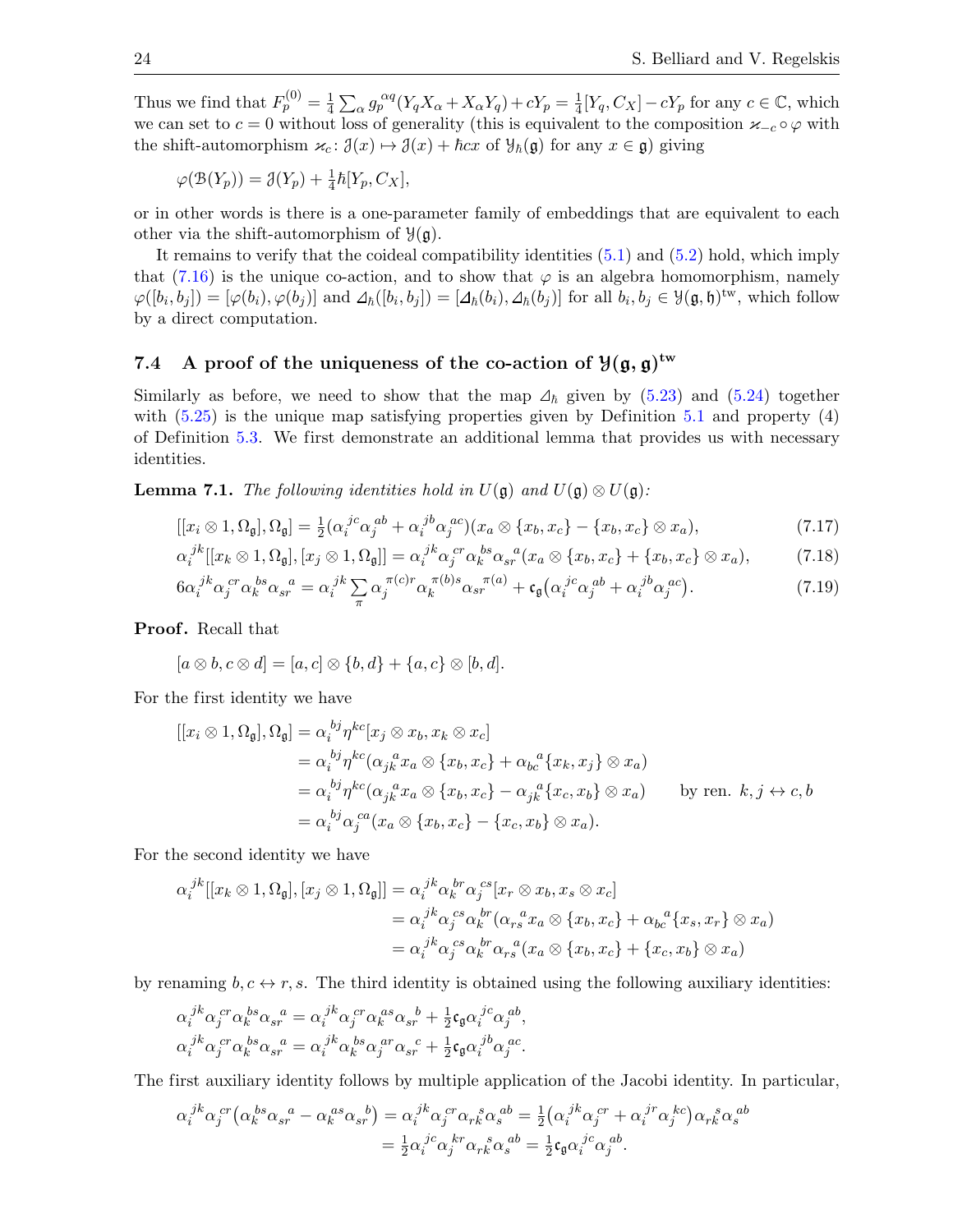The second auxiliary identity follows by the  $b \leftrightarrow c$  symmetry and renaming  $j, s \leftrightarrow k, r$  in the first term on the right hand side. We also have that

$$
\alpha_i^{jk} \sum_{\pi} \alpha_j^{\pi(c)r} \alpha_k^{\pi(b)s} \alpha_{sr}^{\pi(a)} = 2\alpha_i^{jk} \left( \alpha_j^{cr} \alpha_k^{bs} \alpha_{sr}^{a} + \alpha_j^{cr} \alpha_k^{as} \alpha_{sr}^{b} + \alpha_j^{ar} \alpha_k^{bs} \alpha_{sr}^{c} \right).
$$

Hence taking a double sum of the auxiliary identities and adding  $2\alpha_j^{cr}\alpha_k^{bs}\alpha_{sr}^{a}$  to both sides of the resulting equality reproduces [\(7.19\)](#page-23-1) as required.

The degree-0 generators have a trivial Lie coideal structure, hence, by the same arguments as before,

$$
\Delta_{\hbar}(x_i) = \varphi(x_i) \otimes 1 + 1 \otimes x_i,
$$

and  $\varphi: x_i \in \mathcal{Y}(\mathfrak{g}, \mathfrak{g})^{\text{tw}} \mapsto x_i \in \mathcal{Y}(\mathfrak{g})$  is the natural inclusion. For the degree-2 generators we have

$$
\varDelta_{\hbar}(\mathcal{G}(x_i)) = \varphi(\mathcal{G}(x_i)) \otimes 1 + 1 \otimes \mathcal{G}(x_i) + \hbar[\mathfrak{J}(x_i) \otimes 1, \Omega_{\mathfrak{g}}] + \hbar^2 W_i^{(0)},
$$

with  $W_i^{(0)}$ <sup>(0)</sup> being a degree-0 element in  $\mathcal{Y}(\mathfrak{g}) \otimes \mathcal{Y}(\mathfrak{g}, \mathfrak{g})^{\text{tw}}$ , which can also be viewed as an element in Y(g) ⊗ Y(g) via the natural inclusion. Coinvariance [\(5.2\)](#page-9-2) implies

<span id="page-24-0"></span>
$$
\Delta_{\hbar}(\varphi(\mathcal{G}(x_i))) = \varphi(\mathcal{G}(x_i)) \otimes 1 + 1 \otimes \varphi(\mathcal{G}(x_i)) + \hbar[\mathcal{J}(x_i) \otimes 1, \Omega_{\mathfrak{g}}] + \hbar^2 W_i^{(0)}.
$$
\n(7.20)

We also must have  $\varphi(\mathcal{G}(x_i))|_{\hbar \to 0} = \mathfrak{c}_\mathfrak{g}^{-1} \alpha_i^{jk}$  $i^{jk}[J(x_k), J(x_j)]$ . Let  $K_i^{(2)} = \mathfrak{c}_{\mathfrak{g}}^{-1} \alpha_i^{jk}$  $i^{jk}[\mathcal{J}(x_k), \mathcal{J}(x_j)]$  and choose the ansatz  $\varphi(\mathcal{G}(x_i)) = K_i^{(2)} + \hbar F_i^{(1)}$  with some degree-1 element  $F_i^{(1)} \in \mathcal{Y}(\mathfrak{g})$ . (We do not need to consider degree-0 elements in the ansatz since all  $x_i \in \mathcal{Y}(\mathfrak{g}, \mathfrak{g})^{\text{tw}}$ .) We then have

<span id="page-24-1"></span>
$$
\Delta_{\hbar}\left(K_{i}^{(2)}\right) = K_{i}^{(2)} \otimes 1 + 1 \otimes K_{i}^{(2)} \n+ \frac{1}{2}\hbar[\mathcal{J}(x_{i}) \otimes 1 - 1 \otimes \mathcal{J}(x_{i}), \Omega_{\mathfrak{g}}] + \frac{1}{4}\mathfrak{c}_{\mathfrak{g}}^{-1}\hbar^{2}\alpha_{i}^{jk}[[x_{k} \otimes 1, \Omega_{\mathfrak{g}}], [x_{j} \otimes 1, \Omega_{\mathfrak{g}}]], \quad (7.21)
$$

which is obtained by making use of the following computation

$$
\alpha_i^{jk}[\mathcal{J}(x_k) \otimes 1 + 1 \otimes \mathcal{J}(x_k), [x_j, \Omega_{\mathfrak{g}}]] = \alpha_i^{jk} \alpha_j^{ab} \alpha_k^{c} (\mathcal{J}(x_c) \otimes x_a - x_a \otimes \mathcal{J}(x_c))
$$
  
\n
$$
= \frac{1}{2} \alpha_i^{jk} (\alpha_j^{ab} \alpha_k^{c} - \alpha_k^{ab} \alpha_j^{c}) (\mathcal{J}(x_c) \otimes x_a - x_a \otimes \mathcal{J}(x_c))
$$
  
\n
$$
= \frac{1}{2} \alpha_i^{jk} \alpha_k^{b} \alpha_b^{ac} (\mathcal{J}(x_c) \otimes x_a - x_a \otimes \mathcal{J}(x_c))
$$
  
\n
$$
= \frac{1}{2} \mathfrak{c}_{\mathfrak{g}} \alpha_i^{ac} (\mathcal{J}(x_c) \otimes x_a - x_a \otimes \mathcal{J}(x_c)) = \frac{1}{2} \mathfrak{c}_{\mathfrak{g}}[\mathcal{J}(x_i) \otimes 1 - 1 \otimes \mathcal{J}(x_i), \Omega_{\mathfrak{g}}].
$$

By comparing the terms linear in  $\hbar$  in [\(7.20\)](#page-24-0) and [\(7.21\)](#page-24-1) we find  $F_i^{(1)} = \frac{1}{4}$  $\frac{1}{4}[\mathcal{J}(x_i), C_{\mathfrak{g}}]$ . Note that

$$
\Delta_{\hbar}\big(F_i^{(1)}\big)=F_i^{(1)}\otimes 1+1\otimes F_i^{(1)}+\tfrac{1}{2}[\mathcal{J}(x_i)\otimes 1+1\otimes \mathcal{J}(x_i),\Omega_{\mathfrak{g}}]+\tfrac{1}{4}\hbar[[x_i\otimes 1,\Omega_{\mathfrak{g}}],\Omega_{\mathfrak{g}}].
$$

Lastly, by comparing the terms quadratic in  $\hbar$  in [\(7.20\)](#page-24-0) and using the expressions for  $K_i^{(2)}$ i and  $F_i^{(1)}$  we find

$$
4W_i^{(0)} = [[x_i \otimes 1, \Omega_{\mathfrak{g}}], \Omega_{\mathfrak{g}}] + \mathfrak{c}_{\mathfrak{g}}^{-1} \alpha_i^{jk} [[x_k \otimes 1, \Omega_{\mathfrak{g}}], [x_j \otimes 1, \Omega_{\mathfrak{g}}]].
$$

as required.

The coideal co-associativity identity [\(5.1\)](#page-9-1) in this case is not that straightforward, thus we demonstrate it explicitly. We need to show that the expression below equates to zero:

$$
((\Delta_{\hbar}\otimes \mathrm{id})\circ \Delta_{\hbar}-(\mathrm{id}\otimes \Delta_{\hbar})\circ \Delta_{\hbar})(\mathfrak{S}(x_i))
$$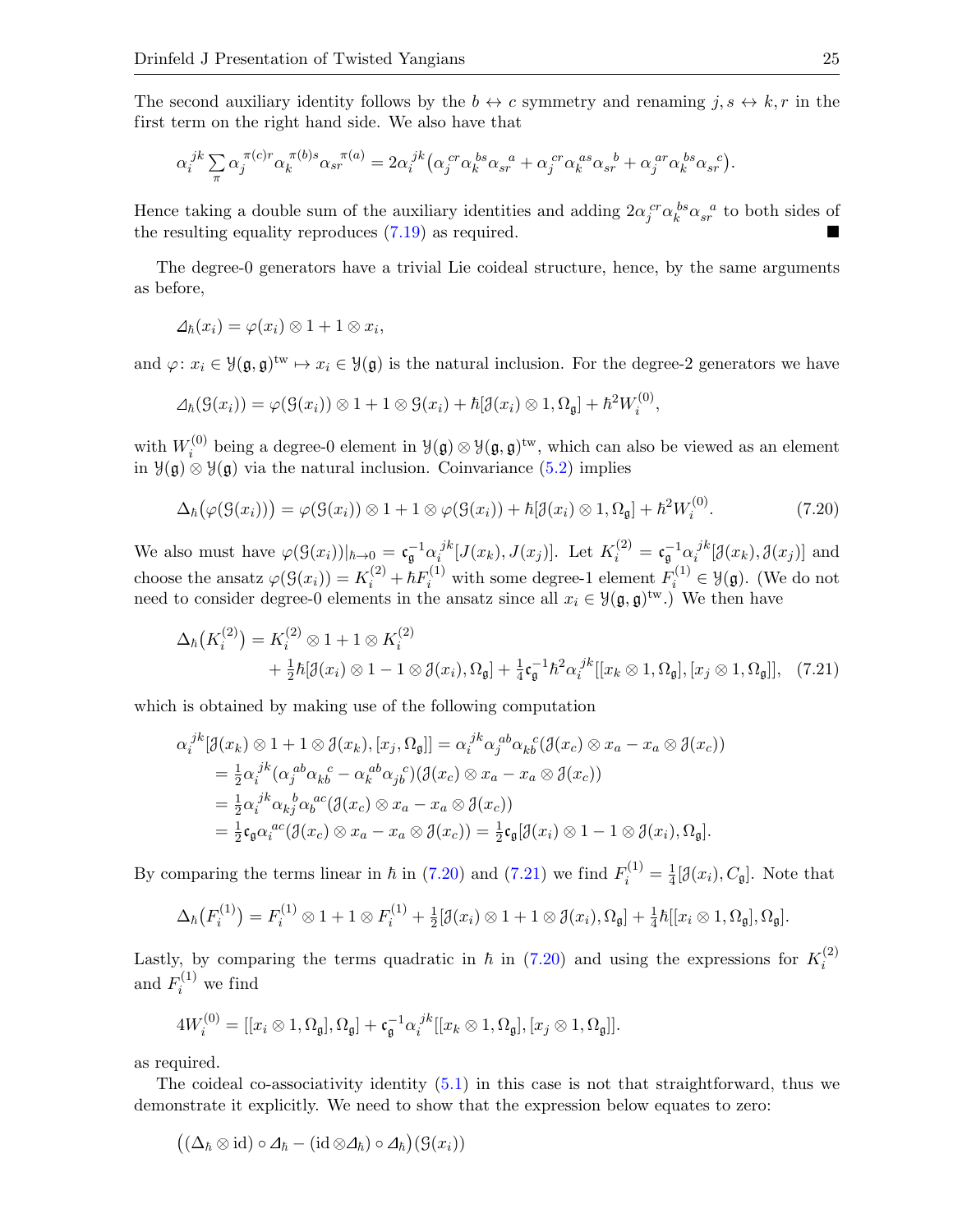<span id="page-25-1"></span>
$$
= (\Delta_{\hbar}(\varphi(\mathcal{G}(x_i))) - (\varphi(\mathcal{G}(x_i)) \otimes 1 + 1 \otimes \varphi(\mathcal{G}(x_i)) + \hbar[\mathcal{J}(x_i) \otimes 1, \Omega_{\mathfrak{g}}])) \otimes 1 + \hbar^2((\Delta_{\hbar} \otimes id)(W_i^{(0)}) - (id \otimes \Delta_{\hbar})(W_i^{(0)}) - 1 \otimes W_i^{(0)} + \frac{1}{2}\alpha_i^{jk}([x_k \otimes 1, \Omega_{\mathfrak{g}}]) \otimes x_j).
$$

Using the fact  $\varphi(x_i) = x_i$  the relation above gives a constraint

$$
(\Delta_{\hbar} \otimes \mathrm{id})(W_i^{(0)}) - (\mathrm{id} \otimes \Delta_{\hbar})(W_i^{(0)}) + W_i^{(0)} \otimes 1 - 1 \otimes W_i^{(0)}
$$
  
+ 
$$
\frac{1}{2} \alpha_i^{jk} ([x_k \otimes 1, \Omega_{\mathfrak{g}}]) \otimes x_j = 0.
$$
 (7.22)

By Lemma [\(7.1\)](#page-23-2) the explicit form of  $W_i^{(0)}$  $i^{(0)}$  is equal to

$$
W_i^{(0)} = \frac{1}{8} \left( \alpha_i^{jc} \alpha_j^{ab} + \alpha_i^{jb} \alpha_j^{ac} \right) (x_a \otimes \{x_b, x_c\} - \{x_b, x_c\} \otimes x_a)
$$
  
+ 
$$
\frac{1}{24} \left( \mathbf{c}_g^{-1} \alpha_i^{jk} \sum_{\pi} \alpha_j^{(\pi c)r} \alpha_k^{(\pi b)s} \alpha_{sr}^{(\pi a)} + \alpha_i^{jc} \alpha_j^{ab} + \alpha_i^{jb} \alpha_j^{ac} \right)
$$
  

$$
\times (x_a \otimes \{x_b, x_c\} + \{x_b, x_c\} \otimes x_a)
$$
  
= 
$$
\frac{1}{12} \left( \alpha_i^{jc} \alpha_j^{ab} + \alpha_i^{jb} \alpha_j^{ac} \right) (2x_a \otimes \{x_b, x_c\} - \{x_b, x_c\} \otimes x_a)
$$
  
+ 
$$
\frac{1}{24} \mathbf{c}_g^{-1} \alpha_i^{jk} \sum_{\pi} \alpha_j^{(\pi c)r} \alpha_k^{(\pi b)s} \alpha_{sr}^{(\pi a)} (x_a \otimes \{x_b, x_c\} + \{x_b, x_c\} \otimes x_a).
$$
 (7.23)

Denote  $W_i^{(0)} = h_i^{abc} x_a \otimes \{x_b, x_c\} + \overline{h}_i^{abc} \{x_b, x_c\} \otimes x_a$ . Then [\(7.22\)](#page-25-1) is equivalent to

<span id="page-25-2"></span>
$$
4\overline{h}_i^{abc}x_c\otimes x_b\otimes x_a - 4h_i^{abc}x_a\otimes x_b\otimes x_c + \alpha_i^{jc}\alpha_j^{ab}x_a\otimes x_b\otimes x_c = 0,
$$

giving  $4\overline{h}_i^{cba} - 4h_i^{abc} + \alpha_i^{jc}\alpha_j^{ab} = 0$ . Using [\(7.23\)](#page-25-2) we find

$$
4\overline{h}_i^{cba} - 4h_i^{abc} + \alpha_i^{jc}\alpha_j^{ab} = -\frac{1}{3}(\alpha_i^{ja}\alpha_j^{cb} + \alpha_i^{jb}\alpha_j^{ca}) - \frac{2}{3}(\alpha_i^{jc}\alpha_j^{ab} + \alpha_i^{jb}\alpha_j^{ac}) + \alpha_i^{jc}\alpha_j^{ab}
$$

$$
= -\frac{1}{3}(\alpha_i^{ja}\alpha_j^{cb} + \alpha_i^{jb}\alpha_j^{ac}) + \frac{1}{3}\alpha_i^{jc}\alpha_j^{ab} = 0
$$

by the co-Jacobi identity. By reversing the computations above and using [\(5.2\)](#page-9-2) one can deduce that co-action  $\Delta_{\hbar}$  is the unique map satisfying the required properties up to the shift  $(\varkappa_c \otimes id) \circ \Delta_{\hbar}$ , i.e., there exists a one-parameter family of co-actions that are equivalent to each other via the shift-automorphism  $\varkappa_c$  of  $\mathcal{Y}(\mathfrak{g})$ .

It remains to verify that the map  $\varphi$  is an algebra homomorphism,  $\varphi([b_i, b_j]) = [\varphi(b_i), \varphi(b_j)]$ and  $\Delta_{\hbar}([b_i, b_j]) = [\Delta_{\hbar}(b_i), \Delta_{\hbar}(b_j)]$  for all  $b_i, b_j \in \mathcal{Y}(\mathfrak{g}, \mathfrak{g})^{\text{tw}}$ , which follow by a lengthy but direct computation.

#### <span id="page-25-0"></span>7.5 A proof of relations  $(5.11)$  and  $(5.12)$

Recall the horrific degree-2 and degree-3 relations of the twisted Yangian  $\mathcal{Y}(\mathfrak{g}, \mathfrak{g}^{\theta})^{\text{tw}}$  from the Theorem [5.5:](#page-12-0)

$$
[\mathcal{B}(Y_p), \mathcal{B}(Y_q)] + \sum_{\alpha} (\bar{\mathfrak{c}}_{(\alpha)})^{-1} w_{pq}^{\alpha} w_{\alpha}^{rs} [\mathcal{B}(Y_r), \mathcal{B}(Y_s)] = \hbar^2 \sum_{\lambda, \mu, \nu} \Lambda_{pq}^{\lambda \mu \nu} \{X_{\lambda}, X_{\mu}, X_{\nu}\},
$$
  
\n
$$
[[\mathcal{B}(Y_p), \mathcal{B}(Y_q)], \mathcal{B}(Y_r)] + 2\mathfrak{c}_{\mathfrak{g}}^{-1} \sum_{\alpha} (\kappa_{\mathfrak{m}})^{tu} w_{pq}^{\alpha} g_{r\alpha}^{\ s} [[\mathcal{B}(Y_s), \mathcal{B}(Y_t)], \mathcal{B}(Y_u)]
$$
  
\n
$$
= \hbar^2 \sum_{\lambda, \mu, u} \Upsilon_{pqr}^{\lambda \mu u} \{X_{\lambda}, X_{\mu}, \mathcal{B}(Y_u)\},
$$

where, by  $(5.13)$  and  $(5.14)$ ,

$$
\Lambda^{\lambda\mu\nu}_{pq}=\tfrac{1}{3}\Big(g^{\mu t}_{\ \ p}g^{\lambda u}_{\ \ q}+\sum_{\alpha}(\bar{\mathfrak{c}}_{(\alpha)})^{-1}w_{pq}^{\ \ \alpha}w_{\alpha}^{\ r s}g^{\mu t}_{\ \ r}g^{\lambda u}_{\ \ s}\Big)w_{tu}^{\ \ \nu},
$$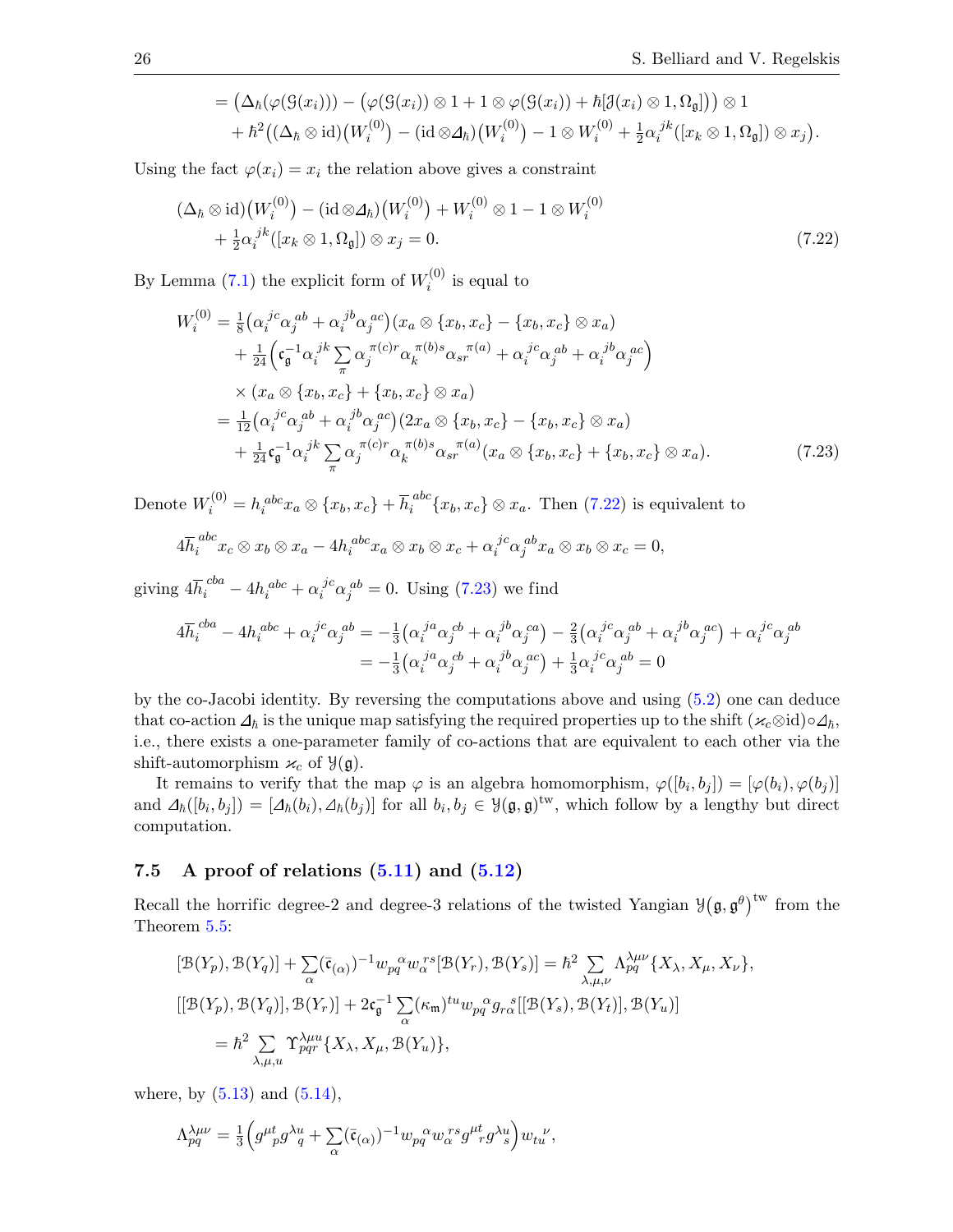$$
\begin{split} \Upsilon^{\lambda\mu u}_{pqr} &= \tfrac{1}{4} \sum_{\alpha} \left( w_{st}{}^{\alpha} g_{p}{}^{\lambda s} g_{q}{}^{\mu t} g_{\alpha r}{}^{u} + \sum_{\beta} w_{pq}{}^{\alpha} f_{\alpha}{}^{\lambda \beta} g_{r}{}^{\mu s} g_{\beta s}{}^{u} \right) \\ &+ \tfrac{1}{2} \mathfrak{c}_{\mathfrak{g}}^{-1} \sum_{\alpha,\gamma} (\kappa_{\mathfrak{m}})^{vx} w_{pq}{}^{\gamma} g_{r\gamma}{}^{y} \Big( w_{st}{}^{\alpha} g_{y}{}^{\lambda s} g_{v}{}^{\mu t} g_{\alpha x}{}^{u} + \sum_{\beta} w_{yv}{}^{\alpha} f_{\alpha}{}^{\lambda \beta} g_{x}{}^{\mu s} g_{\beta s}{}^{u} \Big). \end{split}
$$

The coideal structure is given by the co-action  $\Delta_{\hbar}: \mathcal{Y}(\mathfrak{g}, \mathfrak{g}^{\theta})^{\text{tw}} \to \mathcal{Y}(\mathfrak{g}) \otimes \mathcal{Y}(\mathfrak{g}, \mathfrak{g}^{\theta})^{\text{tw}}$  defined in [\(5.15\)](#page-12-2):

$$
\Delta_{\hbar}(X_{\alpha})=X_{\alpha}\otimes 1+1\otimes X_{\alpha}, \qquad \Delta_{\hbar}(\mathcal{B}(Y_p))=\varphi(\mathcal{B}(Y_p))\otimes 1+1\otimes \mathcal{B}(Y_p)+\hbar[Y_p\otimes 1,\Omega_X],
$$

where, by [\(5.16\)](#page-12-3),  $\varphi(\mathcal{B}(Y_p)) = \mathcal{J}(Y_p) + \frac{1}{4}\hbar[Y_p, C_X]$ .

Denote the horrific degree-2 and degree-3 relations as

$$
H_{pq}^{(2)} = \hbar^2 \Lambda_{pq}^{\lambda \mu \nu} \{ X_{\lambda}, X_{\mu}, X_{\nu} \} \quad \text{and} \quad H_{pqr}^{(3)} = \hbar^2 \Upsilon_{pqr}^{\lambda \mu u} \{ X_{\lambda}, X_{\mu}, \mathcal{B}(Y_u) \},
$$

respectively. We need to show that co-action  $\Delta_{\hbar}$  extends to a homomorphism of algebras  $\mathcal{Y}(\mathfrak{g}, \mathfrak{g}^{\theta})^{\text{tw}} \to \mathcal{Y}(\mathfrak{g}) \otimes \mathcal{Y}(\mathfrak{g}, \mathfrak{g}^{\theta})^{\text{tw}}$ . This can be checked by a direct computation. We will demonstrate this in several steps.

 $Degree\text{-}2.$  Set  $B_{pq} = [\mathcal{B}(Y_p), \mathcal{B}(Y_q)].$  We have that

$$
\Delta_{\hbar}(B_{pq}) = \varphi(B_{pq}) \otimes 1 + 1 \otimes B_{pq} + \hbar[\varphi(\mathfrak{B}(Y_p)) \otimes 1 + 1 \otimes \mathfrak{B}(Y_p), [Y_q \otimes 1, \Omega_X]] + \hbar[[Y_p \otimes 1, \Omega_X], \varphi(\mathfrak{B}(Y_q)) \otimes 1 + 1 \otimes \mathfrak{B}(Y_q)] + \hbar^2[[Y_p \otimes 1, \Omega_X], [Y_q \otimes 1, \Omega_X]].
$$

The  $\hbar$ -order terms in the right hand side of the equality above equate to

$$
\begin{split} \hbar \Big[ & \mathcal{J}(Y_p) + \tfrac{1}{4} \hbar \sum_{\alpha} g_p^{\alpha r} (Y_r X_{\alpha} + X_{\alpha} Y_r) \otimes 1 + 1 \otimes \mathcal{B}(Y_p), \sum_{\alpha} g_q^{\alpha r} Y_r \otimes X_{\alpha} \Big] - (p \leftrightarrow q) \\ & = \hbar \sum_{\alpha, \beta} g_q^{\alpha r} w_{pr}^{\beta} \mathcal{J}(X_{\beta}) \otimes X_{\alpha} + \hbar \sum_{\mu} g_q^{\mu t} g_{p\mu}^{\ \ s} Y_t \otimes \mathcal{B}(Y_s) \\ & + \tfrac{1}{2} \hbar^2 \sum_{\alpha, \beta} g_p^{\ \alpha r} g_q^{\ \beta s} \Big( \sum_{\gamma} w_{rs}^{\ \gamma} \{ X_{\gamma}, X_{\alpha} \} + g_{\alpha s}^{\ \ t} \{ Y_r, Y_t \} \Big) \otimes X_{\beta} - (p \leftrightarrow q), \end{split}
$$

where  $(p \leftrightarrow q)$  denote all the terms with indices p and q interchanged. In a similar way the  $\hbar^2$ -order term equates to

$$
\begin{split} \hbar^2 \sum_{\alpha,\beta} g_p^{\alpha r} g_q^{\beta s} [Y_r \otimes X_\alpha, Y_s \otimes X_\beta] \\ &= \frac{1}{2} \hbar^2 \sum_{\alpha,\beta,\gamma} \left( g_p^{\ \alpha s} g_q^{\ \beta t} - g_q^{\ \alpha s} g_p^{\ \beta t} \right) \left( w_{st}^{\ \gamma} X_\gamma \otimes \{ X_\beta, X_\alpha \} + f_{\alpha\beta}^{\ \gamma} \{ Y_s, Y_t \} \otimes X_\gamma \right). \end{split}
$$

Using mixed Jacobi identities we write

$$
\sum_{\alpha,\beta} \left( g_q^{\alpha r} w_{pr}^{\beta} - g_p^{\alpha r} w_{qr}^{\beta} \right) \mathcal{J}(X_{\beta}) \otimes X_{\alpha} = \sum_{\alpha,\beta,\mu} w_{pq}^{\mu} f_{\mu}^{\alpha \beta} \mathcal{J}(X_{\beta}) \otimes X_{\alpha},
$$
  

$$
\sum_{\mu} \left( g_q^{\mu t} g_{p\mu}^{\ \ s} - g_{p}^{\mu t} g_{q\mu}^{\ \ s} \right) Y_t \otimes \mathcal{B}(Y_s) = \sum_{\alpha,\mu} w_{pq}^{\ \mu} w_{\mu}^{\ s t} Y_t \otimes \mathcal{B}(Y_s)
$$

and

$$
\sum_{\alpha,\beta} \left( g_{\alpha s}^{\ \ t} \left( g_{p}^{\ \alpha r} g_{q}^{\ \beta s} - g_{q}^{\ \alpha r} g_{p}^{\ \beta s} \right) \{ Y_{r}, Y_{t} \} \otimes X_{\beta} + \sum_{\gamma} f_{\alpha \beta}^{\ \gamma} \left( g_{p}^{\ \alpha r} g_{q}^{\ \beta t} - g_{q}^{\ \alpha r} g_{p}^{\ \beta t} \right) \{ Y_{r}, Y_{t} \} \otimes X_{\gamma} \right) \n= \sum_{\alpha,\beta} \left( g_{p}^{\ \alpha r} \left( g_{\alpha s}^{\ \ t} g_{q}^{\ \beta s} + \sum_{\gamma} f_{\alpha \gamma}^{\ \beta} g_{q}^{\ \gamma t} \right) - g_{q}^{\ \alpha r} \left( g_{\alpha s}^{\ \ t} g_{p}^{\ \beta s} + \sum_{\gamma} f_{\alpha \gamma}^{\ \beta} g_{p}^{\ \gamma t} \right) \right) \{ Y_{r}, Y_{t} \} \otimes X_{\beta} \n= \sum_{\alpha,\beta} \left( g_{p}^{\ \alpha r} g_{s}^{\ t\beta} g_{q}^{\ \ s} - g_{q}^{\ \alpha r} g_{s}^{\ t\beta} g_{p}^{\ \ s} \right) \{ Y_{r}, Y_{t} \} \otimes X_{\beta} = \sum_{\alpha,\mu} w_{p}^{\ \mu} w_{\mu}^{\ r s} g_{s}^{\ t\alpha} \{ Y_{r}, Y_{t} \} \otimes X_{\alpha}.
$$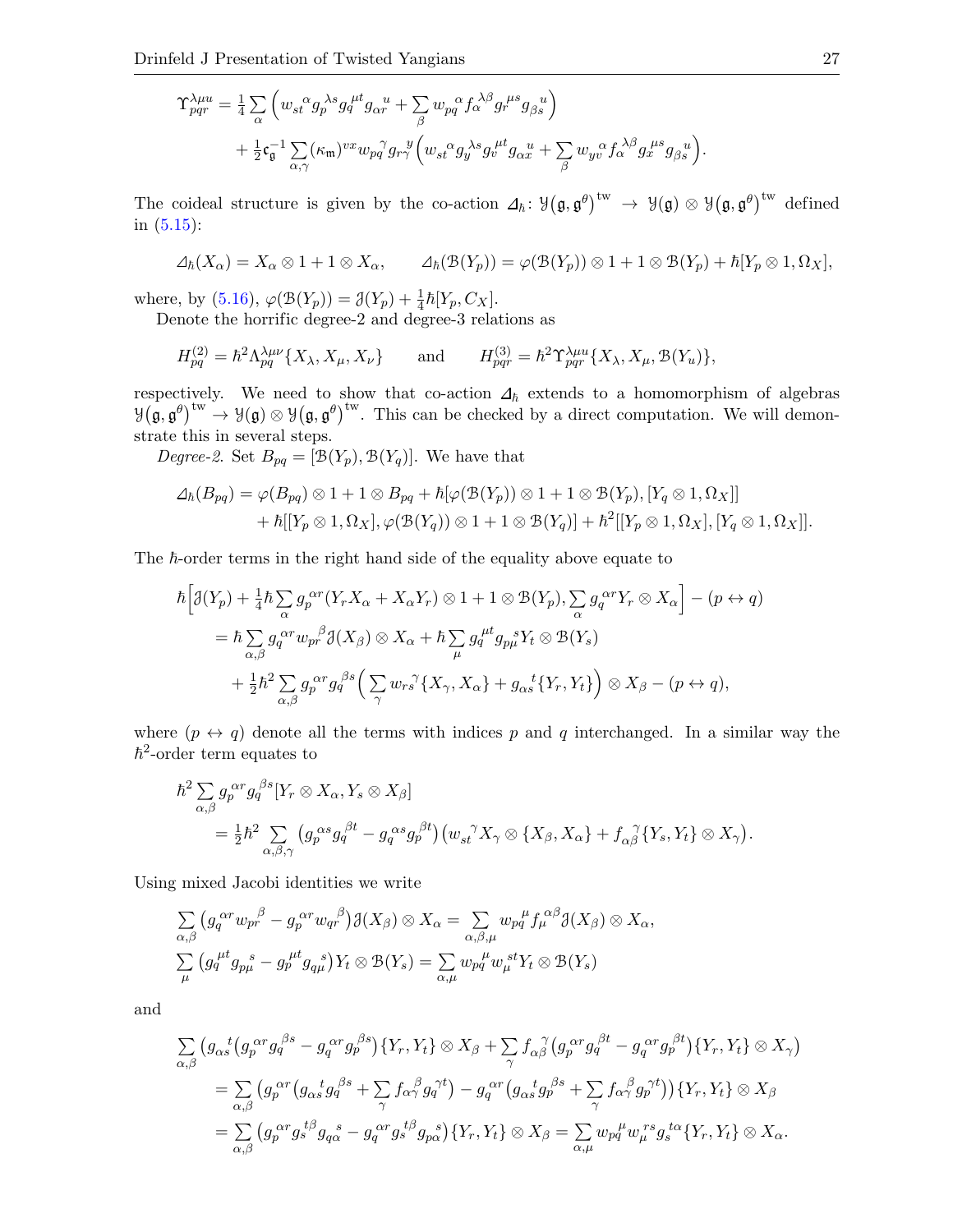Using the identity

$$
\sum_{\alpha,\beta,\gamma} \left( w_{rs}^{\gamma} \left( g_{p}^{\alpha r} g_{q}^{\beta s} - g_{q}^{\alpha r} g_{p}^{\beta s} \right) \{ X_{\gamma}, X_{\alpha} \} \otimes X_{\beta} + w_{st}^{\gamma} \left( g_{p}^{\alpha s} g_{q}^{\beta t} - g_{q}^{\alpha s} g_{p}^{\beta t} \right) X_{\gamma} \otimes \{ X_{\beta}, X_{\alpha} \} \right) \n= \sum_{\alpha,\beta,\gamma} w_{st}^{\gamma} \left( g_{p}^{\alpha s} g_{q}^{\beta t} + g_{p}^{\beta s} g_{q}^{\alpha t} \right) \left( \{ X_{\gamma}, X_{\alpha} \} \otimes X_{\beta} + X_{\gamma} \otimes \{ X_{\beta}, X_{\alpha} \} \right)
$$

and combing all the expressions above we arrive to the following result,

<span id="page-27-0"></span>
$$
\Delta_{\hbar}(B_{pq}) = \varphi(B_{pq}) \otimes 1 + 1 \otimes B_{pq}
$$
\n
$$
+ \hbar \sum_{\mu} w_{pq}^{\mu} \Big( w_{\mu}^{\,st} Y_t \otimes \mathcal{B}(Y_s) + \sum_{\alpha,\beta} f_{\mu}^{\, \alpha\beta} \mathcal{J}(X_{\beta}) \otimes X_{\alpha} + \frac{1}{2} \hbar \sum_{\alpha} w_{\mu}^{\,su} g_{u}^{\,t\alpha} \{Y_s, Y_t\} \otimes X_{\alpha} \Big)
$$
\n
$$
+ \frac{1}{2} \hbar^2 \sum_{\alpha,\beta,\gamma} w_{st}^{\,\gamma} \big( g_{p}^{\, \alpha s} g_{q}^{\, \beta t} + g_{p}^{\, \beta s} g_{q}^{\, \alpha t} \big) \big( \{X_{\gamma}, X_{\alpha}\} \otimes X_{\beta} + X_{\gamma} \otimes \{X_{\beta}, X_{\alpha}\} \big) \tag{7.24}
$$

and, by similar computations,

$$
\varphi(B_{pq}) = [\mathcal{J}(Y_p), \mathcal{J}(Y_q)] + \frac{1}{2}\hbar \sum_{\mu} w_{pq}^{\mu} \Big( w_{\mu}^{\,\,st} \{\mathcal{J}(Y_s), Y_t\} + \sum_{\alpha,\beta} f_{\mu}^{\,\, \alpha\beta} \{\mathcal{J}(X_{\beta}), X_{\alpha}\} \Big) + \frac{1}{4}\hbar^2 g_p^{\,\, \alpha s} g_q^{\,\, \beta t} [\{Y_s, X_{\alpha}\}, \{Y_t, X_{\beta}\}].
$$

In a similar way as it was done in the proof of Lemma [7.1,](#page-23-2) the last line of  $(7.24)$  can be split as

<span id="page-27-1"></span>
$$
\frac{1}{6}\hbar^2 \sum_{\alpha,\beta,\gamma,\lambda,\mu} w_{pq}{}^{\mu} f_{\mu}{}^{\lambda\gamma} f_{\lambda}{}^{\beta\alpha} (\{X_{\gamma}, X_{\beta}\} \otimes X_{\alpha} - 2X_{\alpha} \otimes \{X_{\beta}, X_{\gamma}\}) \n+ \hbar^2 \sum_{\alpha,\beta,\gamma} g_{p}^{\alpha s} g_{q}^{\beta t} w_{st}^{\gamma} (\langle X_{\alpha}, X_{\beta}, X_{\gamma} \rangle_{1} + \langle X_{\alpha}, X_{\beta}, X_{\gamma} \rangle_{2}).
$$
\n(7.25)

Here we have used the same notation as in  $(5.3)$ . The terms in the second line of  $(7.24)$  and in the first line of [\(7.25\)](#page-27-1) do not contribute to  $\Delta_{\hbar} (H_{pq}^{(2)})$ , since  $w_{pq}^{\mu} + \sum_{\alpha} (\bar{c}_{(\alpha)})^{-1} w_{pq}^{\alpha} w_{\alpha}^{\ r s} w_{rs}^{\ \mu} = 0$ . What remains are the terms in the second line of [\(7.25\)](#page-27-1) giving

<span id="page-27-2"></span>
$$
\Delta_{\hbar}(H_{pq}^{(2)}) = \varphi\big(H_{pq}^{(2)}\big) \otimes 1 + 1 \otimes H_{pq}^{(2)} + \hbar^2 \sum_{\alpha,\beta,\gamma} \left(g_p^{\alpha s} g_q^{\beta t} + \sum_{\lambda} (\bar{\mathfrak{c}}_{(\lambda)})^{-1} w_{pq}^{\lambda} w_{\lambda}^{us} g_u^{\alpha s} g_s^{\beta t}\right) \times w_{st}^{\gamma}(\langle X_{\alpha}, X_{\beta}, X_{\gamma} \rangle_1 + \langle X_{\alpha}, X_{\beta}, X_{\gamma} \rangle_2). \tag{7.26}
$$

By  $(5.4)$  we have

<span id="page-27-3"></span>
$$
\Delta_{\hbar}(\{X_{\alpha}, X_{\beta}, X_{\gamma}\}) - (\{X_{\alpha}, X_{\beta}, X_{\gamma}\} \otimes 1 + 1 \otimes \{X_{\alpha}, X_{\beta}, X_{\gamma}\})
$$
  
= 3( $(X_{\alpha}, X_{\beta}, X_{\gamma})_1 + \langle X_{\alpha}, X_{\beta}, X_{\gamma}\rangle_2$ ). (7.27)

Comparing  $(7.26)$  with  $(7.27)$  gives  $(5.13)$ , as required.

Degree-3. Set  $B_{pqr} = [B_{pq}, \mathcal{B}(Y_r)]$ . We write

<span id="page-27-4"></span>
$$
\Delta_{\hbar}(B_{pqr}) = \varphi(B_{pqr}) \otimes 1 + 1 \otimes B_{pqr} + \hbar B_{pqr}^{(2)} + \hbar^2 B_{pqr}^{(1)} + \hbar^3 B_{pqr}^{(0)},\tag{7.28}
$$

where  $B_{pqr}^{(i)}$  denote elements of degree-*i*. By consistency, the elements of degree-2 in  $\Delta_{\hbar}(H_{pqr}^{(3)})$ must vanish altogether, since they are of a linear order in  $\hbar$ . This can be shown explicitly. We have

$$
B_{pqr}^{(2)} = \sum_{\alpha} [[\mathcal{J}(Y_p), \mathcal{J}(Y_q)] \otimes 1 + 1 \otimes [\mathcal{B}(Y_p), \mathcal{B}(Y_q)], g_r^{\alpha t} Y_t \otimes X_{\alpha}] + \sum_{\mu} w_{pq}^{\mu} \Big[ w_{\mu}^{\ \ st} Y_t \otimes \mathcal{B}(Y_s) + \sum_{\alpha, \beta} f_{\mu}^{\ \alpha \beta} \mathcal{J}(X_{\beta}) \otimes X_{\alpha}, \mathcal{J}(X_r) \otimes 1 + 1 \otimes \mathcal{B}(Y_r) \Big].
$$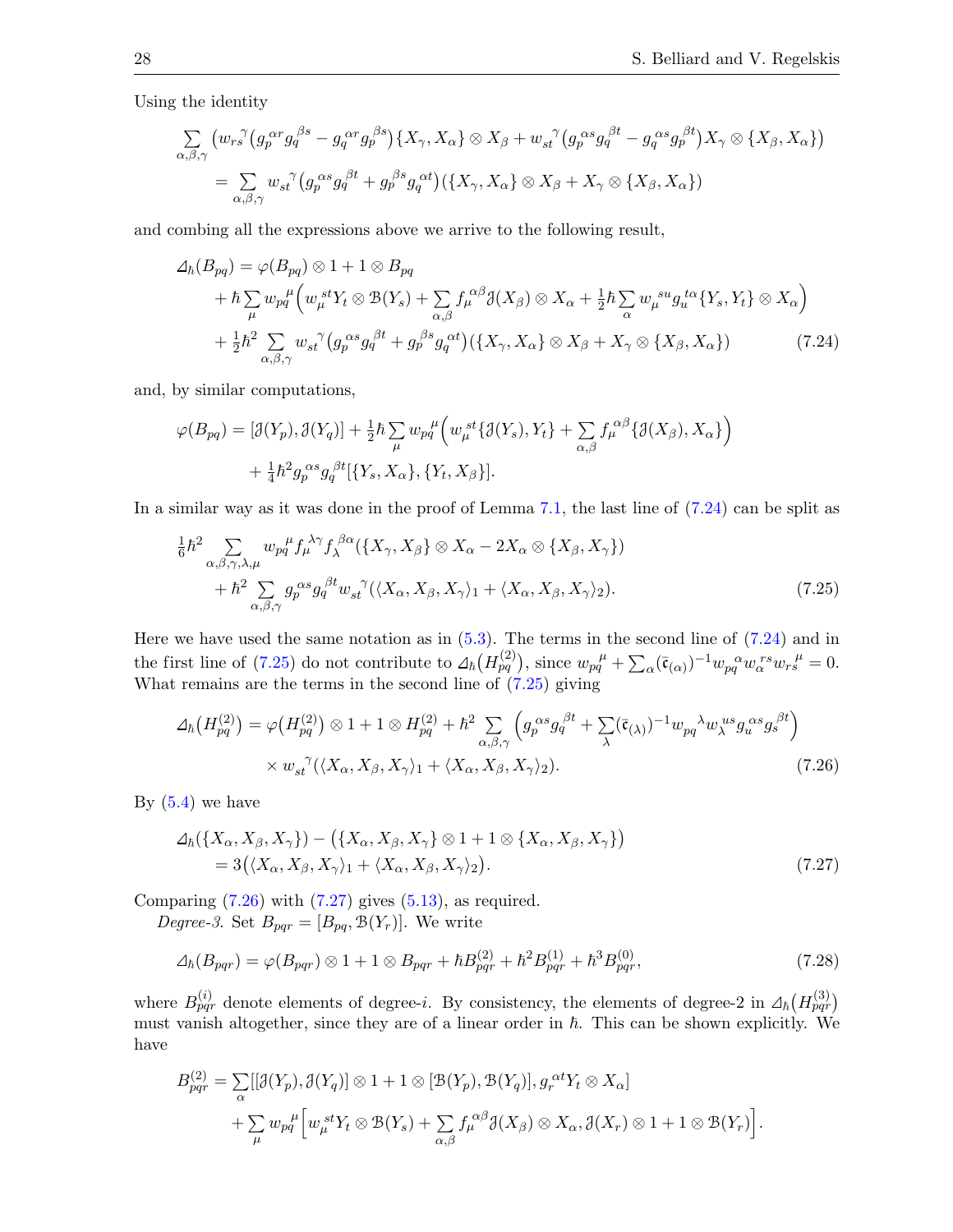Denote this expression as  $B_{pqr}^{(2)} = B_{pqr}^{(2,0)} + B_{pqr}^{(0,2)} + B_{pqr}^{(1,1)}$ , where  $B_{pqr}^{(i,j)}$  represents elements of degree-i in the left tensor factor and of degree-j in the right tensor factor. Then

$$
B_{pqr}^{(2,0)} = \sum_{\alpha,\beta} g_r^{\alpha t} \left( w_{pt}^{\beta} [\mathcal{J}(X_{\beta}), \mathcal{J}(Y_q)] + w_{qt}^{\beta} [\mathcal{J}(Y_p), \mathcal{J}(X_{\beta})] \right) \otimes X_{\alpha}
$$
  
+ 
$$
\sum_{\alpha,\beta,\mu} w_{pq}^{\mu} f_{\mu}^{\alpha \beta} [\mathcal{J}(X_{\beta}), \mathcal{J}(Y_r)] \otimes X_{\alpha}
$$
  
= 
$$
2 \sum_{\alpha,\beta,\gamma} \left( g_r^{\alpha t} (w_{pt}^{\beta} g_{\beta q}^{\beta} - w_{qt}^{\beta} g_{\beta p}^{\beta}) + \sum_{\mu} w_{pq}^{\mu} f_{\mu}^{\alpha \beta} g_{\beta r}^{\beta} \right) \mathfrak{c}_{\mathfrak{g}}^{-1} g_s^{\gamma u} [\mathcal{J}(Y_u), \mathcal{J}(X_{\gamma})] \otimes X_{\alpha}
$$
  
+ 
$$
\frac{1}{2} \hbar^2 \mathfrak{c}_{\mathfrak{g}}^{-1} \sum_{\alpha,\beta,\gamma} \left( g_r^{\alpha t} (w_{pt}^{\beta} g_q^{\gamma u} - w_{qt}^{\beta} g_p^{\gamma u}) + \sum_{\mu} w_{pq}^{\mu} f_{\mu}^{\alpha \beta} g_r^{\gamma u} \right)
$$
  

$$
\times \sum_{ijk} \mathcal{A}_{\beta u \gamma}^{ijk} \{x_i, x_j, x_k\} \otimes X_{\alpha}
$$
  
= 
$$
2 \sum_{\alpha,\beta,\gamma} w_{pq}^{\beta} g_{\beta r}^{\ i} g_{\alpha}^{\alpha s} g_s^{\gamma u} \mathfrak{c}_{\mathfrak{g}}^{-1} [\mathcal{J}(Y_u), \mathcal{J}(X_{\gamma})] \otimes X_{\alpha} + \mathcal{O}_1(\hbar^2), \tag{7.29}
$$

where  $O_1(\hbar^2)$  is a short-hand notation for the terms in the third line, and we have used the mixed Jacobi identities and the Drinfeld terrific relation [\(5.6\)](#page-11-0) in the form

<span id="page-28-0"></span>
$$
[\mathcal{J}(X_{\beta}),\mathcal{J}(X_q)]+2\mathfrak{c}_{\mathfrak{g}}^{-1}g_{\beta q}^{\quad \ s}g_{s}^{\ \gamma u}[\mathcal{J}(X_{\gamma}),\mathcal{J}(Y_u)]=\tfrac{1}{2}\hbar^2\mathfrak{c}_{\mathfrak{g}}^{-1}\sum_{\gamma}\sum_{ijk}g_{q}^{\gamma u}\beta_{\beta u\gamma}^{ijk}\{x_i,x_j,x_k\}.
$$

Here the sum  $\sum_i x_i$  spans all of the symmetric space basis,  $x_i = \{Y_p, X_\alpha\}$ ; the same applies to  $x_j$  and  $x_k$ . In a similar way we find

$$
B_{pqr}^{(0,2)} = \sum_{\alpha} g_r^{\alpha t} Y_t \otimes (g_{p\alpha}^{u} [\mathcal{B}(Y_u), \mathcal{B}(Y_q)] + g_{q\alpha}^{u} [\mathcal{B}(Y_p), \mathcal{B}(Y_u)]
$$
  
+ 
$$
\sum_{\alpha} w_{pq}^{\alpha} w_{\alpha}^{st} Y_t \otimes [\mathcal{B}(Y_s), \mathcal{B}(X_r)]
$$
  
= 
$$
\sum_{\alpha,\beta} \left( g_r^{\alpha t} (g_{p\alpha}^{u} w_{uq}^{\beta} - g_{q\alpha}^{u} w_{up}^{\beta}) + w_{pq}^{\alpha} w_{\alpha}^{st} w_{sr}^{\beta} \right) (\bar{\mathfrak{c}}_{(\beta)})^{-1} w_{\beta}^{vs} Y_t \otimes [\mathcal{B}(Y_s), \mathcal{B}(Y_v)]
$$
  
+ 
$$
\hbar^2 \sum_{\alpha,\lambda,\mu,\nu} \left( g_r^{\alpha t} (g_{p\alpha}^{u} \Lambda_{uq}^{\lambda \mu \nu} - g_{q\alpha}^{u} \Lambda_{up}^{\lambda \mu \nu}) + w_{pq}^{\alpha} w_{\alpha}^{st} \Lambda_{sr}^{\lambda \mu \nu} \right) Y_t \otimes \{X_{\lambda}, X_{\mu}, X_{\nu}\}
$$
  
= 
$$
\sum_{\alpha,\beta} w_{pq}^{\alpha} g_{\alpha r}^{t} g_t^{\beta t} w_{\beta}^{vs} (\bar{\mathfrak{c}}_{(\beta)})^{-1} Y_t \otimes [\mathcal{B}(Y_s), \mathcal{B}(Y_v)] + \mathcal{O}_2(\hbar^2), \tag{7.30}
$$

where we have used the mixed Jacobi identities and  $(5.11)$ . The notation for  $\mathcal{O}_2(\hbar^2)$  is the same as before. The remaining elements give

<span id="page-28-3"></span><span id="page-28-1"></span>
$$
B_{pqr}^{(1,1)} = \sum_{\mu,\beta} w_{pq}^{\mu} \left( w_{\mu}^{\ \ st} w_{tr}^{\ \beta} + \sum_{\alpha} f_{\mu}^{\ \alpha\beta} g_{\alpha r}^{\ \ s} \right) \mathcal{J}(X_{\beta}) \otimes \mathcal{B}(Y_s)
$$
  

$$
= \sum_{\alpha,\beta} w_{pq}^{\ \alpha} g_{\alpha r}^{\ \ t} g_t^{\ s\beta} \mathcal{J}(X_{\beta}) \otimes \mathcal{B}(Y_s).
$$
 (7.31)

Now it is easy to check that leading terms in  $(7.29)-(7.31)$  $(7.29)-(7.31)$  $(7.29)-(7.31)$  do not contribute to  $\Delta_{\hbar}(H_{pqr}^{(3)})$ , since (by [\(2.10\)](#page-4-1))

<span id="page-28-2"></span>
$$
\sum_{\beta} w_{pq}^{\beta} g_{\beta r}^{\ \ t} + 2\mathfrak{c}_{\mathfrak{g}}^{-1} \sum_{\alpha,\beta} (\kappa_{\mathfrak{m}})^{uv} w_{pq}^{\ \alpha} g_{r\alpha}^{\ \ s} w_{su}^{\ \beta} g_{\beta v}^{\ \ t} = 0. \tag{7.32}
$$

Next step is to consider the degree-1 term in [\(7.28\)](#page-27-4). We write  $B_{pqr}^{(1)} = B_{pqr}^{(1,0)} + B_{pqr}^{(0,1)}$ . Using [\(7.24\)](#page-27-0), [\(7.25\)](#page-27-1) and [\(5.16\)](#page-12-3) we find

$$
B_{pqr}^{(1,0)} = \frac{1}{2} \sum_{\alpha,\mu} w_{pq}^{\mu} \Biggl( \sum_{\beta,\gamma} f_{\mu}^{\alpha\beta} g_{r}^{\gamma s} [\mathcal{J}(X_{\beta}) \otimes X_{\alpha}, 2Y_{s} \otimes X_{\gamma} + \{Y_{s}, X_{\gamma}\} \otimes 1]
$$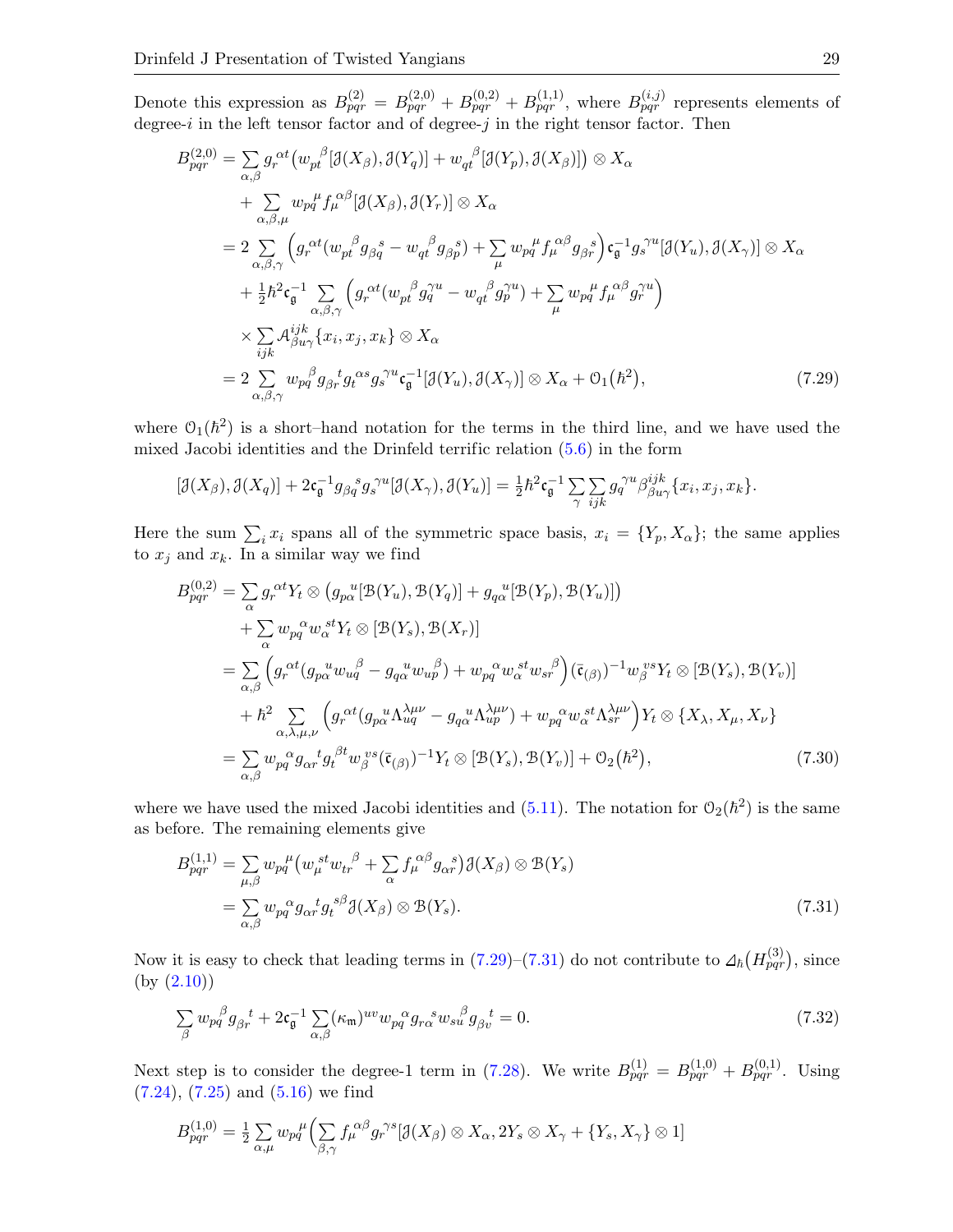+ 
$$
w_{\mu}^{su} g_{u}^{t\alpha} [\{Y_s, Y_t\}, \mathcal{J}(Y_r)] \otimes X_{\alpha}
$$
  
\n+  $\frac{1}{2} \sum_{\gamma,\mu} w_{pq}^{\mu} g_{\gamma}^{\gamma u} \Big( w_{\mu}^{st} [\{\mathcal{J}(Y_s), Y_t\}, Y_u] + \sum_{\alpha,\beta} f_{\mu}^{\alpha\beta} [\{\mathcal{J}(X_{\beta}), X_{\alpha}\}, Y_u] \Big) \otimes X_{\gamma}$   
\n+  $\frac{1}{2} \sum_{\alpha,\beta,\gamma} w_{st}^{\gamma} (g_{p}^{\alpha s} g_{q}^{\beta t} + g_{p}^{\beta s} g_{q}^{\alpha t}) [\{X_{\gamma}, X_{\alpha}\} \otimes X_{\beta} + X_{\gamma} \otimes \{X_{\beta}, X_{\alpha}\}, \mathcal{J}(Y_r) \otimes 1]$   
\n=  $\frac{1}{2} \sum_{\gamma,\lambda,\mu} w_{pq}^{\mu} \Big( \sum_{\alpha,\beta} g_{r}^{\beta s} \big( 2f_{\mu}^{\alpha\lambda} f_{\alpha\beta}^{\gamma} + f_{\mu}^{\gamma\alpha} f_{\alpha\beta}^{\lambda} \big) + w_{tr}^{\lambda} (w_{\mu}^{\mu u} g_{u}^{s\gamma} + w_{\mu}^{s u} g_{u}^{t\gamma})$   
\n+  $g_{r}^{\gamma u} (w_{\mu}^{\mu s} w_{tu}^{\lambda} + \sum_{\alpha} f_{\mu}^{\alpha\lambda} g_{\alpha u}^{\alpha s}) \Big) \{Y_s, J(X_{\lambda})\} \otimes X_{\gamma}$   
\n+  $\frac{1}{2} \sum_{\alpha,\beta,\gamma,\mu} (w_{pq}^{\mu} f_{\mu}^{\alpha\beta} g_{r}^{\gamma s} g_{\beta s}^{\alpha t} + w_{st}^{\beta} g_{p}^{\alpha s} g_{q}^{\gamma t} g_{\beta r})$   
\n $\times (2\mathcal{J}(Y_u) \otimes \{X_{\alpha}, X_{\gamma}\} + \{X_{\alpha}, \mathcal{J}(Y_u)\} \otimes X_{\gamma} + \{X_{\gamma}, \mathcal{J}(Y_u)\} \otimes X_{\alpha})$   
\n+  $\frac{1}{2} \sum_{\alpha,\beta,\gamma} w_{ts}^{\gamma} ($ 

The first sum in the last equality can be simplified using the mixed Jacobi identities, giving

$$
\frac{1}{2} \sum_{\gamma,\lambda,\mu} w_{pq}^{\mu} g_{\mu r}^{\ \ t} \big( g_t^{u\lambda} g_u^{\gamma s} + \sum_{\alpha} g_t^{\alpha s} f_{\alpha}^{\gamma \lambda} \big) \{ Y_s, J(X_\lambda) \} \otimes X_\gamma.
$$

This component does not contribute to  $\Delta_{\hbar}(H_{pqr}^{(3)})$  due to [\(7.32\)](#page-28-2). The second degree-1 element,  $B_{pqr}^{(0,1)}$ , is

$$
B_{pqr}^{(0,1)} = \frac{1}{2} \sum_{\alpha,\beta} w_{pq}^{\beta} \Big( w_{\beta}^{\, st} g_{r}^{\, \alpha u} [Y_t \otimes \mathcal{B}(Y_s), 2Y_u \otimes X_{\alpha} + \{Y_u, X_{\alpha}\} \otimes 1] + w_{\beta}^{\, su} g_{u}^{\, t\alpha} [\{Y_s, Y_t\} \otimes [X_{\alpha}, \mathcal{B}(Y_r)] \Big) + \frac{1}{2} \sum_{\alpha,\beta,\gamma} w_{st}^{\,\gamma} \Big( g_{p}^{\, \alpha s} g_{q}^{\, \beta t} + g_{p}^{\, \beta s} g_{q}^{\, \alpha t} \Big) [\{X_{\gamma}, X_{\alpha}\} \otimes X_{\beta} + X_{\gamma} \otimes \{X_{\beta}, X_{\alpha}\}, 1 \otimes \mathcal{B}(Y_r)] = \frac{1}{2} \sum_{\alpha,\beta} w_{pq}^{\,\beta} \Big( 2w_{\beta}^{\, st} g_{r}^{\, \alpha u} g_{s\alpha}^{\, v} + w_{\beta}^{\, vs} g_{r}^{\, \alpha u} g_{s\alpha}^{\, t} + w_{\beta}^{\, ts} g_{s}^{\, u\alpha} g_{\alpha}^{\, v} \Big) \{Y_t, Y_u\} \otimes \mathcal{B}(Y_v) + \sum_{\alpha,\beta,\gamma} w_{ts}^{\,\gamma} \Big( w_{pq}^{\,\beta} w_{\beta}^{\, ut} g_{r}^{\, \alpha s} + g_{r\beta}^{\,\gamma} \Big( g_{p}^{\,\alpha s} g_{q}^{\,\beta t} + g_{p}^{\,\beta s} g_{q}^{\,\alpha t} \Big) \Big) \times \Big( X_{\gamma} \otimes \{ X_{\alpha}, \mathcal{B}(Y_u) \} + \frac{1}{2} \{ X_{\alpha}, X_{\gamma} \} \otimes \mathcal{B}(Y_u) \Big).
$$
 (7.34)

The first sum in the last equality above can be simplified to  $\frac{1}{2} \sum_{\alpha,\beta} w_{pq}^{\beta} g_{r\beta}^{\ \beta} g_s^{\alpha t} w_\alpha^{\ u v} \{Y_t, Y_u\} \otimes$  $\mathcal{B}(Y_v)$ , and does contribute to  $\mathcal{A}_{\hbar}(H_{pqr}^{(3)})$  due to [\(7.32\)](#page-28-2). Set

<span id="page-29-2"></span><span id="page-29-1"></span><span id="page-29-0"></span>,

$$
A_{pqr}^{\alpha\gamma u} = \frac{1}{2} \sum_{\beta,\mu} \left( w_{pq}^{\mu} f_{\mu}^{\alpha\beta} g_{r}^{\gamma s} g_{\beta s}^{\ \ u} + w_{st}^{\ \beta} g_{p}^{\ \alpha s} g_{q}^{\ \gamma t} g_{\beta r}^{\ \ u} + (\alpha \leftrightarrow \gamma) \right)
$$
  

$$
B_{pqr}^{\alpha\gamma u} = \frac{1}{2} \sum_{\beta} w_{ts}^{\ \gamma} \left( w_{pq}^{\ \beta} w_{\beta}^{\ u t} g_{r}^{\ \alpha s} + g_{r\beta}^{\ u} \left( g_{p}^{\ \alpha s} g_{q}^{\ \beta t} + g_{p}^{\ \beta s} g_{q}^{\ \alpha t} \right) \right).
$$

Using the mixed Jacobi identities [\(2.6\)](#page-4-4) we find that

$$
\Upsilon^{\alpha\gamma u}_{pqr}=\Big(A^{\alpha\gamma u}_{pqr}+2\mathfrak{c}^{-1}_{\mathfrak{g}}\sum_{\mu}(\kappa_{\mathfrak{m}})^{tu}xw_{pq}^{\quad \ \mu}g_{r\mu}^{\quad \ s}A^{\alpha\gamma u}_{stu}=B^{\alpha\gamma u}_{pqr}+2\mathfrak{c}^{-1}_{\mathfrak{g}}\sum_{\mu}(\kappa_{\mathfrak{m}})^{tu}w_{pq}^{\quad \ \mu}g_{r\mu}^{\quad \ s}B^{\alpha\gamma u}_{stu}\Big)
$$

satisfying  $\Upsilon_{pqr}^{\alpha\gamma u} = \Upsilon_{pqr}^{\gamma\alpha u}$ . The contribution of the remaining sums in [\(7.33\)](#page-29-0) and [\(7.34\)](#page-29-1) to  $_{\hbar}(H_{pqr}^{(3)})$  is

$$
\sum_{\alpha,\gamma} \Upsilon_{pqr}^{\alpha\gamma u} \left( \mathcal{J}(Y_u) \otimes \{ X_\alpha, X_\gamma \} + 2 \{ X_\alpha, \mathcal{J}(Y_u) \} \otimes X_\gamma \right. \\
 \left. + 2X_\gamma \otimes \{ X_\alpha, \mathcal{B}(Y_u) \} + \{ X_\alpha, X_\gamma \} \otimes \mathcal{B}(Y_u) \right). \tag{7.35}
$$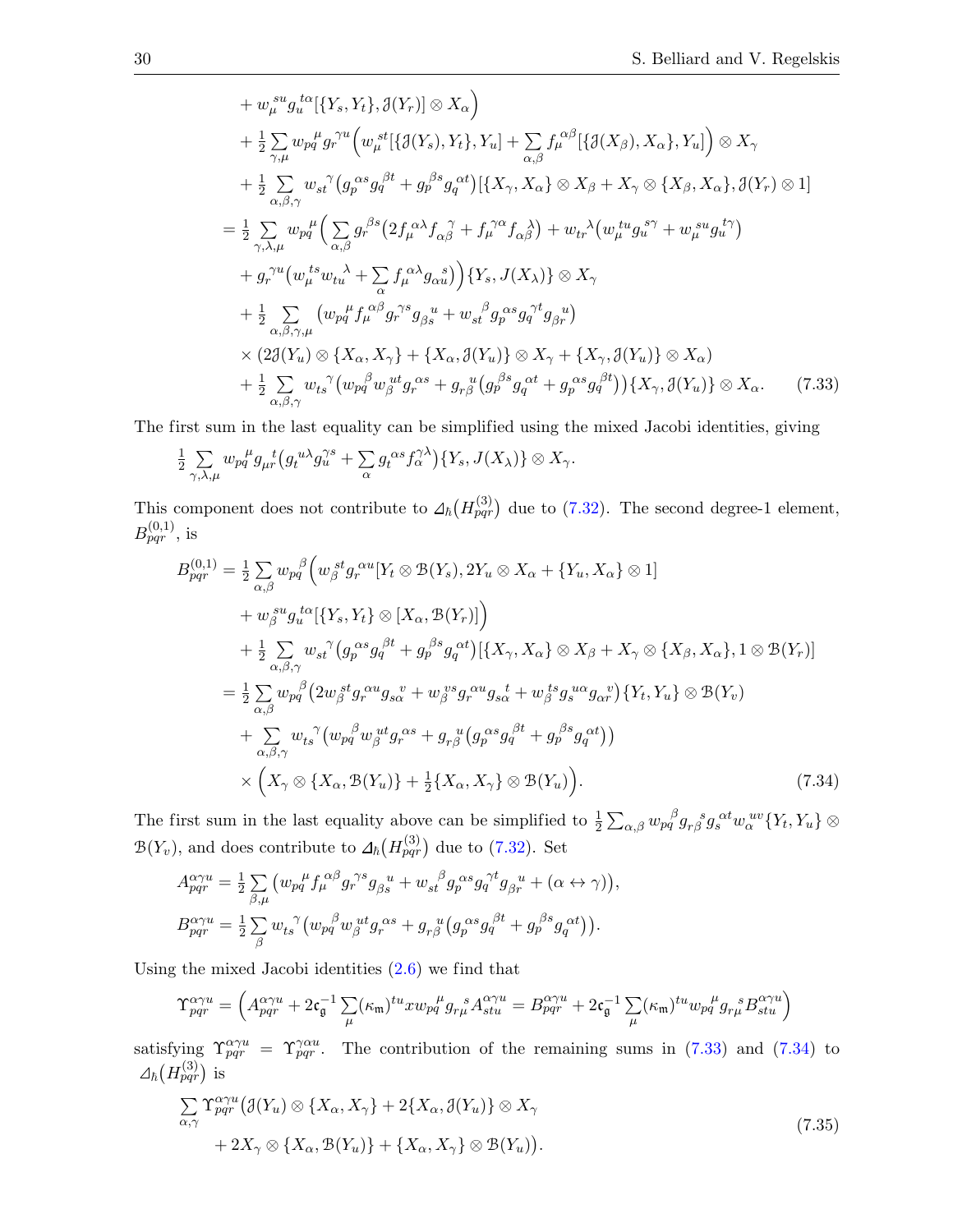Using  $(5.4)$  and  $(5.3)$  we find that

$$
\Delta_{\hbar}(\{X_{\alpha}, X_{\gamma}, \mathcal{B}(Y_{u})\}) - (\varphi(\{X_{\alpha}, X_{\gamma}, \mathcal{B}(Y_{u})\}) \otimes 1 + 1 \otimes \{X_{\alpha}, X_{\gamma}, \mathcal{B}(Y_{u})\} + \mathcal{O}_{3}(\hbar))
$$
  
=  $\mathcal{J}(Y_{u}) \otimes \{X_{\alpha}, X_{\gamma}\} + \{X_{\alpha}, X_{\gamma}\} \otimes \mathcal{B}(Y_{u})$   
+  $({\mathcal{J}(Y_{u}), X_{\alpha}\} \otimes X_{\gamma} + X_{\gamma} \otimes {\{X_{\alpha}, \mathcal{B}(Y_{u})\} + (\alpha \leftrightarrow \gamma)}),$ 

where  $\mathcal{O}_3(\hbar)$  denotes linear in  $\hbar$  terms that appear due to [\(5.16\)](#page-12-3). Comparing the relation above with [\(7.35\)](#page-29-2) and using symmetry  $\Upsilon_{pqr}^{\alpha\gamma u} = \Upsilon_{pqr}^{\gamma\alpha u}$  gives [\(5.14\)](#page-12-9), as required. The remaining elements in  $\Delta_{\hbar} (H_{pqr}^{(3)})$ , that we have denoted by  $\hbar^3 B_{pqr}^{(0)}$ , are cubic in  $\hbar$  and, by summing with  $\hbar \mathcal{O}_1(\hbar^2)$ of  $(7.29)$  and  $\hbar O_2(\hbar^2)$  of  $(7.30)$ , and repeating similar steps as we did above, give precisely the element  $\hbar^2O_3(\hbar)$ , thus the relations [\(5.11\)](#page-12-4) and [\(5.12\)](#page-12-5) are compatible with the co-action [\(5.15\)](#page-12-2).

#### <span id="page-30-0"></span>7.6 An outline of a proof of relations  $(5.18)$ – $(5.22)$

The following lemma, which follows by a direct computation, will be necessary in what follows below.

<span id="page-30-2"></span>**Lemma 7.2.** In any associative algebra generated by elements  $x_{a(b,c,...)}$  over  $\mathbb C$  the following identities hold:

$$
\{x_i, \{x_j, x_k\}\} = \{x_i, x_j, x_k\} + \frac{1}{12}[x_{(j)}, [x_k), x_i]],
$$
  
\n
$$
\{x_j, x_k, x_l, x_m\} = \frac{1}{3}\{x_j, x_{(k)}, \{x_l, x_m\}\} - \frac{1}{36}[[x_j, x_{(k)}, \{x_l, x_m\}]],
$$
  
\n
$$
\{1 \otimes x_i, 1 \otimes x_j, x_a \otimes \{x_b, x_c\}\} = x_a \otimes \{x_i, x_j, \{x_b, x_c\}\},
$$
  
\n
$$
\{x_i \otimes 1, 1 \otimes x_j, x_a \otimes \{x_b, x_c\}\} = \{x_i, x_a\} \otimes \{x_j, \{x_b, x_c\}\} - \frac{1}{12}[x_a, x_i] \otimes [x_j, \{x_b, x_c\}],
$$
  
\n
$$
\{x_i \otimes 1, 1 \otimes x_j, \{x_b, x_c\} \otimes x_a\} = \{x_i, \{x_b, x_c\}\} \otimes \{x_j, x_a\} - \frac{1}{12}[\{x_b, x_c\}, x_i] \otimes [x_j, x_a].
$$

Recall the horrific degree-4 relation [\(5.18\)](#page-12-6) of the twisted Yangian  $\mathcal{Y}(\mathfrak{g}, \mathfrak{g})^{\text{tw}}$  in Theorem [5.6:](#page-12-1)

$$
[G(x_a), G([x_b, x_c])] + [G(x_b), G([x_c, x_a])] + [G(x_c), G([x_a, x_b])] = \hbar^2 \Psi_{abc}^{ijk} \{x_i, x_j, G(x_k)\} + \hbar^4(\Phi_{abc}^{ijk} \{x_i, x_j, x_k\} + \overline{\Phi}_{abc}^{ijklm} \{x_i, x_j, x_k, x_l, x_m\}),
$$

where, by  $(5.19)$ – $(5.21)$ ,

$$
\Psi_{abc}^{ijk} = \alpha_{(ab}^{\ \ d}\alpha_{c)r}^{\ \ k}\overline{h}_{d}^{rij} - \alpha_{dr}^{\ \ k}\alpha_{(ab}^{\ \ d}\overline{h}_{c}^{rij}, \qquad \overline{\Phi}_{abc}^{ijklm} = \frac{1}{5} \left( \alpha_{rs}^{\ \ i}\alpha_{(ab}^{\ \ d}h_{c)}^{rjk} h_{d}^{klm} - \Psi_{abc}^{jkr} h_{r}^{ilm} \right),
$$
\n
$$
\Phi_{abc}^{ijk} = \frac{1}{9} \left( \alpha_{(ab}^{\ \ d}W_{c)d}^{ijk} + \frac{1}{6} \overline{\Phi}_{abc}^{(ix(yzj))} \alpha_{xy}^{\ \ r} \alpha_{rz}^{\ \ k} - \left( \Psi_{abc}^{xjy} \overline{h}_{y}^{kzr} \alpha_{zx}^{\ \ s} \alpha_{rs}^{\ \ i} + \Psi_{abc}^{xyz} h_{z}^{rsk} \alpha_{rx}^{\ \ i}\alpha_{ys}^{\ \ j} \right) \right).
$$

with

$$
W_{cd}^{ijk} = \alpha_{rs}^{i} h_c^{rxy} \left( h_d^{szk} \alpha_{xt}^{j} \alpha_{yz}^{t} + h_d^{szt} \alpha_{xt}^{k} \alpha_{yz}^{j} \right) + \left( \left( \overline{h}_c^{xyz} h_d^{efk} - \overline{h}_d^{xyz} h_c^{efk} \right) \alpha_{ye}^{t} \alpha_{zt}^{i} \alpha_{xf}^{j} + \overline{h}_c^{jxy} \overline{h}_d^{kz} \alpha_{xr}^{s} \left( \alpha_{zy}^{t} \alpha_{st}^{i} + \alpha_{sy}^{t} \alpha_{zt}^{i} \right) \right)
$$

and

$$
\begin{aligned} &h_a^{~bcd}=\phi_a^{~bcd}+2\psi_a^{~bcd},\qquad \overline{h}_a^{~bcd}=\phi_a^{~bcd}-\psi_a^{~bcd},\qquad \psi_a^{~bcd}=\tfrac{1}{12}\big(\alpha_a^{~jd}\alpha_j^{~bc}+\alpha_a^{~jc}\alpha_j^{~bd}\big),\\ &\phi_a^{~bcd}=\tfrac{1}{24}\mathfrak{c}_\mathfrak{g}^{-1}\sum_\pi\big(\alpha_a^{~jk}\alpha_j^{~\pi(d)r}\alpha_k^{~\pi(b)s}\alpha_{sr}^{~\pi(c)}\big). \end{aligned}
$$

Denote the degree-4 relation as

<span id="page-30-1"></span>
$$
H_{abc}^{(4)} = \hbar^2 \Psi_{abc}^{ijk} \{x_i, x_j, \mathcal{G}(x_k)\} + \hbar^4 \big(\Phi_{abc}^{ijk} \{x_i, x_j, x_k\} + \overline{\Phi}_{abc}^{ijklm} \{x_i, x_j, x_k, x_l, x_m\}\big). \tag{7.36}
$$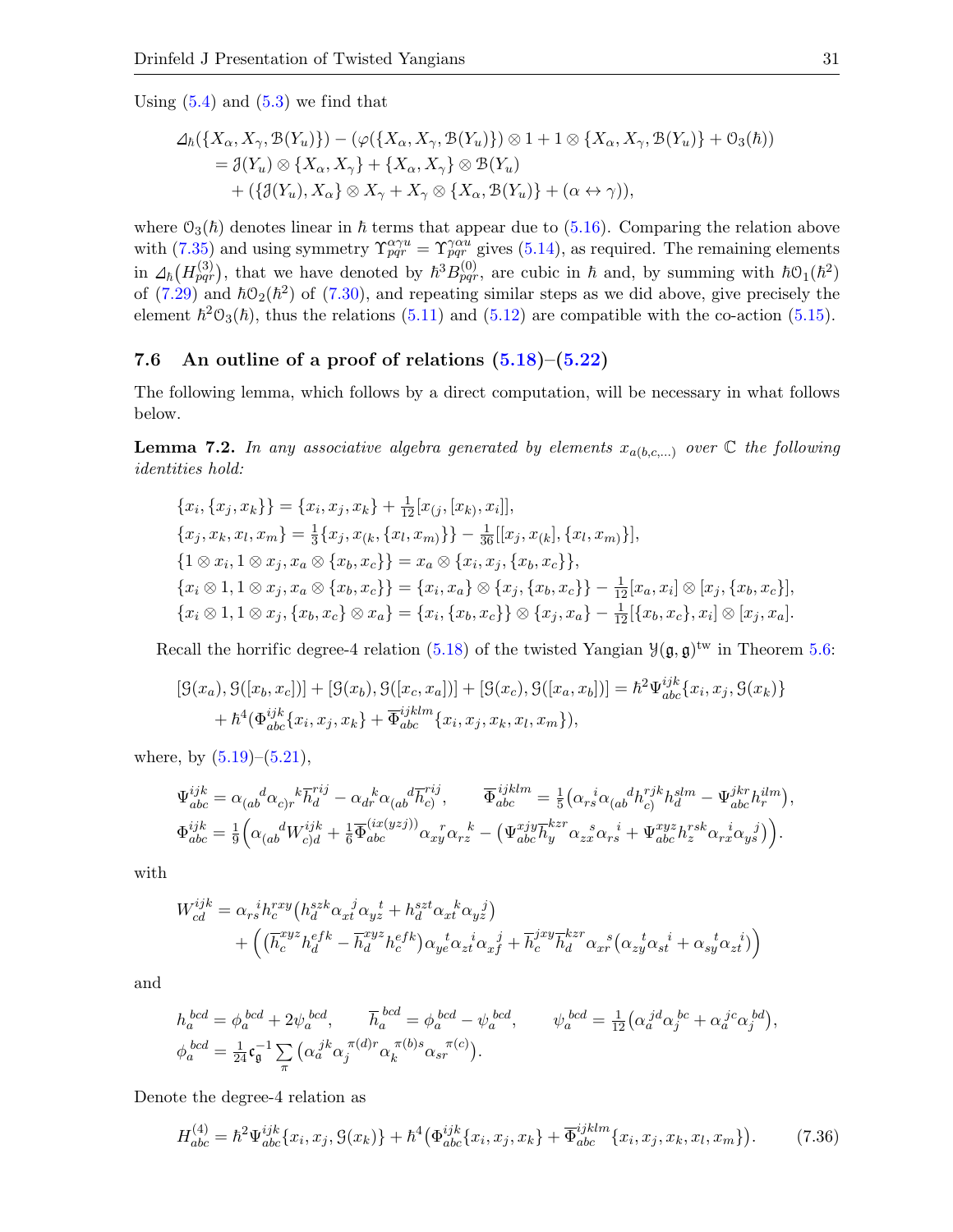The coefficients  $\Psi_{abc}^{ijk}, \Phi_{abc}^{ijk}, \overline{\Phi}_{abc}^{ijklm} \in \mathbb{C}$  must be designed to make  $\Delta_{\hbar}$  extend to a homomorphism of algebras  $\mathcal{Y}(\mathfrak{g},\mathfrak{g})^{\mathrm{tw}} \to \mathcal{Y}(\mathfrak{g}) \otimes \mathcal{Y}(\mathfrak{g},\mathfrak{g})^{\mathrm{tw}}$ . We will find these coefficients by acting with  $\Delta_{\hbar}$ on [\(7.36\)](#page-30-1) and equating the numeric factors of some elements on both sides of the resulting expression. These elements are

$$
\{x_i, x_j\} \otimes \mathcal{G}(x_k), \qquad x_i \otimes \{x_j, x_k\}, \qquad x_i \otimes \{x_j, x_k, \{x_l, x_m\}\}.
$$

All the remaining elements will be referred as the unwanted terms (UWT). Denote  $G_{ad}$  =  $[\mathcal{G}(x_a), \mathcal{G}(x_d)]$ . Then  $H_{abc}^{(4)} = \alpha_{(ab}{}^d G_{c)d}$ . Using [\(5.24\)](#page-13-0) we write

$$
\Delta_{\hbar}(G_{cd}) = \varphi(G_{cd}) \otimes 1 + 1 \otimes G_{cd} + \hbar G_{cd}^{(3)} + \hbar^2 G_{cd}^{(2)} + \hbar^3 G_{cd}^{(1)} + \hbar^4 G_{cd}^{(0)},
$$

where  $G_{cd}^{(i)}$  denote elements of degree-i and can be computed explicitly using [\(5.25\)](#page-13-4) and [\(5.26\)](#page-13-6). For our purpose we need to consider certain elements of  $G_{cd}^{(2)}$  and  $G_{cd}^{(0)}$  only. For  $G_{cd}^{(2)}$  we have

<span id="page-31-0"></span>
$$
G_{cd}^{(2)} = (\alpha_{cr}^{\ \ k} \overline{h}_d^{rij} - \alpha_{dr}^{\ \ k} \overline{h}_c^{rij}) \{x_i, x_j\} \otimes \mathcal{G}(x_k) + \text{UWT},\tag{7.37}
$$

and for  $G_{cd}^{(0)}$  we find

$$
G_{cd}^{(0)} = \alpha_{rs}{}^{i}h_{c}^{rjk}h_{d}^{slm}x_{i} \otimes \{ \{x_{j}, x_{k}\}, \{x_{l}, x_{m}\} \} + \overline{h}_{c}^{jln}\overline{h}_{d}^{krs}[\{x_{l}, x_{n}\}, \{x_{r}, x_{s}\}] \otimes \{x_{j}, x_{k}\}\n+ (\overline{h}_{c}^{trs}h_{d}^{lmn} - \overline{h}_{d}^{trs}h_{c}^{lmn})\{x_{l}, \{x_{r}, x_{s}\}\} \otimes [x_{t}, \{x_{m}, x_{n}\}] + \text{UWT}.
$$

Using Lemma [7.2](#page-30-2) and symmetries  $h_c^{rjk} = h_c^{rkj}$ ,  $\overline{h}_c^{rjk} = \overline{h}_c^{rkj}$  we reduce the expression above to

<span id="page-31-1"></span>
$$
G_{cd}^{(0)} = \alpha_{rs}^{i} h_c^{rjk} h_d^{slm} x_i \otimes \{x_j, x_k, \{x_l, x_m\}\} + \frac{1}{3} W_{cd}^{ijk} x_i \otimes \{x_j, x_k\} + \text{UWT},\tag{7.38}
$$

where

$$
W_{cd}^{ijk} = \alpha_{rs}{}^i h_c^{xxy} \left( h_d^{szk} \alpha_{xt}{}^j \alpha_{yz}{}^t + h_d^{szk} \alpha_{xt}{}^k \alpha_{yz}{}^j \right) + \left( \left( \overline{h}_c^{xyz} h_d^{efk} - \overline{h}_d^{xyz} h_c^{efk} \right) \alpha_{ye}{}^t \alpha_{zt}{}^i \alpha_{xf}{}^j + \overline{h}_c^{jxy} \overline{h}_d^{kzr} \alpha_{xr}{}^s \left( \alpha_{zy}{}^t \alpha_{st}{}^i + \alpha_{sy}{}^t \alpha_{zt}{}^i \right) \right).
$$

Next step is to find the corresponding elements in the rhs of  $\Delta_{\hbar}(H_{abc}^{(4)})$ . Using [\(5.26\)](#page-13-6), [\(5.4\)](#page-11-6) and Lemma [7.2](#page-30-2) we obtain

$$
\Delta_{\hbar}(\{x_{i}, x_{j}, \mathcal{G}(x_{k})\}) = \{x_{i}, x_{j}\} \otimes \mathcal{G}(x_{k}) + \hbar^{2}h_{k}^{abc}x_{a} \otimes \{x_{i}, x_{j}, \{x_{b}, x_{c}\}\}\n+ \frac{1}{6}\hbar^{2}\overline{h}_{k}^{abc}(\alpha_{bi}^{r}\alpha_{cr}^{s}x_{s} \otimes \{x_{j}, x_{a}\} + \alpha_{bj}^{r}\alpha_{cr}^{s}x_{s} \otimes \{x_{i}, x_{a}\})\n- \frac{1}{6}\hbar^{2}h_{k}^{abc}(\alpha_{ai}^{r}\alpha_{jb}^{s} + \alpha_{aj}^{r}\alpha_{ib}^{s})x_{r} \otimes \{x_{s}, x_{c}\} + \text{UWT},\n\Delta_{\hbar}(\{x_{i}, x_{j}, x_{k}\}) = x_{(i} \otimes \{x_{j}, x_{k}\}) + \text{UWT},\n\Delta_{\hbar}(\{x_{i}, x_{j}, x_{k}, x_{l}, x_{m}\}) = \frac{1}{3}x_{(i} \otimes \{x_{j}, x_{(k}, \{x_{l}, x_{m}))\}\n- \frac{1}{36}x_{(i} \otimes [[x_{j}, x_{(k)}, \{x_{l}, x_{m})\}]+ \text{UWT}.
$$

This gives

$$
\Delta_{\hbar} \left( H_{abc}^{(4)} \right) = \hbar^{2} \Psi_{abc}^{ijk} \{ x_{i}, x_{j} \} \otimes \mathcal{G}(x_{k}) + \hbar^{4} \left( \frac{1}{3} \overline{\Phi}_{abc}^{(ij(klm))} + \Psi_{abc}^{jkr} h_{r}^{ilm} \right) x_{i} \otimes \{ x_{j}, x_{k}, \{ x_{l}, x_{m} \} \} + \hbar^{4} \left( \Phi_{abc}^{(ijk)} - \frac{1}{36} \overline{\Phi}_{abc}^{(ix(y(zj)))} \alpha_{xy}^{r} \alpha_{xz}^{k} + \frac{1}{6} \left( \Psi_{abc}^{(xj)y} \overline{h}_{y}^{kzr} \alpha_{zx}^{s} \alpha_{rs}^{i} + \Psi_{abc}^{(xy)z} h_{z}^{rsk} \alpha_{rx}^{i} \alpha_{ys}^{j} \right) \right) x_{i} \otimes \{ x_{j}, x_{k} \} + \text{UWT.}
$$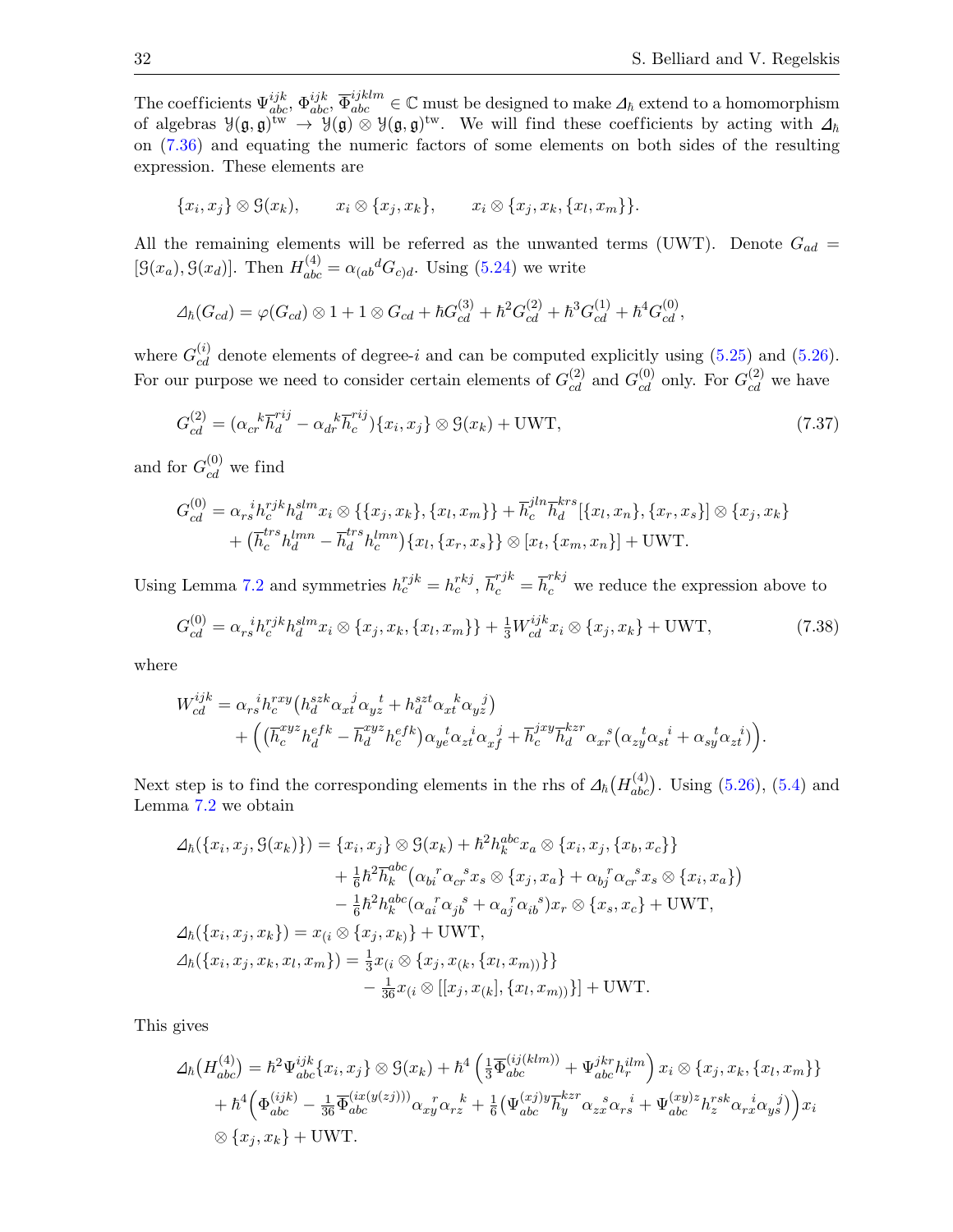Then, by substituting [\(7.37\)](#page-31-0) and [\(7.38\)](#page-31-1) into  $\Delta_{\hbar}(\alpha_{(ab}{}^d G_{c)d}) = \Delta_{\hbar}(H_{abc}^{(4)})$  and comparing the elements on the both sides of the resulting equality we find

$$
\begin{split} &\Psi_{abc}^{ijk}=\alpha_{(ab}^{\phantom{ab}d}\alpha_{c)r}^{\phantom{ab}k}\overline{h}_{d}^{rij}-\alpha_{dr}^{\phantom{dr}\alpha}(\alpha_{(ab}^{\phantom{dr}\bar{l}}\overline{h}_{c}^{rij},\\ &\overline{\Phi}_{abc}^{(ij(klm))}=3\big(\alpha_{rs}^{\phantom{rs}i}\alpha_{(ab}^{\phantom{rs}d}h_{c)}^{rjk}h_{d}^{slm}-\Psi_{abc}^{jkr}h_{r}^{ilm}\big),\\ &\Phi_{abc}^{(ijk)}=\tfrac{1}{3}\alpha_{(ab}^{\phantom{ds}d}W_{c)d}^{ijk}+\tfrac{1}{18}\overline{\Phi}_{abc}^{(ix(yzj))}\alpha_{xy}^{\phantom{rs}r}\alpha_{rz}^{\phantom{rs}k}-\tfrac{1}{3}\big(\Psi_{abc}^{xjy}\overline{h}_{y}^{kzr}\alpha_{zx}^{\phantom{rs} s}\alpha_{rs}^{\phantom{rs}i}+\Psi_{abc}^{xyz}h_{z}^{rsk}\alpha_{rx}^{\phantom{rs}i}\alpha_{y\overline{s}}^{\phantom{rs}j}\big), \end{split}
$$

where in the last expression we used the symmetries  $\Psi_{abc}^{ijk} = \Psi_{abc}^{jik}$  and  $\Phi_{abc}^{(ij(klm))} = \Phi_{abc}^{(ij(kml))}$ . Finally, using

$$
\frac{1}{3}\Phi_{abc}^{(ijk)}\{x_i, x_j, x_k\} = \Phi_{abc}^{ijk}\{x_i, x_j, x_k\},
$$
\n
$$
\frac{1}{15}\overline{\Phi}_{abc}^{(ij(klm))}\{x_i, x_j, x_k, x_l, x_m\} = \Phi_{abc}^{ijklm}\{x_i, x_j, x_k, x_l, x_m\},
$$

we obtain  $(5.19)$ ,  $(5.20)$  and  $(5.21)$ . To complete the proof it would require to compute all elements in  $\Delta_h(\alpha_{(ab}{}^d G_{c)d}) = \Delta_h(H_{abc}^{(4)})$  as we did in Section [7.5](#page-25-0) above. Here we will not attempt to reach this goal. An important question is whether the coefficients  $\Psi_{abc}^{ijk}$ ,  $\Psi_{abc}^{ijk}$  and  $\overline{\Phi}_{abc}^{ijklm}$  can be written in an elegant and compact form. We leave these goals as open questions for a further study.

#### Acknowledgements

 $\sqrt{1 + x}$ 

The authors would like to thank P. Baseilhac, N. Crampé, N. Guay, N. MacKay and J. Ohayon for discussions and their interest in this work. The authors also thank the anonymous referees for their valuable remarks and suggestions. V.R. acknowledges the UK EPSRC for the Postdoctoral Fellowship under grant EP/K031805/1. S.B. is supported by a public grant as part of the "Investissement d'avenir" project, reference ANR-11-LABX-0056-LMH, LabEx LMH.

### References

- <span id="page-32-6"></span>[1] Araki S., On root systems and an infinitesimal classification of irreducible symmetric spaces, J. Math. Osaka City Univ. **13** (1962), 1–34.
- <span id="page-32-9"></span>[2] Arnaudon D., Avan J., Crampé N., Doikou A., Frappat L., Ragoucy E., General boundary conditions for the  $sl(N)$  and  $sl(M|N)$  open spin chains, [J. Stat. Mech. Theory Exp.](https://doi.org/10.1088/1742-5468/2004/08/P08005) 2004 (2004), P08005, 35 pages, [math-ph/0406021.](http://arxiv.org/abs/math-ph/0406021)
- <span id="page-32-3"></span>[3] Baseilhac P., Deformed Dolan–Grady relations in quantum integrable models, [Nuclear Phys. B](https://doi.org/10.1016/j.nuclphysb.2004.12.016) 709 (2005), 491–521, [hep-th/0404149.](http://arxiv.org/abs/hep-th/0404149)
- <span id="page-32-4"></span>[4] Baseilhac P., An integrable structure related with tridiagonal algebras, [Nuclear Phys. B](https://doi.org/10.1016/j.nuclphysb.2004.11.014) 705 (2005), 605– 619, [math-ph/0408025.](http://arxiv.org/abs/math-ph/0408025)
- <span id="page-32-5"></span>[5] Baseilhac P., Belliard S., Generalized q-Onsager algebras and boundary af fine Toda field theories, [Lett.](https://doi.org/10.1007/s11005-010-0412-6) [Math. Phys.](https://doi.org/10.1007/s11005-010-0412-6) 93 (2010), 213–228, [arXiv:0906.1215.](http://arxiv.org/abs/0906.1215)
- <span id="page-32-2"></span>[6] Baseilhac P., Belliard S., The central extension of the reflection equations and an analog of Miki's formula, [J. Phys. A: Math. Theor.](https://doi.org/10.1088/1751-8113/44/41/415205) 44 (2011), 415205, 13 pages, [arXiv:1104.1591.](http://arxiv.org/abs/1104.1591)
- <span id="page-32-8"></span>[7] Baseilhac P., Belliard S., The half-infinite XXZ chain in Onsager's approach, *[Nuclear Phys. B](https://doi.org/10.1016/j.nuclphysb.2013.05.003)* 873 (2013), 550–584, [arXiv:1211.6304.](http://arxiv.org/abs/1211.6304)
- <span id="page-32-0"></span>[8] Baxter R.J., Partition function of the eight-vertex lattice model, [Ann. Physics](https://doi.org/10.1016/0003-4916(72)90335-1) 70 (1972), 193–228.
- <span id="page-32-1"></span>[9] Baxter R.J., Exactly solved models in statistical mechanics, Academic Press, Inc., London, 1982.
- <span id="page-32-7"></span>[10] Belliard S., Crampé N., Coideal algebras from twisted Manin triples, [J. Geom. Phys.](https://doi.org/10.1016/j.geomphys.2012.05.008) 62 (2012), 2009–2023, [arXiv:1202.2312.](http://arxiv.org/abs/1202.2312)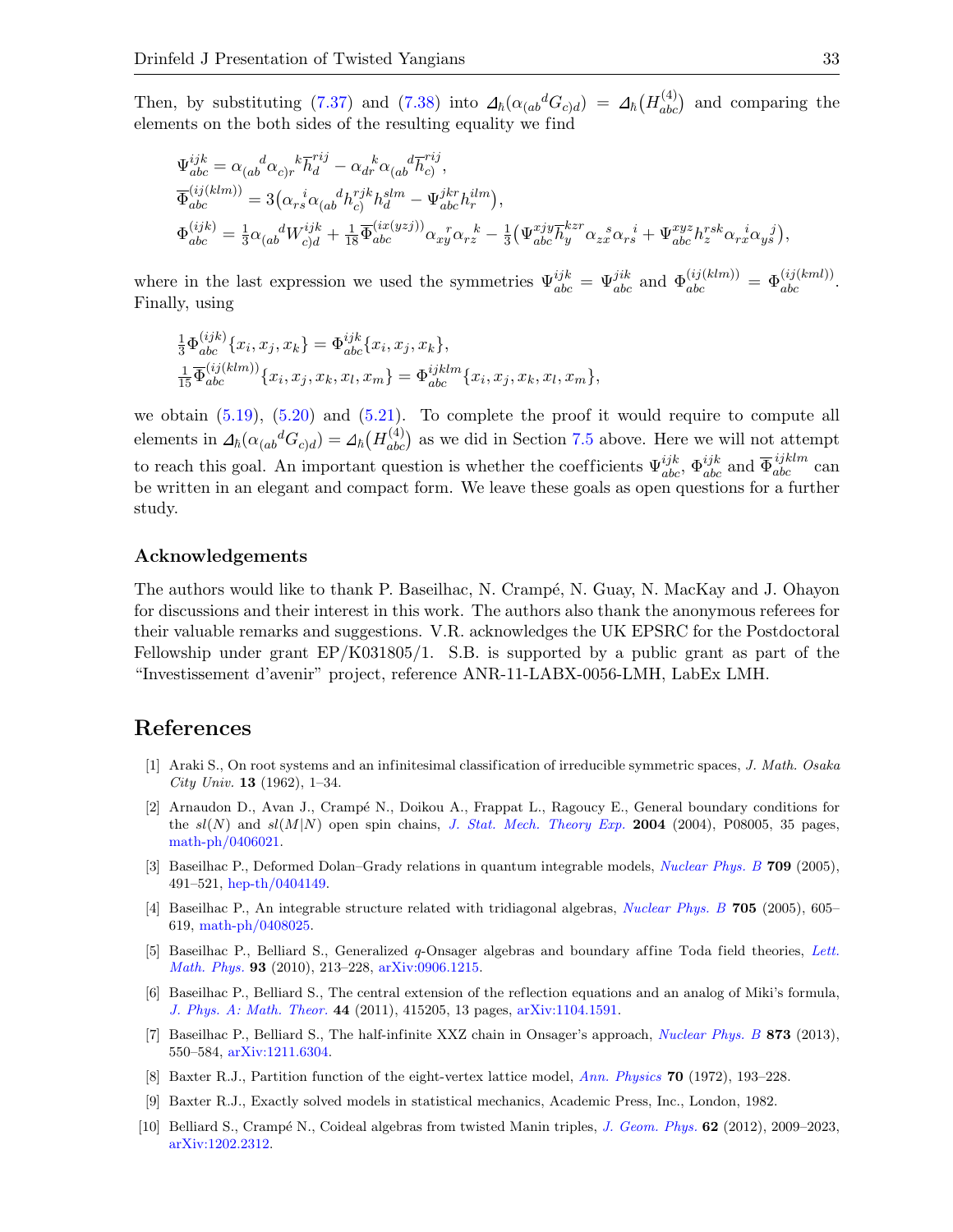- <span id="page-33-21"></span>[11] Belliard S., Fomin V., Generalized q-Onsager algebras and dynamical K-matrices, [J. Phys. A: Math. Theor.](https://doi.org/10.1088/1751-8113/45/2/025201) 45 (2012), 025201, 17 pages, [arXiv:1106.1317.](http://arxiv.org/abs/1106.1317)
- <span id="page-33-25"></span>[12] Bonneau P., Flato M., Gerstenhaber M., Pinczon G., The hidden group structure of quantum groups: strong duality, rigidity and preferred deformations, [Comm. Math. Phys.](https://doi.org/10.1007/BF02099415) 161 (1994), 125-156.
- <span id="page-33-24"></span>[13] Chari V., Pressley A., A guide to quantum groups, Cambridge University Press, Cambridge, 1994.
- <span id="page-33-13"></span>[14] Chen H., Guay N., Ma X., Twisted Yangians, twisted quantum loop algebras and affine Hecke algebras of type BC, [Trans. Amer. Math. Soc.](https://doi.org/10.1090/S0002-9947-2014-05994-1) 366 (2014), 2517–2574.
- <span id="page-33-7"></span>[15] Cherednik I.V., Factorizing particles on a half line, and root systems, *[Theoret. and Math. Phys.](https://doi.org/10.1007/BF01038545)* **61** (1984), 977–983.
- <span id="page-33-17"></span>[16] Delius G.W., MacKay N.J., Short B.J., Boundary remnant of Yangian symmetry and the structure of rational reflection matrices,  $Phys. Lett. B$  522 (2001), 335–344, [hep-th/0109115.](http://arxiv.org/abs/hep-th/0109115)
- <span id="page-33-0"></span>[17] Drinfeld V.G., Hopf algebras and the quantum Yang–Baxter equation, Dokl. Akad. Nauk SSSR 32 (1985), 254–258.
- <span id="page-33-4"></span>[18] Drinfeld V.G., Quantum groups, in Proceedings of the International Congress of Mathematicians, Vols. 1, 2 (Berkeley, Calif., 1986), Amer. Math. Soc., Providence, RI, 1987, 798–820.
- <span id="page-33-5"></span>[19] Drinfeld V.G., On some unsolved problems in quantum group theory, in Quantum Groups (Leningrad, 1990), [Lecture Notes in Math.](https://doi.org/10.1007/BFb0101175), Vol. 1510, Springer, Berlin, 1992, 1–8.
- <span id="page-33-6"></span>[20] Etingof P., Kazhdan D., Quantization of Lie bialgebras. I, [Selecta Math. \(N.S.\)](https://doi.org/10.1007/BF01587938) 2 (1996), 1–41, [q](http://arxiv.org/abs/q-alg/9506005)[alg/9506005.](http://arxiv.org/abs/q-alg/9506005)
- <span id="page-33-20"></span>[21] Etingof P., Kazhdan D., Quantization of Poisson algebraic groups and Poisson homogeneous spaces, in Sym´etries Quantiques (Les Houches, 1995), North-Holland, Amsterdam, 1998, 935–946, [q-alg/9510020.](http://arxiv.org/abs/q-alg/9510020)
- <span id="page-33-2"></span>[22] Faddeev L.D., Reshetikhin N.Yu., Integrability of the principal chiral field model in  $1 + 1$  dimension, [Ann.](https://doi.org/10.1016/0003-4916(86)90201-0) [Physics](https://doi.org/10.1016/0003-4916(86)90201-0) 167 (1986), 227–256.
- <span id="page-33-1"></span>[23] Faddeev L.D., Takhtadzhyan L.A., Spectrum and scattering of excitations in the one-dimensional isotropic Heisenberg model, [J. Sov. Math.](https://doi.org/10.1007/BF01087245) 24 (1984), 241–267.
- <span id="page-33-8"></span>[24] Guay N., Regelskis V., Twisted Yangians for symmetric pairs of types B, C, D, [Math. Z.](https://doi.org/10.1007/s00209-016-1649-2) 284 (2016), 131–166, [arXiv:1407.5247.](http://arxiv.org/abs/1407.5247)
- <span id="page-33-9"></span>[25] Guay N., Regelskis V., Wendlandt C., Twisted Yangians of small rank, [J. Math. Phys.](https://doi.org/10.1063/1.4947112) 57 (2016), 041703, 28 pages, [arXiv:1602.01418.](http://arxiv.org/abs/1602.01418)
- <span id="page-33-10"></span>[26] Guay N., Regelskis V., Wendlandt C., Representations of twisted Yangians of types B, C, D: I, [Selecta](https://doi.org/10.1007/s00029-017-0306-x) [Math. \(N.S.\)](https://doi.org/10.1007/s00029-017-0306-x), to appear, [arXiv:1605.06733.](http://arxiv.org/abs/1605.06733)
- <span id="page-33-19"></span>[27] Helgason S., Differential geometry, Lie groups, and symmetric spaces, Pure and Applied Mathematics, Vol. 80, Academic Press, Inc., New York – London, 1978.
- <span id="page-33-16"></span>[28] Kolb S., Quantum symmetric Kac–Moody pairs, [Adv. Math.](https://doi.org/10.1016/j.aim.2014.08.010) 267 (2014), 395–469, [arXiv:1207.6036.](http://arxiv.org/abs/1207.6036)
- <span id="page-33-15"></span>[29] Koornwinder T.H., Askey–Wilson polynomials as zonal spherical functions on the SU(2) quantum group, [SIAM J. Math. Anal.](https://doi.org/10.1137/0524049) 24 (1993), 795–813.
- <span id="page-33-14"></span>[30] Letzter G., Coideal subalgebras and quantum symmetric pairs, in New Directions in Hopf Algebras, Math. Sci. Res. Inst. Publ., Vol. 43, Cambridge University Press, Cambridge, 2002, 117–165, [math.QA/0103228.](http://arxiv.org/abs/math.QA/0103228)
- <span id="page-33-26"></span><span id="page-33-18"></span>[31] Levendorskiĭ S.Z., On PBW bases for Yangians, [Lett. Math. Phys.](https://doi.org/10.1007/BF00739587) 27 (1993), 37–42.
- [32] MacKay N.J., Rational K-matrices and representations of twisted Yangians, [J. Phys. A: Math. Gen.](https://doi.org/10.1088/0305-4470/35/37/302) 35  $(2002)$ , 7865–7876, [math.QA/0205155.](http://arxiv.org/abs/math.QA/0205155)
- <span id="page-33-3"></span>[33] MacKay N.J., Introduction to Yangian symmetry in integrable field theory, [Internat. J. Modern Phys. A](https://doi.org/10.1142/S0217751X05022317) 20 (2005), 7189–7217, [hep-th/0409183.](http://arxiv.org/abs/hep-th/0409183)
- <span id="page-33-22"></span>[34] MacKay N., Regelskis V., Yangian symmetry of the  $Y = 0$  maximal giant graviton, *[J. High Energy Phys.](https://doi.org/10.1007/JHEP12(2010)076)* 2010 (2010), no. 12, 076, 17 pages, [arXiv:1010.3761.](http://arxiv.org/abs/1010.3761)
- <span id="page-33-23"></span>[35] MacKay N., Regelskis V., Achiral boundaries and the twisted Yangian of the D5-brane, [J. High Energy](https://doi.org/10.1007/JHEP08(2011)019) [Phys.](https://doi.org/10.1007/JHEP08(2011)019) 2011 (2011), no. 8, 019, 22 pages, [arXiv:1105.4128.](http://arxiv.org/abs/1105.4128)
- <span id="page-33-12"></span><span id="page-33-11"></span>[36] Molev A.I., Representations of twisted Yangians, [Lett. Math. Phys.](https://doi.org/10.1007/BF00420754) 26 (1992), 211–218.
- [37] Molev A.I., Finite-dimensional irreducible representations of twisted Yangians, [J. Math. Phys.](https://doi.org/10.1063/1.532551) 39 (1998), 5559–5600, [q-alg/9711022.](http://arxiv.org/abs/q-alg/9711022)